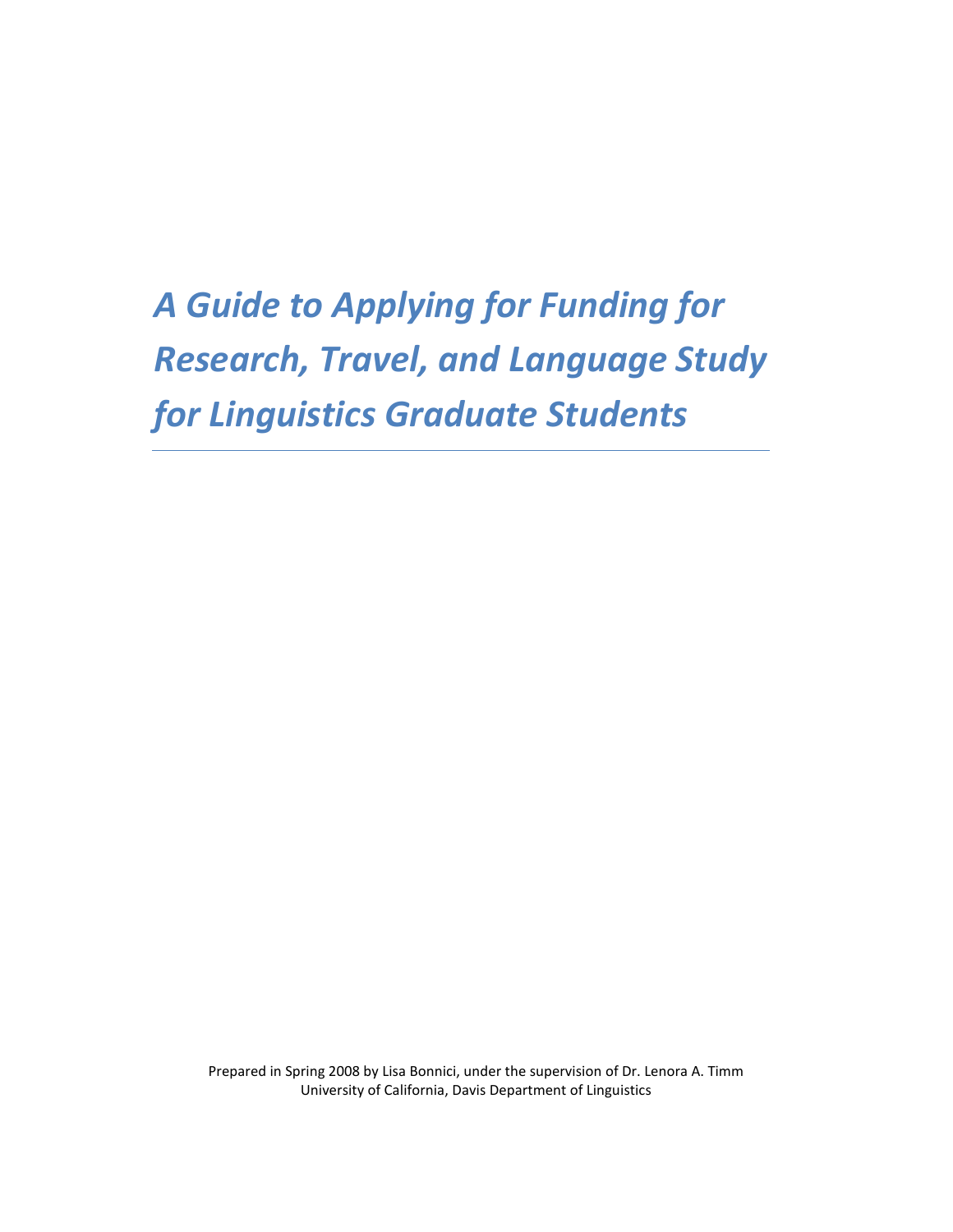# **Table of Contents**

| National Science Foundation Dissertation Research Improvement Grant: Lisa Bonnici27 |  |
|-------------------------------------------------------------------------------------|--|
|                                                                                     |  |
|                                                                                     |  |
|                                                                                     |  |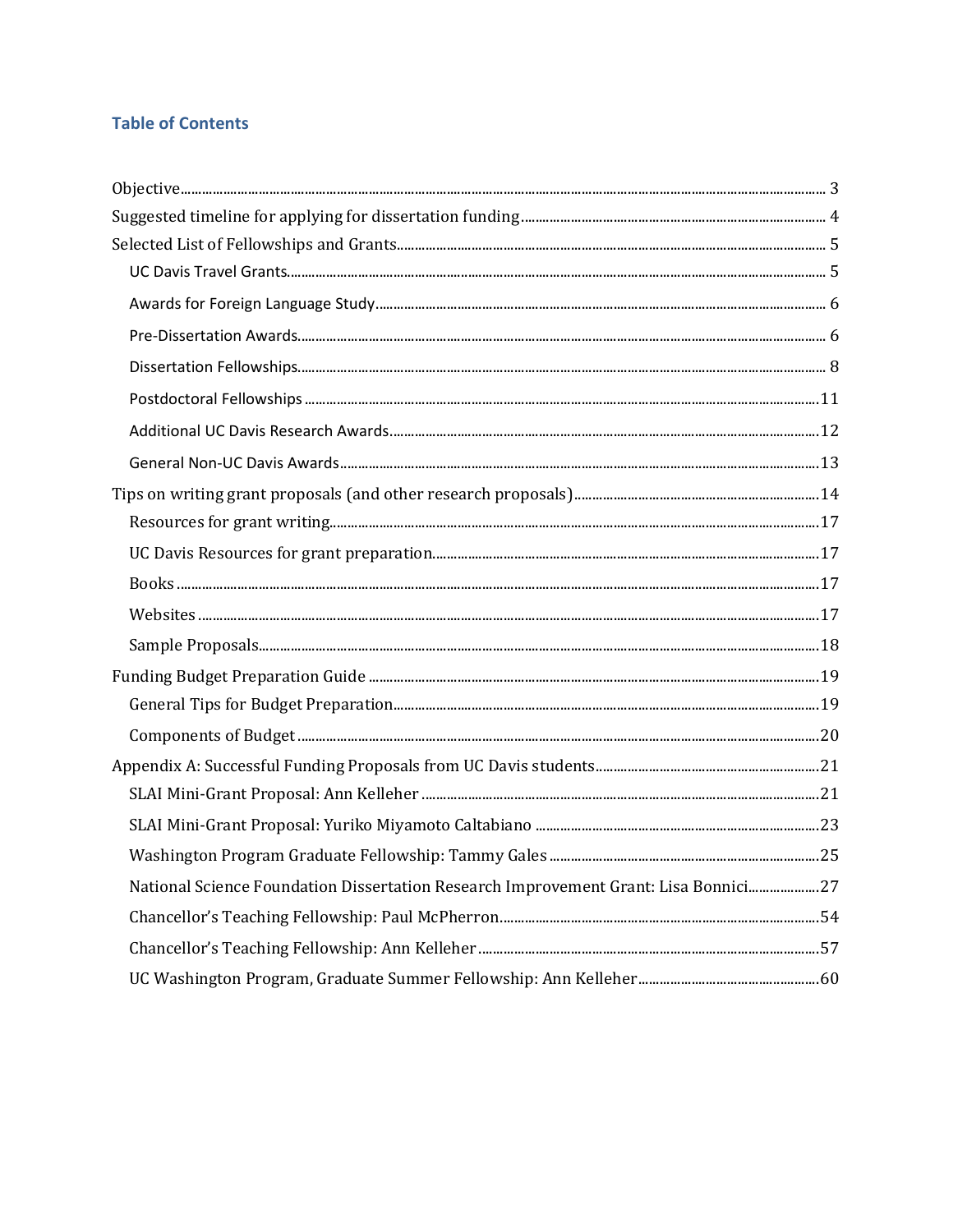## **Objective**

The objective of this report is to provide detailed information about the process of applying for grants, research awards, and fellowships for linguistic research of all types. It includes a list of pre-dissertation, travel, language study, dissertation, postdoctoral, and general UC awards and funding organizations. A timeline for dissertation funding is provided to aid you in your planning when considering dissertation funding opportunities. Literature and references for grant and budget proposal preparation are also included. A very useful component of this report is a set of successful proposals for various awards, including successful award applications from two prestigious dissertation funding sources—the National Science Foundation and the Wenner-Gren Foundation.

To many, applying and receiving funding is an arduous but necessary process. During this era of budget crisis, government funding for education and research is on the decline, and graduate programs are encouraging students to seek outside funding. Besides potentially securing you research funds, grant preparation has the added benefit of forcing you to meet deadlines in your proposal preparation process, to frame your research for different audiences, to whittle down your writing to meet page length requirements, and to refine your research goals. Being a successful grant writer is also very important in the current job market. When applying for academic jobs, evidence of successful grants will work in your favor.

Applying for grants is one aspect of an academic career and graduate school is the time to get started in your quest for research monies. It need not be an arduous process, but planning is vital. Good luck!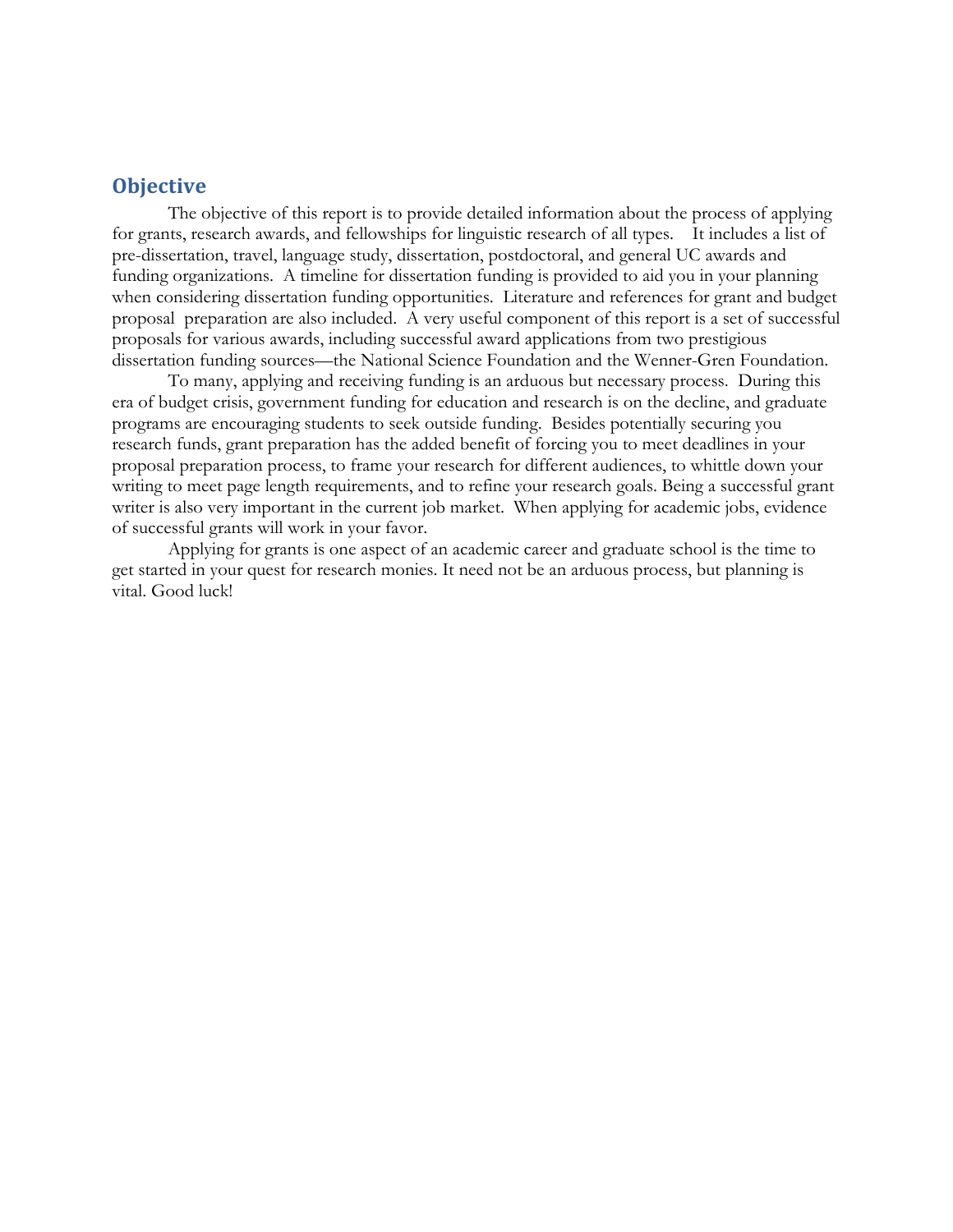# Suggested timeline for applying for dissertation funding

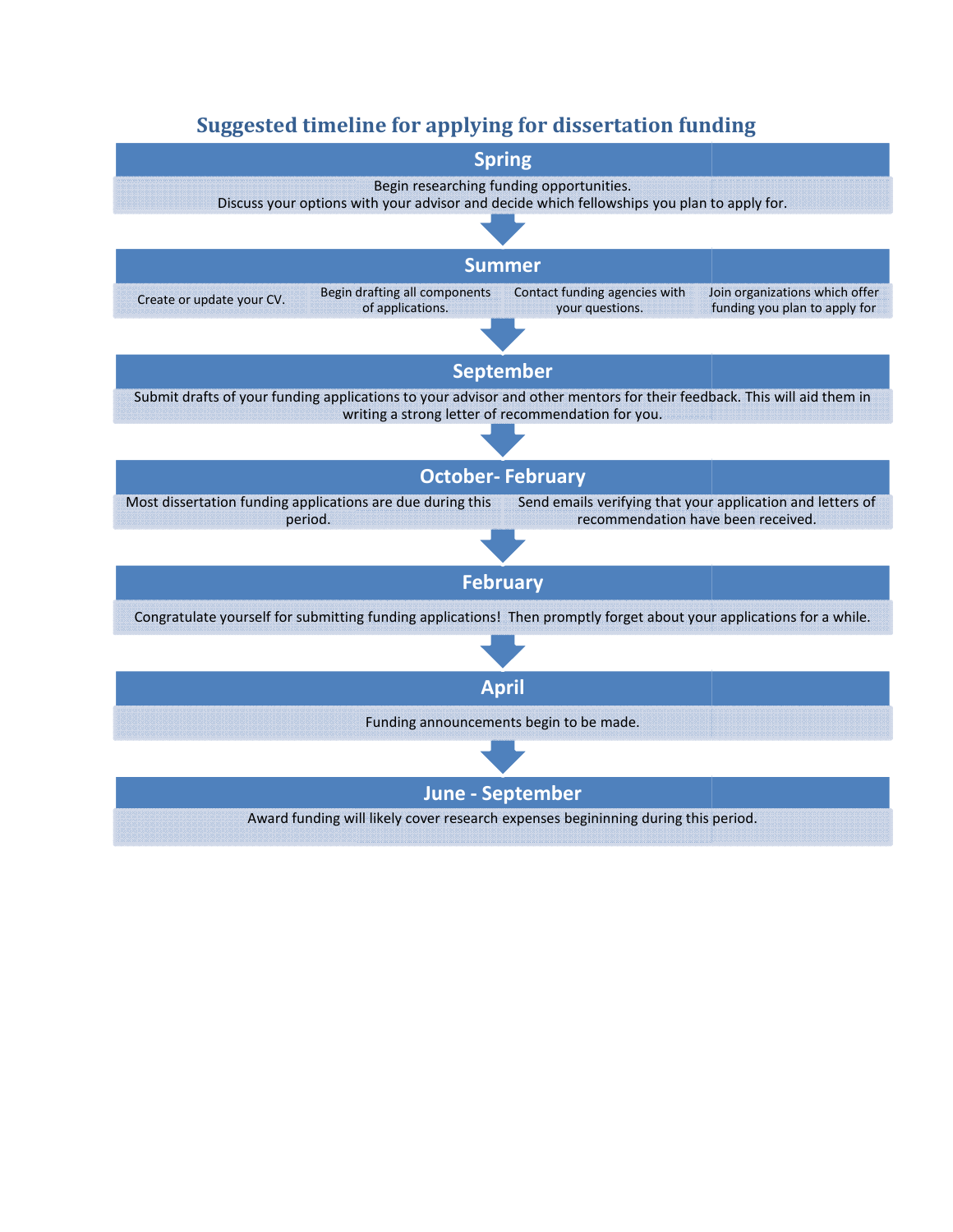# Selected List of Fellowships and Grants

## UC Davis Travel Grants

Description: Presenting at conferences is an important aspect of your graduate study allowing you to network with fellow linguists, present and receive feedback on your work, and generally to socialize you into life as an academic. A number of awards are available for travel to conferences. Many require that you present your work in order to be eligible. Most awards are given on a reimbursement basis. Save all your original receipts for flights, lodging, conference fees, gas, local transportation, even meals. Alongside the awards listed here, check to see if the specific conference you are attending offers any travel grants.

Consortium for Women and Research Travel Award: This award provides funds for conference travel to graduate students whose research matches the goals of the Consortium. Awards vary in amount from \$600 for domestic travel to \$800 for international travel. Applications for travel between December 15 of the previous year and June 30 of the current year are due in October. Applications for travel between May 1 and December 14 of the same year are due in March.

Department of Linguistics: The Department of Linguistics may make funds available for the reimbursement of conference travel expenses to graduate students. Check with the Department Chair, Professor Patrick O'Farrell. Save your receipts.

Graduate Student Association Travel Award: This award is intended for students attending "either professional meetings or any professional development meetings that deal with topics affecting graduate students' future goals (e.g. leadership, community service)." Presentation of original scholarly work at the meeting is not required, but does increase your chances for funding. Awards range from \$50-\$500 and are contingent on submission of receipts. Applications are due in May for travel between January 1 and December 1 of the same year, and in January for travel between July of the previous year and June of the following year.

Graduate Studies Travel Award: This award is intended for travel to conferences in or outside of the U.S. Graduate students nearing the completion of their studies, who have not yet received the award, and who are presenting at a conference are eligible. Students must have a minimum GPA of 3.0. Applicants submit their applications to their graduate program chair. Awards are given as reimbursements and thus require submission of receipts. Awards range from \$500 for domestic travel to \$1,000 for international travel. Applications for travel during January 1 through December 31 are due by March 15. Applications for travel during July 1 (current calendar year) through June 30 (following calendar year) are due to the graduate programs by October 15.

Steven G. Lapointe Award: This is an endowed award through the Department of Linguistics in honor of Steven Lapointe, a former faculty member who passed away in 1992. A call for proposals is sent to all graduate students during the Winter quarter of each year. "The purpose of the award is to recognize high academic promise and accomplishment by granting \$500 to a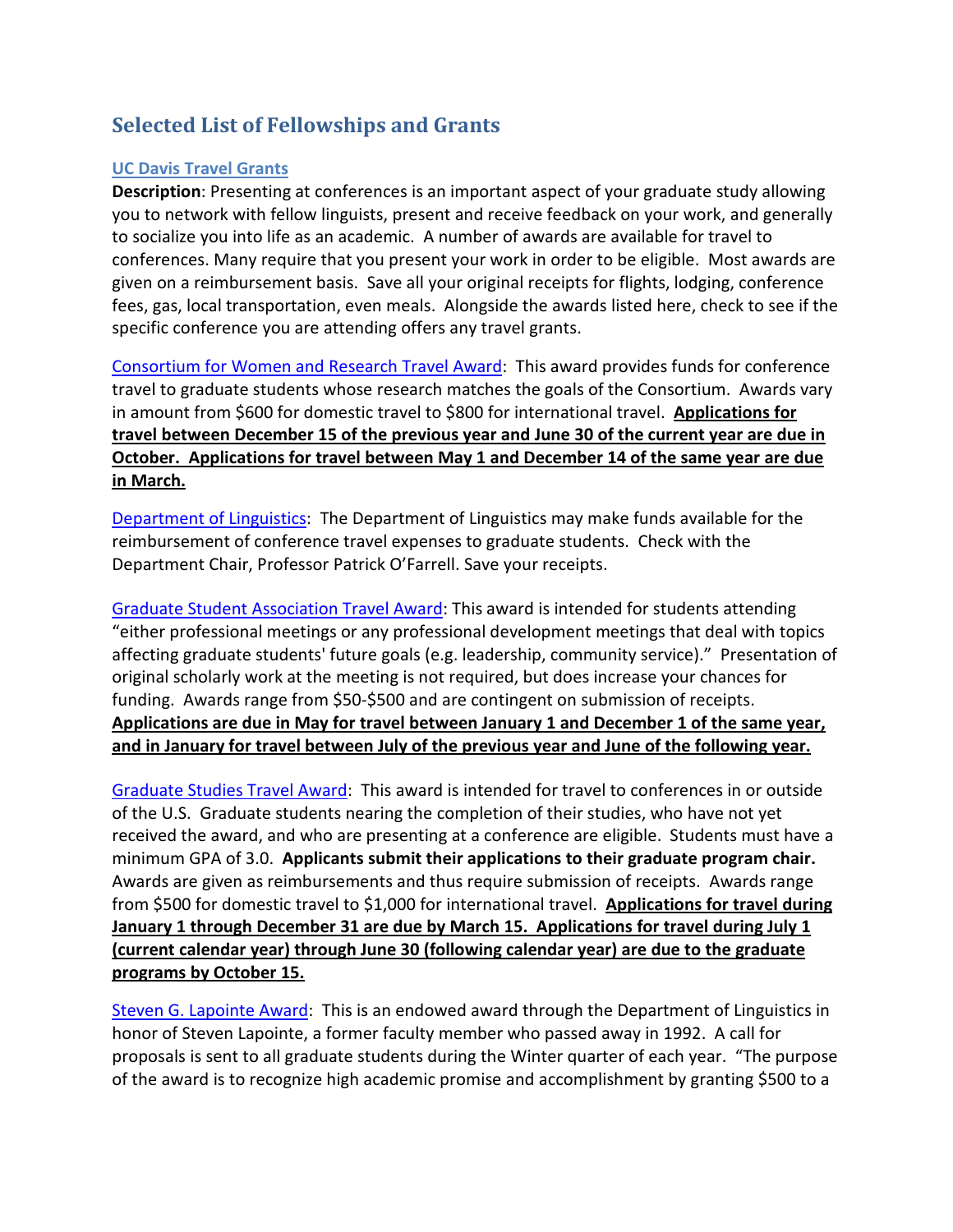graduate student who has presented or will present at a professional conference a paper based on original research that a faculty award committee judges to be of outstanding quality."

## Awards for Foreign Language Study

Foreign Language and Area Studies (FLAS) Fellowship: The purpose of this award is to provide support for extensive language study with language acquisition as the central goal. This award provides summer or academic year support for language study through UC Berkeley. Awardees who are non-UC Berkeley students are expected to complete their language study at UC Berkeley. The award covers registration fees and a stipend. Applications are due in January.

National Security Education Program (NSEP) David L. Boren Graduate Fellowship: This award provides from one semester to two years of funding for language and area studies, of languages and cultures deemed critical to U.S. national security to individuals who are interested in working in the federal government. Post-Ph.D. service obligations are attached to this award. Applicants must be U.S. citizens and enrolled in or applying to a graduate program. Awards are made for international and domestic study up to \$30,000. Applications are due late January.

## U.S. Department of State, Bureau of Educational and Cultural Affairs Critical Language

Scholarship: This award provides support for summer intensive language study in one of the following "critical" languages: Arabic, Bangla/Bengali, Hindi, Punjabi, Turkish, Urdu, Chinese, Korean, Persian and Russian. This award is intended to expand the number of Americans studying and mastering critical need foreign languages. Applicants must be U.S. citizens and Master's and Ph.D. students, or recent graduates. The award provides funding for beginning, intermediate and advanced level summer language programs at American Overseas Research Centers. Recipients are expected to continue their language study beyond the scholarship period and later apply their critical language skills in their professional careers. The award includes travel to the program location, pre-departure orientation costs, applicable visa fees, room, board, travel within country and all entrance fees for program activities. Applications are due in late January.

## Pre-Dissertation Awards

Description: While you may think that research funding is not something to consider applying for until you are about to embark on your dissertation research, think again. A number of predissertation awards are available to linguistics graduate students. These are sometimes called exploratory research awards. Some of these awards are only available to recent undergraduates who have not yet begun graduate school. Other pre-dissertation awards are available to students in their first years of graduate study.

The Council for European Studies Fellowship Program: This award is intended for students with research focused on Europe who are preparing to undertake their first major research project in Europe. The award provides students with three months of support of up to \$4,000 for research exploration in Europe, additional travel support for participation in a CES conference, and publication of a report in the CES journal. Applications are due February 1 for fellowships available to begin immediately.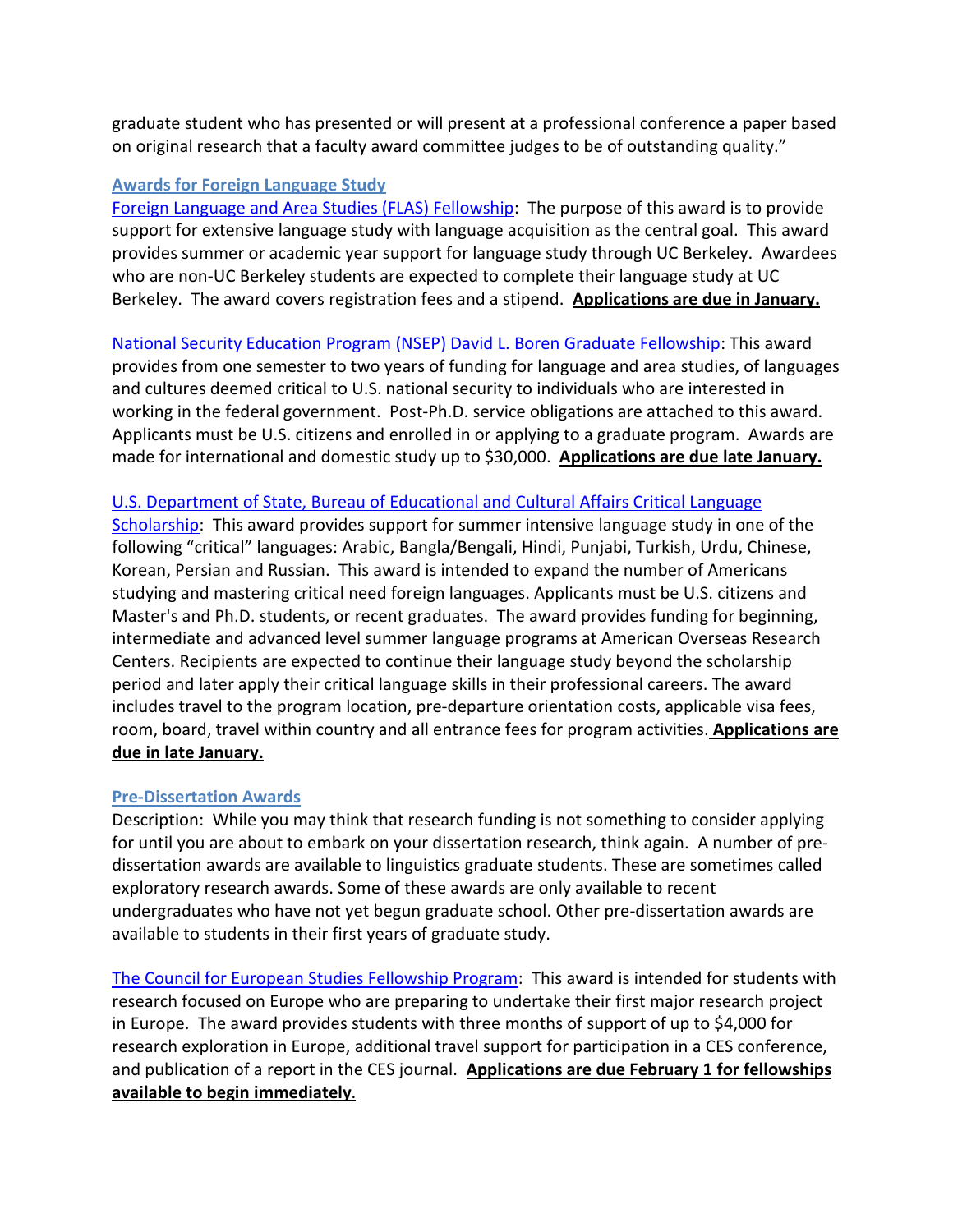Jacob K. Javits Fellowship Program: This program provides fellowships to students on the basis of superior academic ability to undertake study in the fields of arts, humanities, and social sciences. This award provides up to 48 months of support to U.S. citizens, nationals, permanent residents, or citizens of any one of the Freely Associated States who will pursue a doctoral or master's degree. Applicants must be undergraduates who are about to enter graduate school or graduate students who have not yet completed their first year of graduate school. The award includes an institutional payment (\$12, 627 in 2007) and a maximum stipend of \$30,000. Applications are due in October. Awards received are for the following fiscal year.

The Jack Kent Cooke Foundation Graduate Scholarship Program: This award provides support to recent undergraduate degree recipients who will begin a graduate degree in the fall after award application submission. Interested applicants must be nominated by their undergraduate institution representative, who can be found on the foundation website. This award covers a portion of educational expenses, including tuition, living expenses, fees, and books. The amount varies by student and is renewable for up to six years. Applications are due mid-March.

Lewis and Clark Fund for Exploration and Field Research: This award supports exploratory field studies for "the collection of specimens and data and to provide the imaginative stimulus that accompanies direct observation." Doctoral students in Linguistics are eligible to apply. The award provides up to \$5,000 of support. Applications are due in mid-February.

Microsoft Graduate Fellowship: This award is intended for computer science Ph.D. students, but those involved in computational linguistic research may wish to apply. Applicants must be nominated by their department chair. This award provides two years of support, preferably to second or third year Ph.D students, and includes 100% payment of tuition and fees, an annual stipend (\$20,000 in 2007), and a conference travel allowance. Applications are due in early October.

National Academies Ford Diversity Predoctoral Fellowship: This award provides three years of support to U.S. citizens or nationals pursuing a Ph.D. The objective of this award is to support students who are committed to achieving excellence in college and university teaching, with a particular emphasis on students of ethnic and racial backgrounds traditionally underrepresented within university faculties, especially: Alaska Natives (Eskimo/Aleut); Black/African-Americans; Mexican Americans / Chicanas/Chicanos; Native American Indians; Native Pacific Islanders (Polynesian/ Micronesian); Puerto Ricans. The awardee receives an annual stipend of \$20,000. Applications are due November 15. Announcement of Awards: April

National Science Foundation's Graduate Research Fellowship Program: This program provides three years of support for graduate students in the early stages of their graduate study. The goal of the program is "to ensure the vitality of the human resource base of science, technology, engineering, and mathematics in the United States and to reinforce its diversity." Applicants must be U.S. citizens or nationals. Applications are due in November.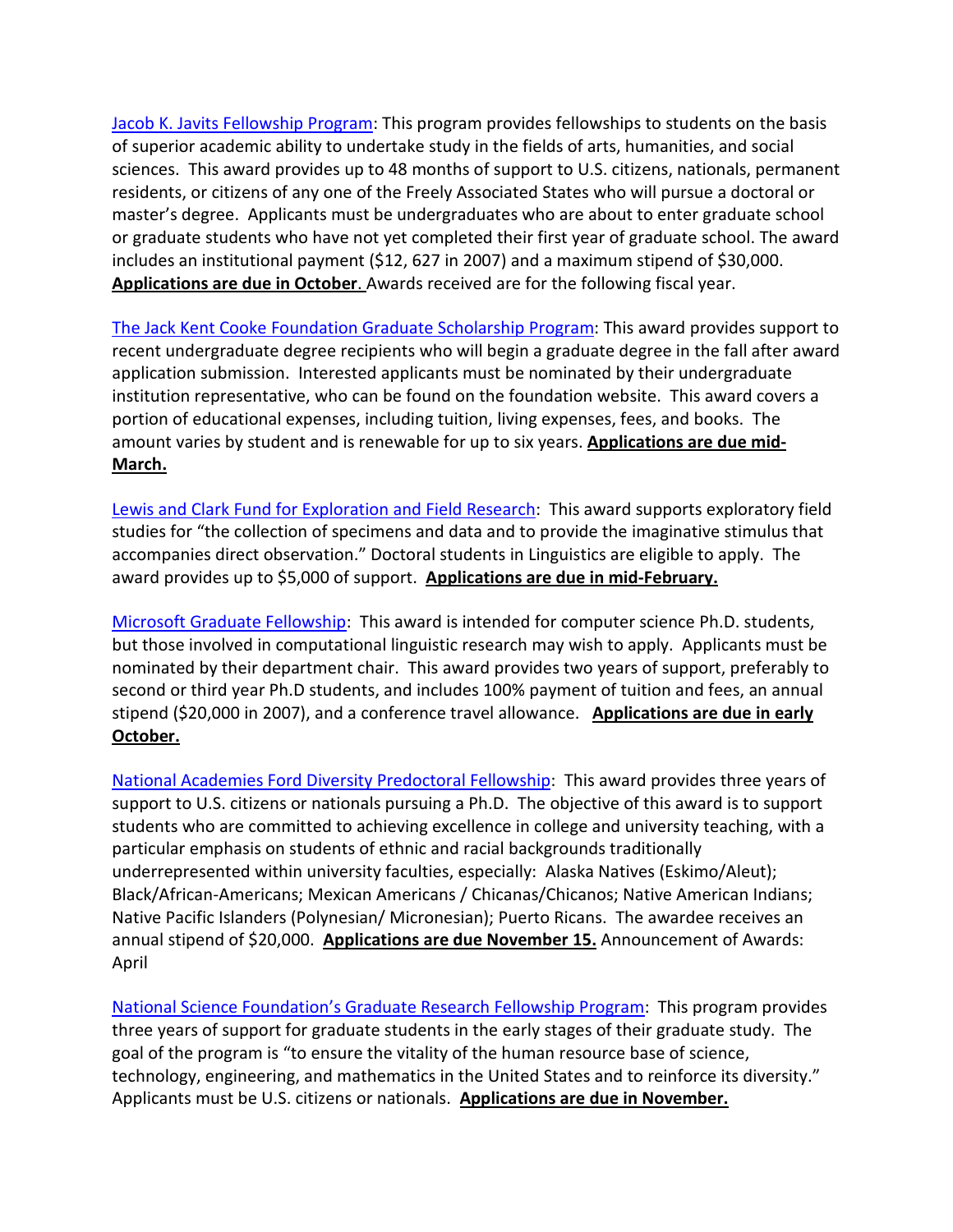Paul and Daisy Soros Fellowship for New Americans: This award is available to New Americans pursuing graduate and professional degrees. "New American" is defined as a resident alien, i.e., a Green Card holder; a resident who has been naturalized as a U.S. citizen or is the child of two parents who are both naturalized citizens. Undergraduate applicants about to enter graduate school are preferred but graduate students in their first or second years of study are also considered. This award includes one-half the tuition cost of the U.S. graduate program and a yearly maintenance grant of \$20,000. Applications are due November 1. Announcement of Awards: February for graduate study beginning the following September.

Social Sciences and Humanities Research Council of Canada: This award is available to Canadian students applying to or enrolled in a Ph.D. program in humanities or social sciences in universities both in and outside of Canada. Applicants must be citizens or permanent residents of Canada, have completed or are about to complete a Master's degree or a Bachelor's degree in the humanities or social sciences, or are already pursuing a Ph.D. or equivalent or a combined M.A./Ph.D. This award provides up to four years of support ranging from \$20,000 to \$35,000 per annum. Applications are due November 15.

## Dissertation Fellowships

Description: Applying for dissertation funding takes a lot of time. Applications are long and complicated and generally include an extensive research proposal, a detailed budget, letters of recommendation, transcripts, curriculum vitae, and more. IRB approval is generally required by the time the research will begin, but some awards require IRB approval upon applying for funds. Funding applications begin to be due in the Fall, for funding which generally begins the following Summer or Fall. Thus, plan accordingly. If you want funding in your fourth year of graduate school, you need to apply early in your third year.

American Anthropological Association (AAA) Minority Dissertation Writing Fellowship: This award is intended for minority doctoral candidates in anthropology to aid completion of the dissertation. Applicants must be members of an ethnic minority, a U.S. citizen, and a member of AAA. The award is in the amount of \$10,000. Applications are due on February 15.

American Association of University Women (AAUW) American Dissertation Fellowship: This award supports women completing doctoral degrees. Applicants are evaluated on the basis of scholarly excellence, teaching experience, and active commitment to helping women and girls through service in their communities, professions, or fields of research. Applicants must be U.S. citizens or permanent residents and women. This award provides up to \$20,000 for dissertation work. Applications are due in mid-November of each year for fellowships beginning the following July.

American Council of Learned Societies Dissertation Fellowship in Southeast European Studies: This award is intended for dissertation research focusing on Southeastern Europe. Applicants apply for one of three categories of awards: developmental, research, or writing. Awardees receive up to \$17,000 of support. Applications are due in mid-November.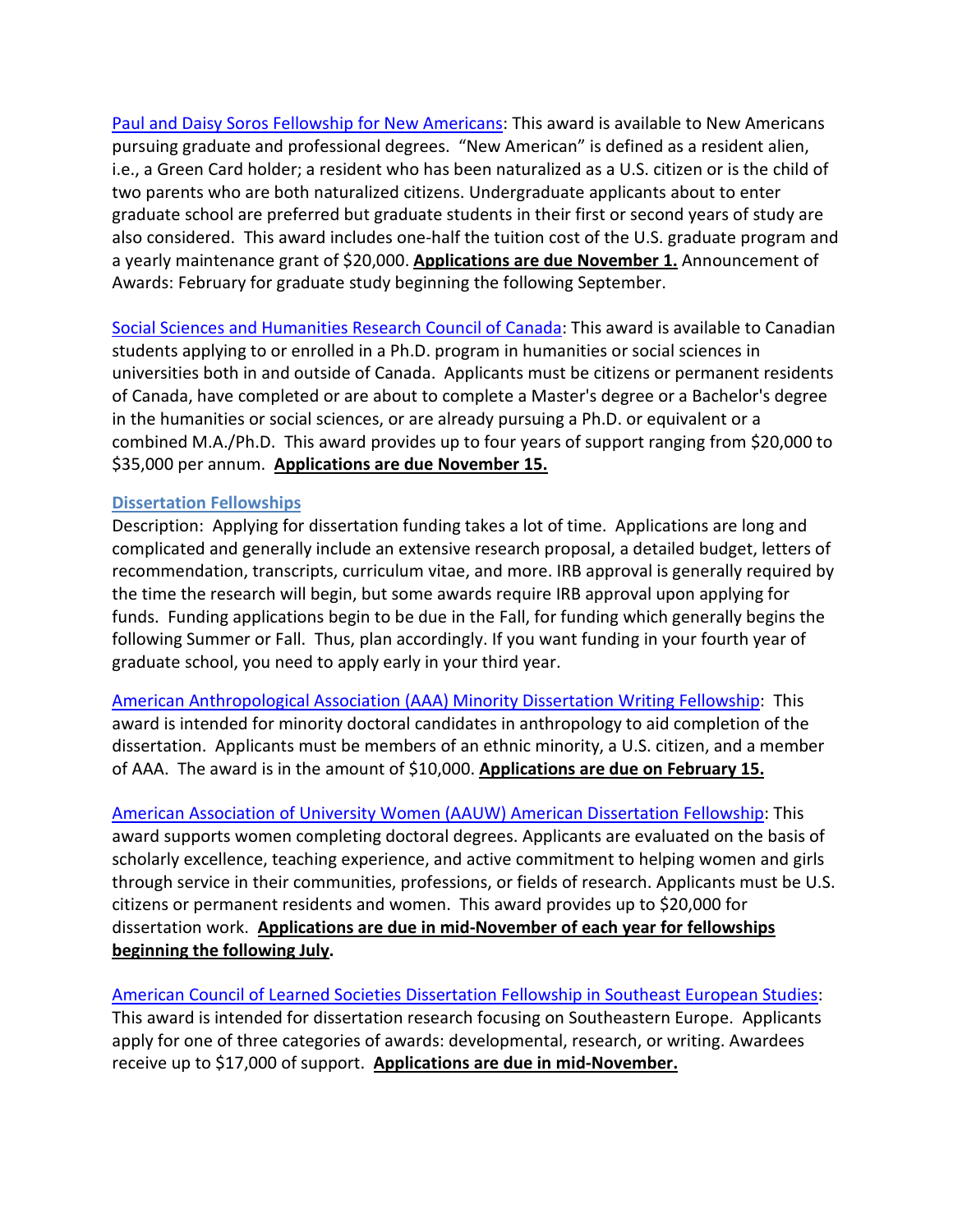American Institute of Indian Studies Junior Research Fellowship: This award provides support for graduate students who wish to pursue their dissertation research in India. This award funds recipients for up to eleven months. Applicants receive a maintenance stipend of Rs 29,400 per month, and research and travel funds totaling Rs 12,600 per month. Applications are due July 1.

Charlotte W. Newcombe Doctoral Dissertation Fellowship: This award provides support for research on ethical or religious values in all fields of the humanities and social sciences. This award is generally intended for Ph.D. candidates who are in the dissertation writing phase, and provides twelve months of support in the amount of \$23,000 maximum. Applications are due in early November.

Maurice and Marilyn Cohen Fund Doctoral Dissertation Fellowship: This award from the Foundation for Jewish Culture provides support for one academic year, for doctoral candidates in the final stages of completing a dissertation, typically in the fifth year of study. Applicants must have completed all doctoral requirements except the dissertation, and should show evidence of being able to complete the dissertation within the fellowship year. The award provides \$16,000-\$20,000 of support. Applications are due in late November for the following academic year.

Fulbright-Hays Doctoral Dissertation Research Abroad: This program provides grants to colleges and universities to fund individual doctoral students who conduct research abroad in modern foreign languages and area studies. Applicants must apply through their university (contact UC Davis Office of Research for more information). This award includes travel and living expenses for a period of six to twelve months. Projects focusing on Western Europe are not supported. Applications are due in early-November.

The John Hope Franklin Dissertation Fellowship: This award is intended for minority students or other students who are committed to the eradication of racial disparities and the underrepresentation of minorities in academic positions. Applicants should be pursuing dissertation topics which would benefit greatly from use of the American Philosophical Society Library in Philadelphia, including American Indian linguistics. This award provides one year of support in the amount of \$30,000 to doctoral students. Awardees are required to spend a minimum of three months in Philadelphia. Applications are due April 1.

The Josephine de Kármán Fellowship Trust: This award is intended to support and recognize Ph.D. students who will defend their dissertation in the academic year in which the award is received. The award is intended for applicants whose scholastic goals match that of de Kármán. The award provides \$20,000 of support. Applications are due in late January.

The Mabelle McLeod Lewis Memorial Fund: This award provides grants to advanced doctoral candidates at Northern California universities conducting research in the humanistic disciplines. This award includes a one-year stipend and payment of tuition fees. Applications are made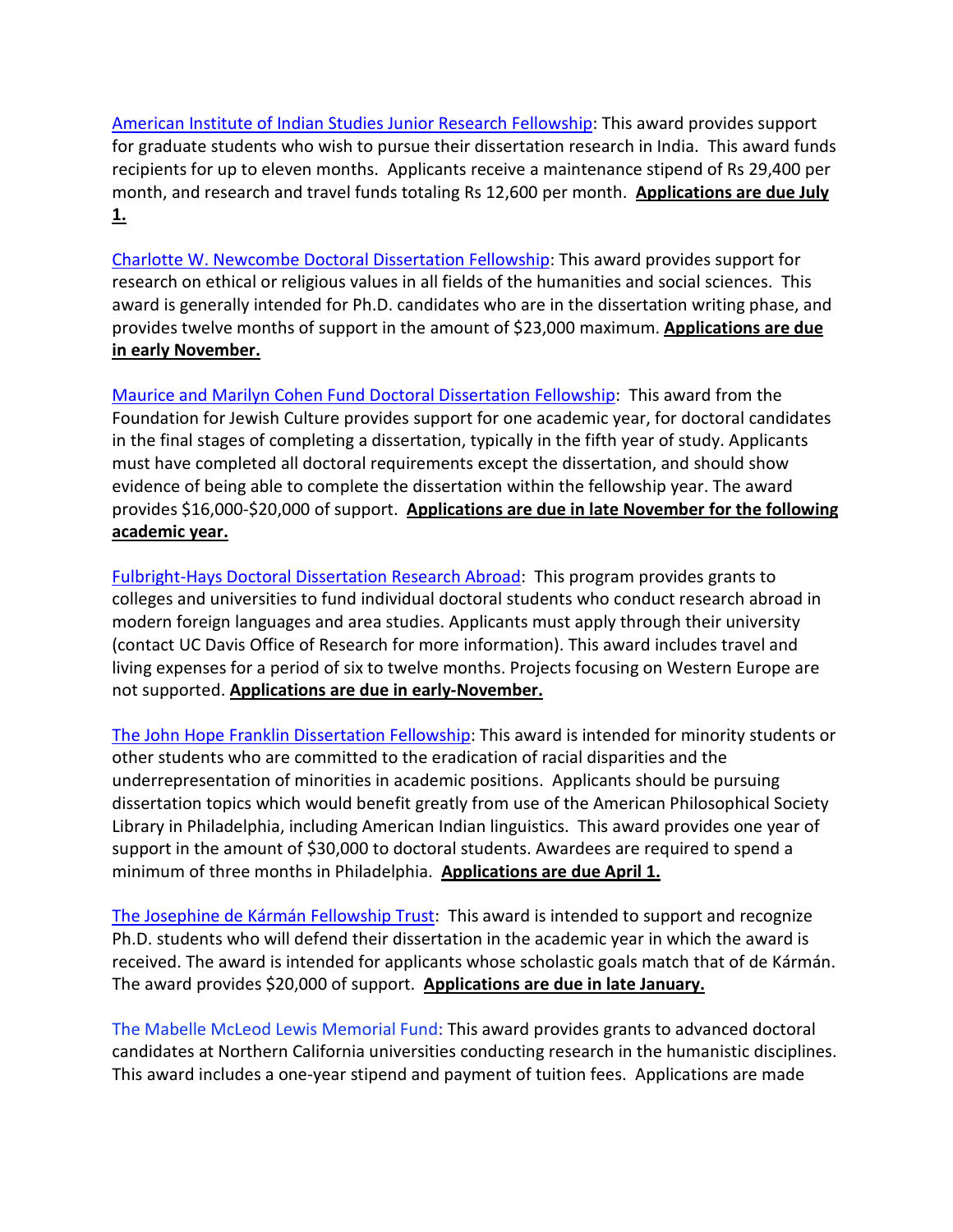available at the Office of Graduate Studies in Mrak Hall. Contact mmcleodlewis@yahoo.com or the Executive Secretary at 408-293-9952 for information. Applications are due in mid-January.

Mellon/American Council of Learned Societies Dissertation Completion Fellowship: This award provides one year of support for graduate students in the humanities and related social sciences in the last year of Ph.D. dissertation writing. This award includes a \$25,000 stipend plus an additional stipend for research and university fees. Applications are due in mid-November of each year for fellowships beginning the following summer.

Mellon Fellowship for Dissertation Research in Original Sources: This award provides up to one year of support to advanced doctoral students at American universities in the humanities or related fields, who are using original sources in their research. Research can be carried out at multiple sites both in the U.S. and abroad. The award provides up to \$20,000 of support. Applications are due in late November of each year for fellowships beginning from June to September.

National Academies Ford Diversity Dissertation Fellowship: This award provides one year of support to doctoral students who are U.S. citizens or nationals, with particular consideration of applicants from the following ethnic and racial backgrounds: Alaska Natives (Eskimo or Aleut); Black/African Americans; Mexican Americans/ Chicanas/ Chicanos; Native American Indians; Native Pacific Islanders (Polynesian/Micronesian); Puerto Ricans. This award is intended to fund students who are committed to using diversity in their research and teaching. Applications are due in late November.

National Science Foundation (NSF) Doctoral Dissertation Improvement Grant: This dissertation award supports scientific research of all types which focuses on human language as an object of investigation. The award amount varies and does not exceed \$12,000. The award application has multiple components, including a 15-page proposal. Applications are reviewed and submitted by the UC Davis Office of Research, which also has its own set of forms and required signatures. Applications are due to NSF on January 15<sup>th</sup> and July 15<sup>th</sup>, however, it is necessary to allow additional time for review by UC Davis Office of Research.

The Phi Beta Kappa Mary Isabel Sibley Fellowship: This award is intended for women studying Greek language, literature, history, or archaeology, or French language or literature. Applicants must be unmarried women between the age of 25 and 35 who are in the dissertation phase. Applicants need not be Phi Beta Kappa members. The award includes a stipend of up to \$20,000. Applications are due in mid-January.

Phillips Fund Grant for Native American Research: This award is intended for research in Native American linguistics, ethnohistory, and the history of studies of Native Americans in the continental United States and Canada. Applicants may be graduate students undertaking dissertation research. Average awards are \$2,500 and do not exceed \$3,500. Applications are due by March 1.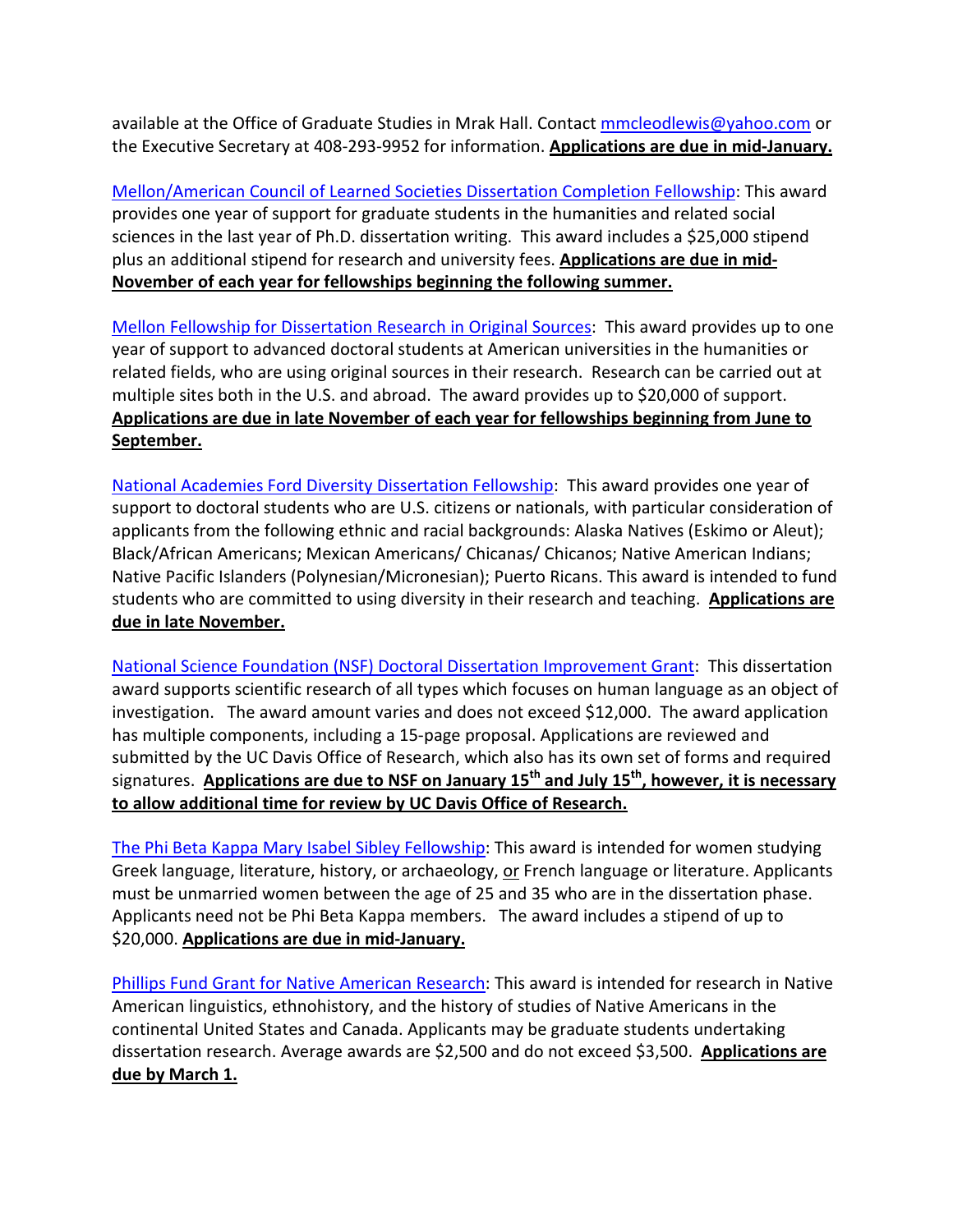Smithsonian Institution Predoctoral Fellowship: This award is intended for students who will conduct research for 3-12 months at the Smithsonian. Applicants must have completed coursework and preliminary examinations for the doctoral degree, and must be engaged in dissertation research. The award provides a stipend of \$25,000. Applications are due January 15.

Spencer Foundation Dissertation Fellowship Program: This award is intended to support research relevant to the improvement of education. Fellowships are in the amount of \$25,000 and support individuals whose dissertations "show potential for bringing fresh and constructive perspectives to the history, theory, or practice of formal or informal education anywhere in the world." **Applications are due in early November.** 

Social Science Research Council (SSRC) International Dissertation Research Fellowship: This award is intended for graduate students wishing to pursue dissertation research abroad. The organization favors site specific interdisciplinary research with ramifications beyond the local context. The award provides nine to twelve months of support in the field with a maximum award of \$20,000. Applications are due in early November; announcements are made in April of the following year.

Wenner-Gren Foundation Dissertation Fieldwork Fellowship: This award supports doctoral students engaged in dissertation fieldwork with a clear anthropological focus. The award is for the maximum amount of \$25,000. Applications are due May 1 and November 1. Awards are announced six months later.

Woodrow Wilson Doctoral Dissertation Fellowship in Women's Studies: This award is intended for women with a commitment to women's issues and scholarship on women. Applicants must be doctoral candidates who will complete their dissertation in the year for which they apply. This award provides recipients with \$3000 to be used for dissertation expenses. Applications are due in early October.

## Postdoctoral Fellowships

Description: Postdoctoral Awards provide one year or more of support following the completion of the doctorate. Award amounts tend to be greater than a dissertation year fellowship and many times require the applicant to locate a faculty mentor at a(nother) university.

American Association of University Women (AAUW) American Postdoctoral Fellowship: This award provides one-year of support of \$30,000 for women who will have earned a doctoral degree by Nov. 15 of the year in which they apply. This award is open to women in the arts and humanities, social sciences, and natural sciences; one award is designated for a woman from an underrepresented group in any field. Limited additional funds may be available when matched by the fellow's institution. Applications are due in mid-November of each year for fellowships beginning the following July.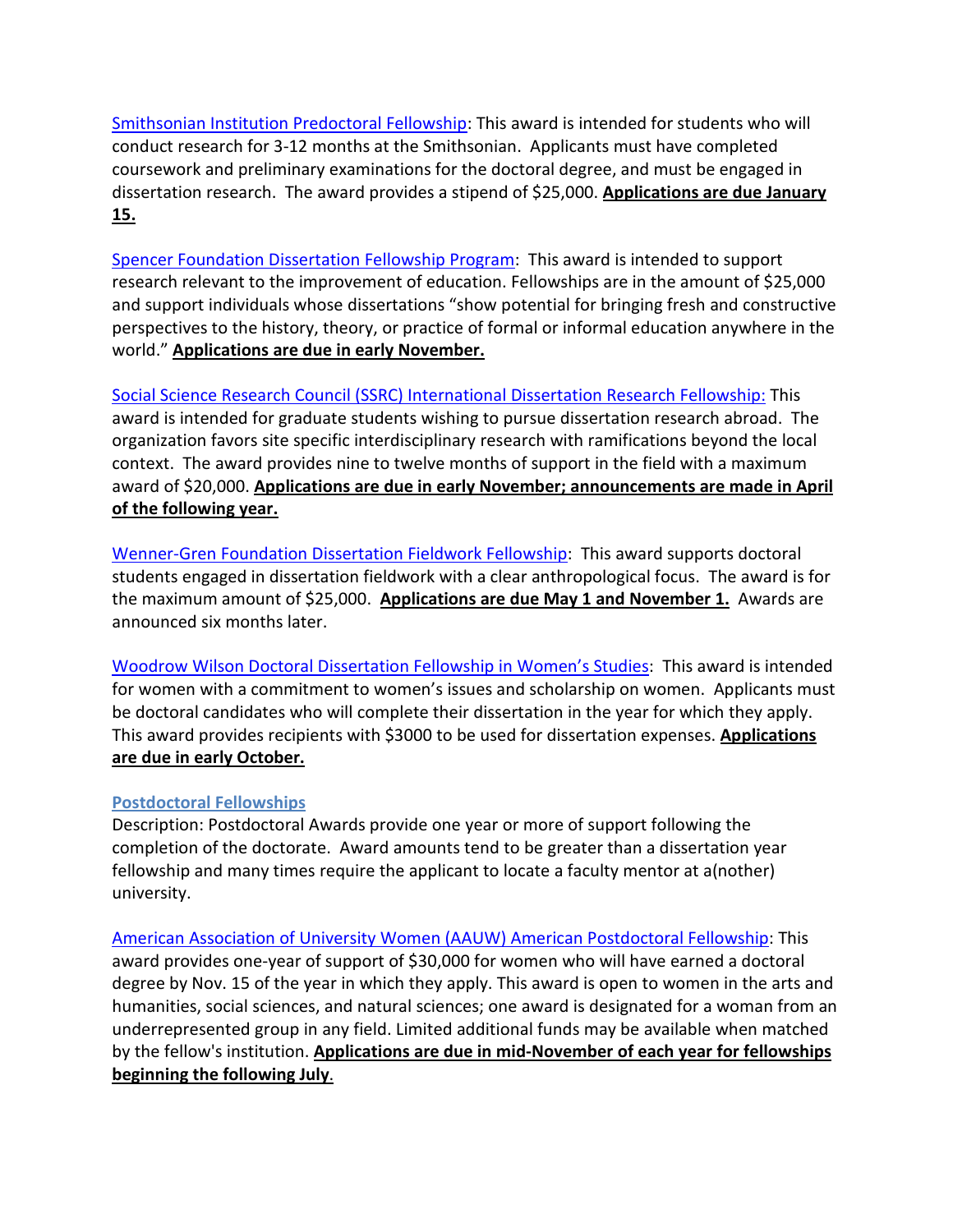Ford Foundation Postdoctoral Diversity Fellowship: The purpose of this award is to provide postdoctoral support for one year to individuals who wish to pursue a career in college or university teaching and research. The award provides a \$40,000 stipend. **Applications are due** in late November.

Mellon/American Council of Learned Societies Recent Doctoral Recipients Fellowship: This award provides support for one year following the completion of the doctorate for scholars to advance their research. This fellowship is limited to scholars awarded the Mellon/ACLS Dissertation Completion Fellowships in the prior year, the Alternates selected in the prior year Mellon/ACLS competition, and those awarded other dissertation fellowships of national stature that require applicants to complete their dissertations within a specified period. This award provides \$30,000 of support. Applications are due in early December for fellowships beginning the following June-September.

National Academy of Education/Spencer Foundation Postdoctoral Fellowship: This fellowship is intended for Ph.D recipients working in critical areas of education research. In addition to research support, this fellowship provides professional development activities. This award is in the amount of \$55,000 and can be spread over one or two years. Applications are due in early November.

Stanford University Humanities Fellow Program: This postdoctoral award provides a two-year position at Stanford for recent Ph.D. recipients in the Humanities. Postdoctoral award recipients teach and do research in residence at Stanford. The 2009-2010 competition will be open to linguistics Ph.D. recipients. Applications are due in early December for positions beginning the following academic year.

UC Linguistic Minority Research Institute Grant: The purpose of this grant is to provide support for research that improves the schooling conditions and academic achievement of language minority youth by increasing understanding of the challenges they face, as well as the resources they represent for the state. Proposals focused on bi-literacy, educational achievement and/or California are especially encouraged. Award provides support for tuition and fees, living stipend, and research expenses. Applications are due twice a year, on February 1 and October 1.

UC President's Postdoctoral Fellowship Program: This award provides one year of support to doctoral degree recipients whose research focuses on diversity and multiculturalism. Applicants must obtain the sponsorship of a University of California faculty member who is not their Ph.D. dissertation advisor. The award is for a period of twelve months and for up to \$50,000. Applications are due in November.

## Additional UC Davis Research Awards

Chancellor's Teaching Fellowship: This fellowship is intended as a collaborative project between a graduate student and a faculty member in order to provide the fellow an opportunity "to develop skills and gain experience in a variety of teaching activities (e.g., lecturing, leading labs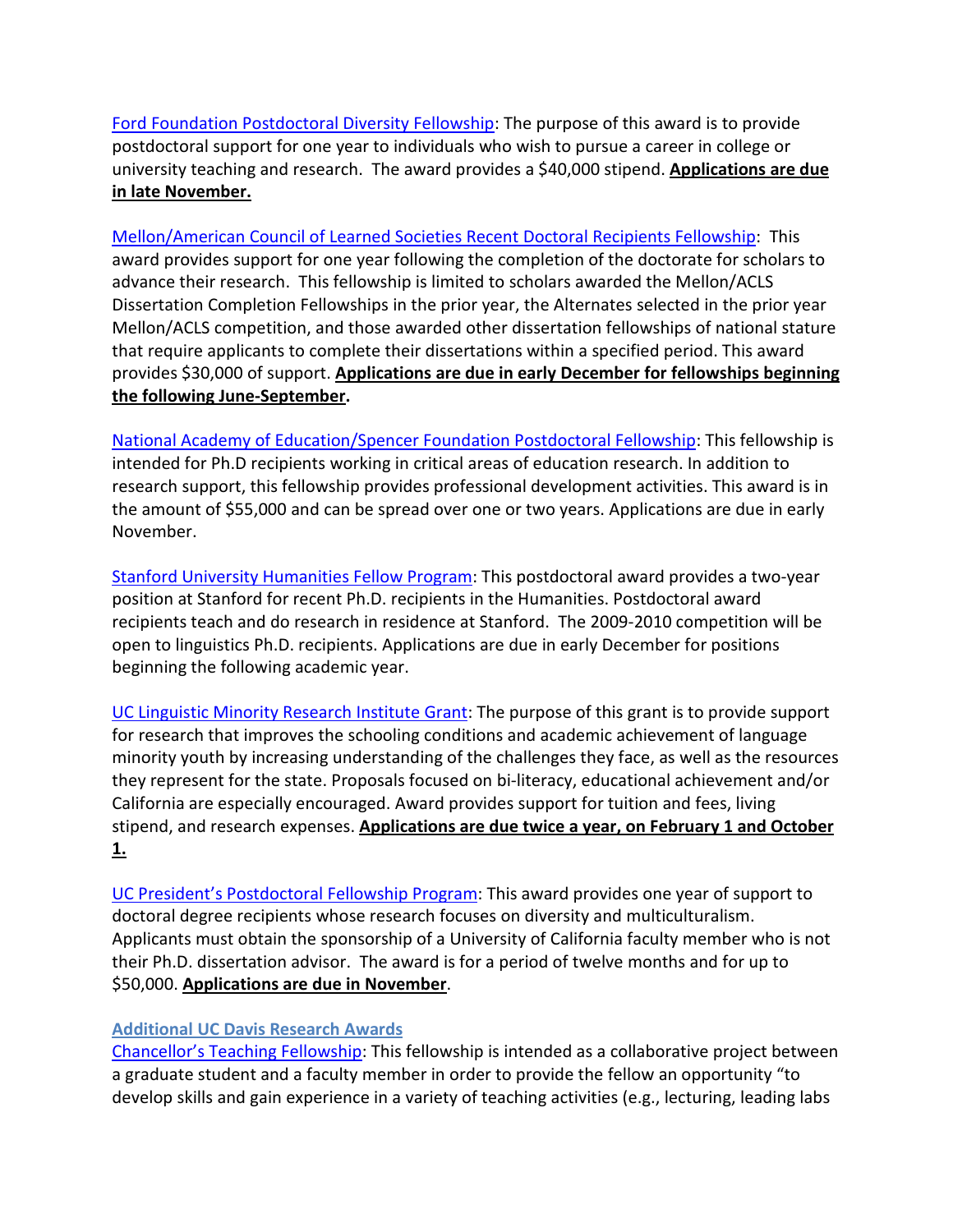and discussions, constructing and grading exams)." The award provides one quarter of fee remission and a salary equivalent to a 50% Associate-In position. Applications are due in early January.

Nancy Webb Scholarship: This is an endowed scholarship available specifically for Linguistics graduate students at UC Davis. All students who submit the standard fellowship application through Graduate Studies (due on January 15) are automatically considered for this award.

Second Language Acquisition Institute Mini-Grant: This award is open to UC students whose research focuses on second language acquisition. Recipients receive one quarter of fee remission and a GSR Level I stipend, either in the Spring Quarter of the year in which you apply or the following Fall Quarter. Applications are due in March.

UC Institute on Global Conflict and Cooperation Dissertation Fellowship: This award is open to graduate students from all disciplines whose dissertation research addresses causes of international conflict and opportunities for international cooperation. Applicants must be advanced to candidacy before June of the year they apply. Applications are due in early February.

UC Davis Graduate Washington Program: This program offers summer or academic year support for graduate students to work as a TA and conduct research in Washington D.C. Preference is given to applicants with strong teaching backgrounds and whose research would benefit from living in Washington D.C. **Applications are due in early March.** 

## General Non-UC Davis Awards

Phi Beta Kappa of Northern California Scholarship: This award is available to Phi Beta Kappa members enrolled in graduate programs in Northern Californian universities. Applicants must apply through their university coordinator. Current UC Davis coordinator is Professor D. Kern Holoman; Department of Music; (530) 752-9041; **dkholoman@ucdavis.edu**. Awards in 2007 were in the amount of \$5,000. Check with campus coordinator for application due date.

Philanthropic, Educational Organization (P.E.O) Awards for California women: The following awards are available through the P.E.O.: Ethel O. Gardner P.E.O. Scholarship, Janet H. Griswold Scholarship and Dorothy Halleck Scholarship. Applicants must be California residents and women. Award amounts range from \$400 to \$1100. Contact the organization early to request an application packet. Applications are due February 10.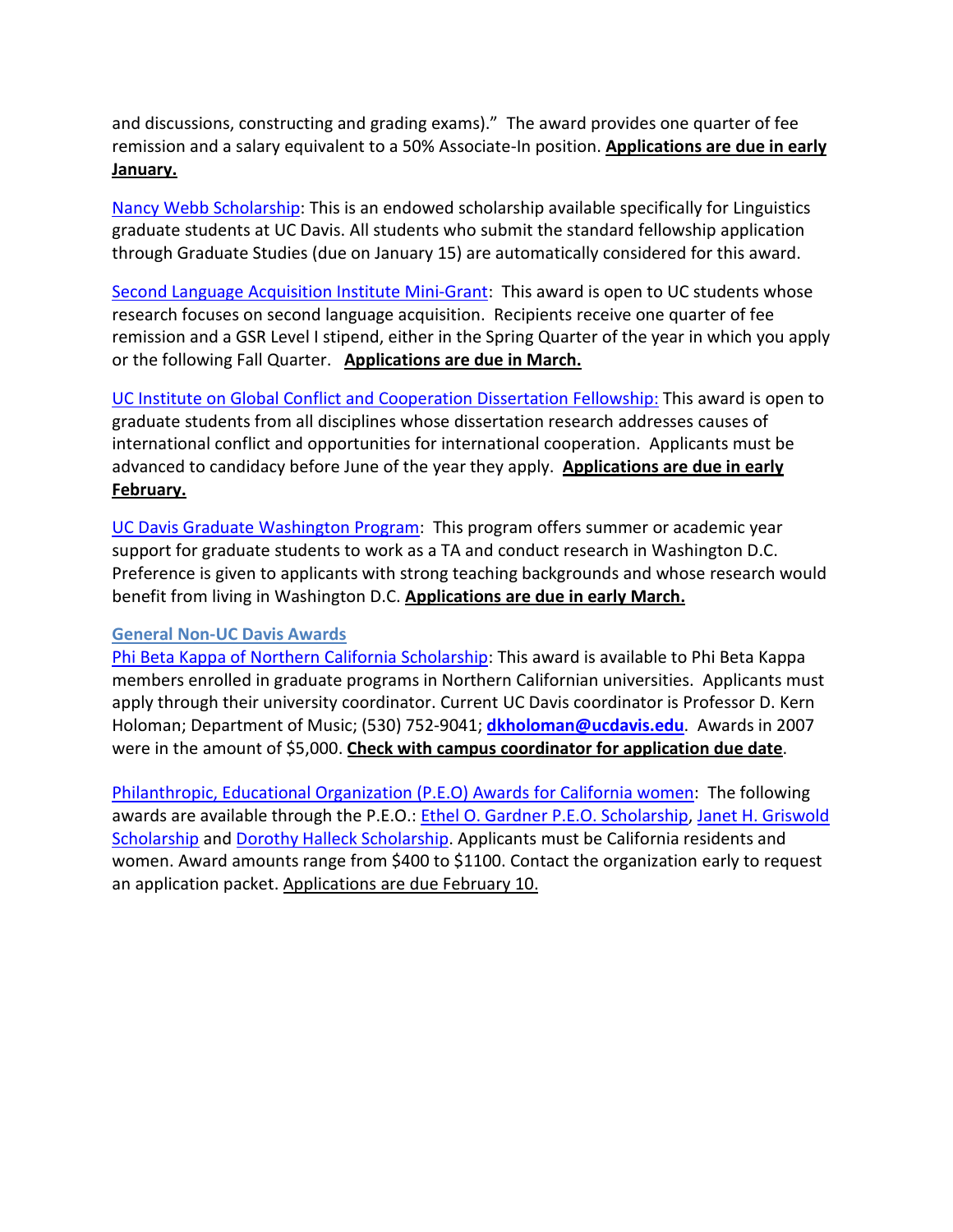# Tips on writing grant proposals (and other research proposals) <sup>1</sup>

Mary Bucholtz Department of Linguistics bucholtz@linguistics.ucsb.edu

-

1. Start early. Proposal writing is extremely time-consuming, especially when you're first starting out. Know exactly what you need to supply, and line things up well in advance. For an external granting agency such as NSF or the SSRC, allow three months or more to develop and revise your proposal. For shorter applications allow at least a month.

2. Know your granting agency. Read guidelines carefully and follow them. Use the appropriate specialist terminology (i.e., jargon) for the agency, which may be different from the jargon of your discipline. You need to be able to speak the language reviewers understand—never force them to adapt to your worldview. Most granting agencies for the social sciences have a strong science orientation, so you're usually safe in framing your proposal scientifically, with discussion of hypotheses, methodology, data, and analysis. This style is more challenging for interpretive and qualitative projects, but not impossible; just make clear that your methods are sound, appropriate, and illuminating for your research question. Be aware that some granting agencies (e.g., Wenner-Gren) may reject science-style proposals, so read the guidelines carefully to ensure you're framing your project appropriately.

3. Be original, but not too original. Granting agencies are almost always a bit conservative by nature; they want to be sure that their money will be well spent. Your work should either use new theories/methods to investigate a familiar issue or should use familiar theories/methods to investigate a new issue, but if your proposal is either too new or too familiar, it won't be a good candidate for funding. Advisors can help you frame the project early on so you can develop an effective proposal.

4. Tell a good story. Design your proposal so that it's clear that your project is the crucial next step in advancing knowledge: start broadly, foregrounding why the issue is important, highlight gaps or weaknesses in the existing literature (but do so cautiously; see item 10 below), and explain what new approach is needed and why. This approach, of course, should be the one you're taking. But avoid building suspense: within the first sentence or paragraph you should explicitly and briefly state the goals of the proposed study. This will help the reviewers to follow the discussion.

5. Put your project at the center of your proposal. This is your opportunity to offer your perspective on the field. Don't let other researchers' agendas drive your discussion: focus on what matters for your study. In particular, one common mistake in grant proposals is to survey previous literature without clearly stating its relevance to the proposed study. Every detail you

 $1$  This has been edited by Lisa Bonnici so as to be applicable to UC Davis linguistics graduate students.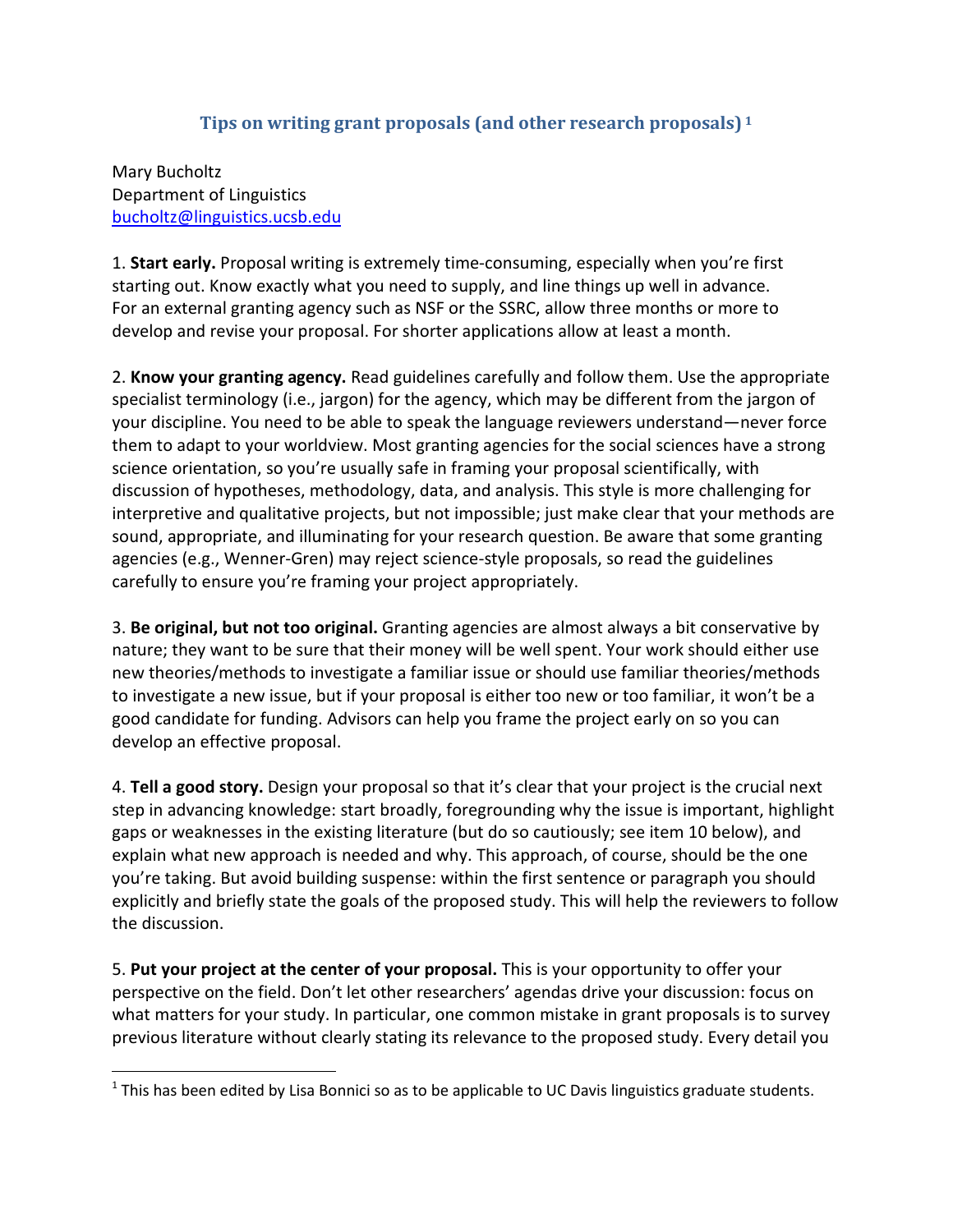include should be explicitly tied to your project one way or another. And don't forget to cite your own previous research (e.g., a master's thesis) if appropriate.

6. Sound more confident than you (probably) are. You should aim for an authoritative scholarly voice, not the voice of a tentative beginner (even if you feel like one). State your research plans with as much certainty as you reasonably can without hedging or qualifying, but never misrepresent the facts. Don't worry that you're promising to do a study that may turn out quite differently from your description. Reviewers know that proposals are just that, not guarantees of what will emerge from the research once you actually undertake it. It's expected that things may turn out a bit differently, and often such surprises lead to the most important new ideas. Finally, don't undermine your proposal by confessing what you see as weaknesses in your plan; present the details in the most positive light possible and let the reviewers decide for themselves.

7. Be specific. The best way to convince reviewers of your competence is to incorporate as many specific details as you can about all aspects of the project. Your aim should be to offer support or evidence for everything you say. Since space is limited, each sentence should carry a great deal of information. Your proposal should be extremely information rich; inevitably, this means it will be very dense reading, but that's the nature of the genre. To save space and keep the focus on your own research, introduce others' work mainly through parenthetical references (or footnotes for humanities funding); strings of multiple citations help show the depth of your familiarity with the field. You should also cite several bodies of relevant literature, not just one. When describing your research context and design, include as many specific facts as possible: dates, numbers, locations, a detailed and realistic timeline for your plan of work, and a clear justification for each of your budget items (the latter is often a separate document, but if not, part of the proposal narrative should mention the resources needed for the study). These details help reviewers to see that you know your research situation very well and have anticipated what you need to do to carry out the project successfully.

8. Tell the reviewers who you are. The proposal should demonstrate—not assert—that you're the best person to carry out this research. You should describe your qualifications for doing the proposed work in depth, but do so objectively and leave evaluation to the reviewers. Don't be modest about your accomplishments, even if you don't feel that they amount to much (see item 6 above). Mention any special skills or experience you have that help prepare you to carry out the research (e.g., language skills, technical training). Selectively cite and briefly describe your own previous research and make clear how the proposed project contributes to a coherent research agenda.

9. Be explicit and redundant. Reviewers often read quickly and cursorily; make sure they see the key information repeatedly and that it's clearly explained and defined. Don't assume that your proposal will be read by a specialist in exactly your field, so define terms briefly. Don't assume that readers will find key information buried in one paragraph of the proposal, but don't just repeat yourself mechanically, or it will look as though you don't have much to say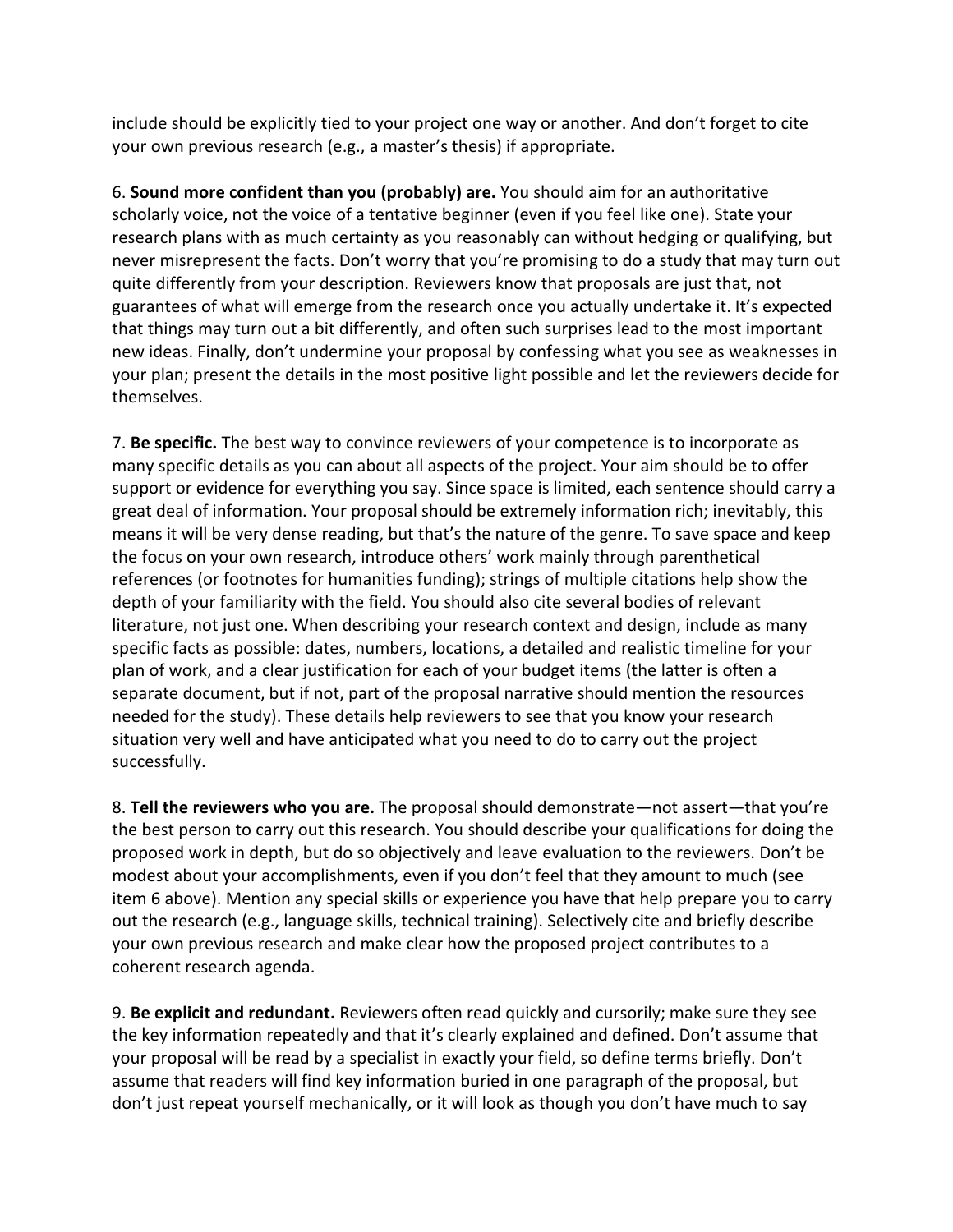about your ideas. The best way to lay out key information is to introduce it briefly early in the proposal, develop it at length in the body of the proposal, and then refer back to it in a later section. Come up with a few varied ways to refer to your core idea or issue, but with similar enough wording (e.g., a shared keyword) that readers will easily recognize it as the same concept.

10. Be gentle in your critiques. You never know who will read your proposal, so don't say anything in the proposal that you wouldn't want the target of your critique to see. In general, avoid any explicit negative evaluation and describe any gaps or weaknesses in a way that you think the author would view as a fair reading of their work. If anything, you should understate your criticism. Academics are adept at reading between the lines; they'll understand when you consider a particular study to be problematic.

11. Connect up to big issues and current trends. Granting agencies understand the value of basic research (i.e., scholarship with no immediate applications to pressing problems), but they still want the research they fund to have some connection to current issues, not only in your field, but in academia broadly. Some agencies (e.g., NSF) also ask you to specify the broader impacts that your work will have on society in general. You should state some plausible ways that your research contributes to both knowledge and the betterment of humanity, even if the benefits are somewhat tenuous or speculative. And if you can adjust your research plan to achieve such benefits more directly, this will often enhance the project's fundability.

12. Look at some examples. The best way to learn to write a proposal is to look closely at a few successful ones for the funding source to which you're applying. A number of funding sources make sample proposals available to applicants and some books on grant writing offer examples. Alternatively, you can ask peers or advisors to share their own proposals.

13. Get feedback from experienced grant writers/reviewers. This is not the time to call on your peers; faculty will be most helpful. Give them plenty of lead time (at least a month for a major proposal) in order to get detailed and high-quality feedback. Ask them to read it as a reviewer and to be as critical as possible. Then incorporate their suggestions.

14. Submit to as many sources as you can, but adapt your proposal accordingly. Once you've done one grant proposal, it's much easier to write the next one for the same project (as well as for other projects). Since grant funding is very competitive, it's well worth applying to several funding agencies, but you should always adapt your proposal to the specific guidelines and concerns of each agency. This may mean reframing your project a bit, including different references, highlighting different angles, but the heart of the proposal—the actual research plan—should not change.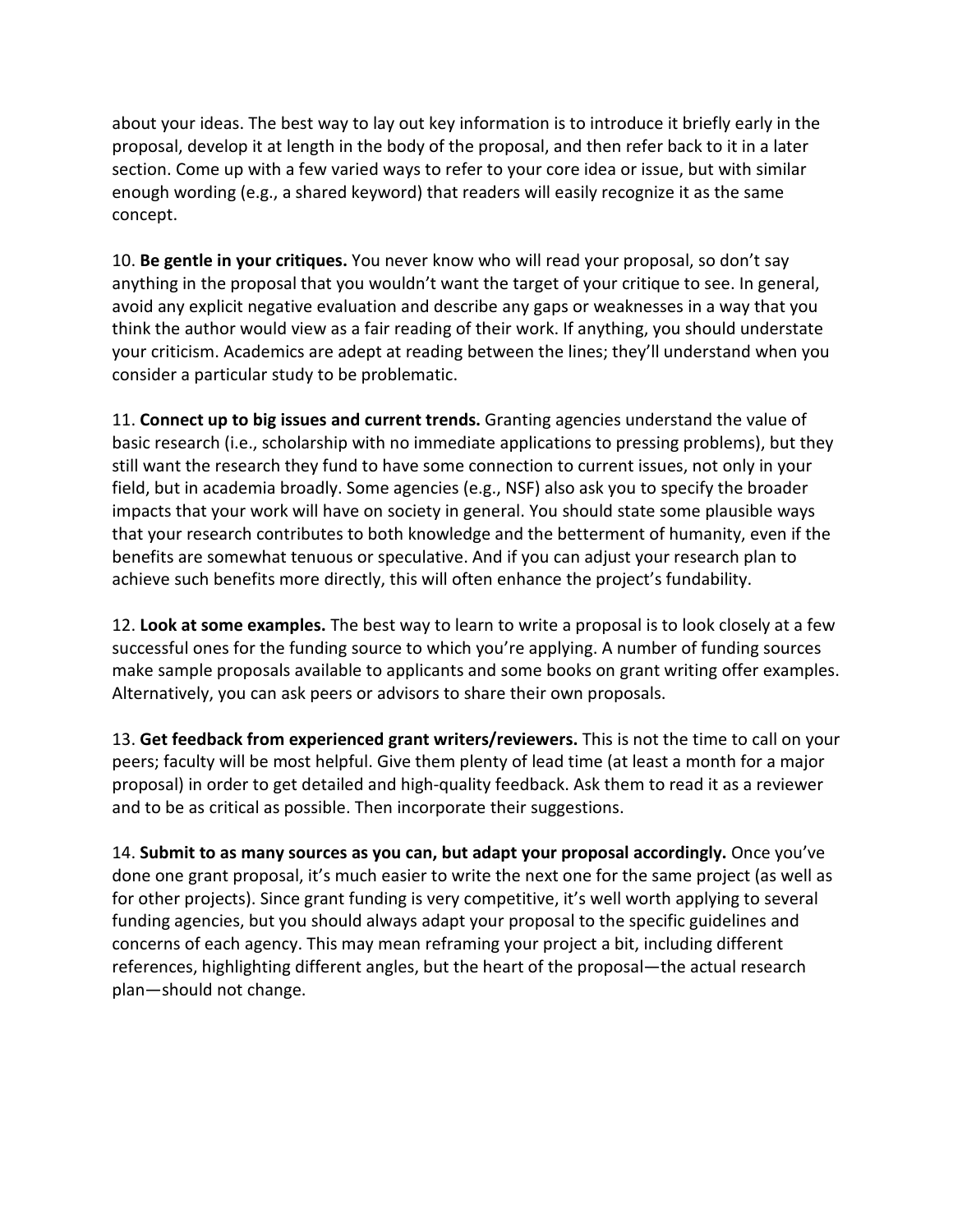# Resources for grant writing

## UC Davis Resources for grant preparation

#### Anthropology 206: Research Design and Method in Social Anthropology

In this course, which is usually offered in the Spring, you will be guided through the development of a research proposal. See course description below:

Course Description: Seminar—4 hours; individual student-instructor session (in-depth work on proposal writing). Prerequisite: consent of instructor. Formulation of research problems and preparation of research proposals; relationships between theory and method, funding, pre-fieldwork preparations, entering the community, field research techniques, and problems of ethics; intensive work on proposal writing. May be repeated once for credit. Limited enrollment.

#### Office of Graduate Studies:

The Office of Graduate Studies offers grant writing workshops throughout the year as part of their Professional Development Series. View the list of workshops at: http://gsps.ucdavis.edu/pds/

## **Books**

Chapin, Paul G. (2004). Research projects and research proposals: A guide for scientists seeking funding. Cambridge: Cambridge University Press.

Despite the title, the book is aimed at researchers in the social sciences as well as the sciences. The author is a former program director for the National Science Foundation.

- Locke, Lawrence F., Waneen Wyrick Spirduso, & Stephen J. Silverman (2000). Proposals that work: A guide for planning dissertations and grant proposals. 4th ed. Newbury Park, CA: Sage.
	- Specifically aimed at graduate students and scholars beginning their career. Gives special attention to qualitative and more humanistic research.

## **Websites**

#### http://www.ssrc.org/fellowships/art\_of\_writing\_proposals.page

Przeworski, Adam, & Frank Salomon (1995). "The Art of Writing Proposals: Some Candid Suggestions for Applicants to Social Science Research Council Competitions."

#### http://globetrotter.berkeley.edu/DissPropWorkshop/:

An excellent free website designed to shed light on the dissertation proposal writing and funding process. Includes sample budgets, style suggestions, and poignant essays.

## http://sjoseph.ucdavis.edu/Faculty\_Workshop/Helpful\_Links\_and\_Resources\_for\_Research\_Fu nding.htm

This website was created by Suad Joseph, UC Davis Anthropologist, who here has compiled a list of resources for research funding.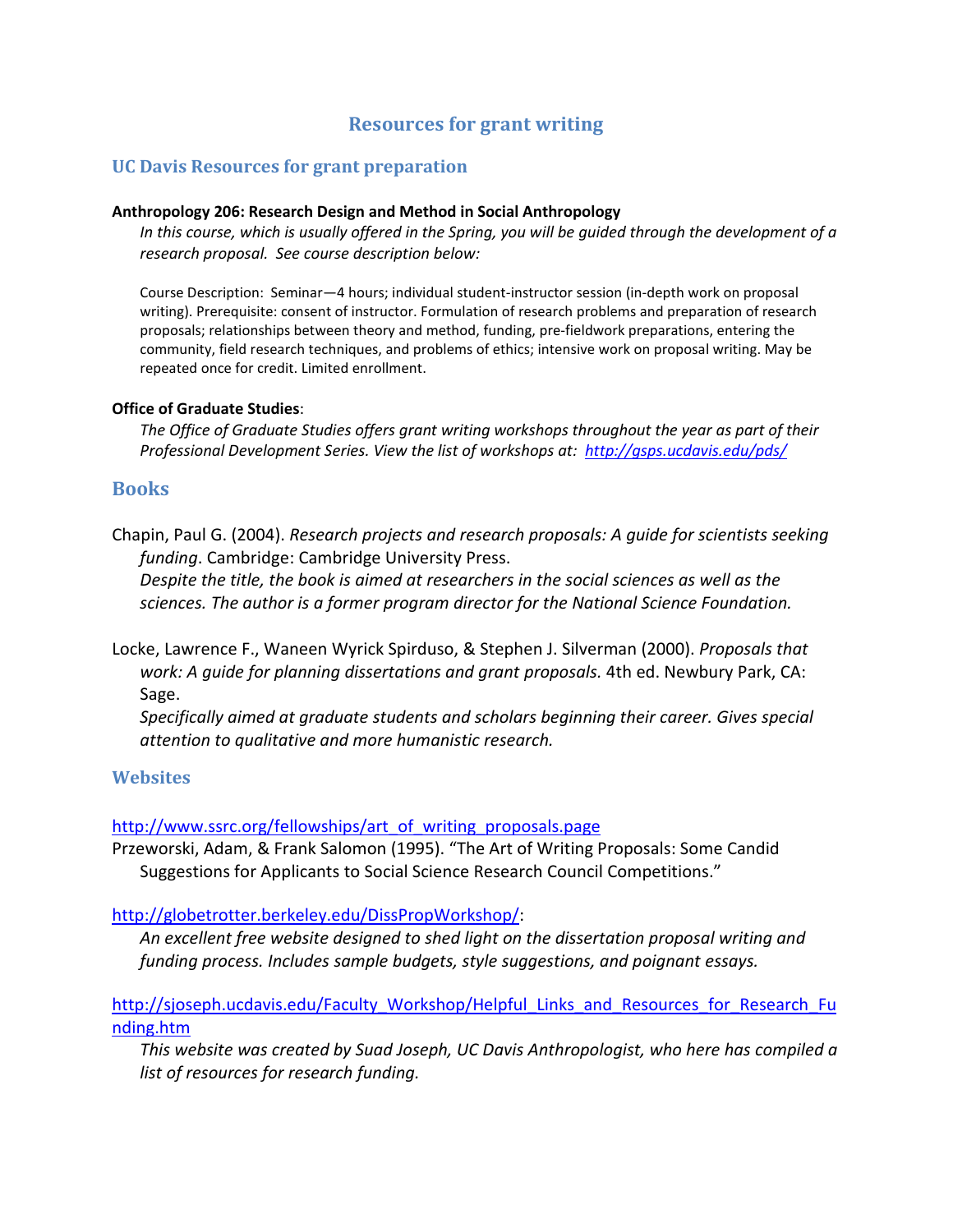## Sample Proposals

- See Appendix A for examples of successful proposals from UC Davis linguistics graduate students.
- The Linguistic Minority Research Institution has two successful proposals—one qualitative, on quantitative, available on their website at http://www.lmri.ucsb.edu/research/lmrigrants/call.php
- Check the funding agency website for sample proposals or proposal guides. If none are available, email the award administrator and ask if any successful proposals are available to potential applicants.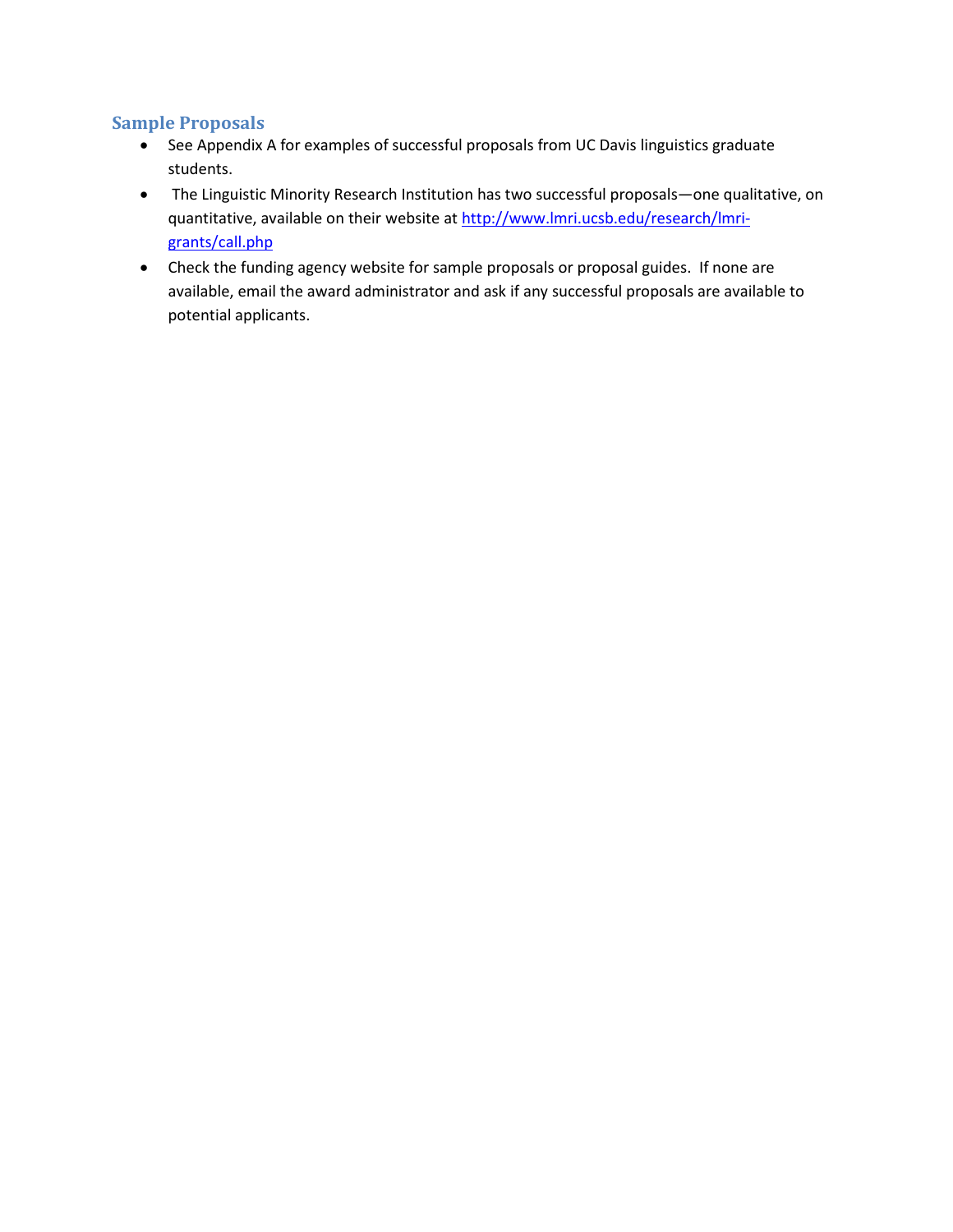# Funding Budget Preparation Guide

# General Tips for Budget Preparation

- Some funding agencies provide you with their own forms, others do not. Ensure you have all appropriate forms needed.
- Some funding agencies ask for a separate document in which you explain details of all items listed on your budget, sometimes called a 'budget justification'. Make sure you are clear on what you need for each application.
- Be specific and detailed when listing expenses. Provide a brief explanation of every item listed on the budget.
- Some awards, such as NSF, require you to use U.S. flag ship carriers (i.e., particular U.S. owned airlines) for travel to the research site(s). Make sure to check your funding agency's policy on travel. On your budget, list airfare estimates with airlines which meet the funding criteria. (E.g., if you find KLM or Alitalia have very low fares, be aware that you may not be able to fly with them with award money).
- Check local newspapers and housing advertisements for average rents and include this reference information in your budget.
- Contact your funding agency and ask if conference travel for dissemination of research funding is a permissible use of award funds.
- If you are including tuition and/or university fees in your budget, verify that your funding agency considers this a permissible use of award funds. Many awards have restrictions on use of funds towards payment of school tuition and fees.
- If you request internet and/or a cell phone, explain why they are essential for your research. For example, in field research, a cell phone may be necessary for scheduling appointments with participants.
- Look up the per diem rates for the country in which you will be conducting research on the following websites: http://perdiem.hqda.pentagon.mil/perdiem/ or http://travel.ucdavis.edu/links.cfm. If your requested amount is less than the per diem rates, gently point this out.
- For local transportation, choosing the more economical option, e.g., buses instead of taxis, will show the funding agency you are willing to stretch their dollar, euro, yen, rupee or frank.
- For equipment, list the model, product name and number for each piece of equipment you intend to purchase with award money. Instead of simply 'Dell Laptop', you should be very specific and go for 'Dell Inspiron 1525 Laptop'. You should also explain why you need the particular model over others, and what it is to be used for.
- For consultant fees, detail how much you intend to pay consultants and how you arrived at the rate you did (e.g. local standard for transcription services)
- Present your budget in an easy-to-read format.
- Check your math! Make sure it all adds up and that you are not over budget.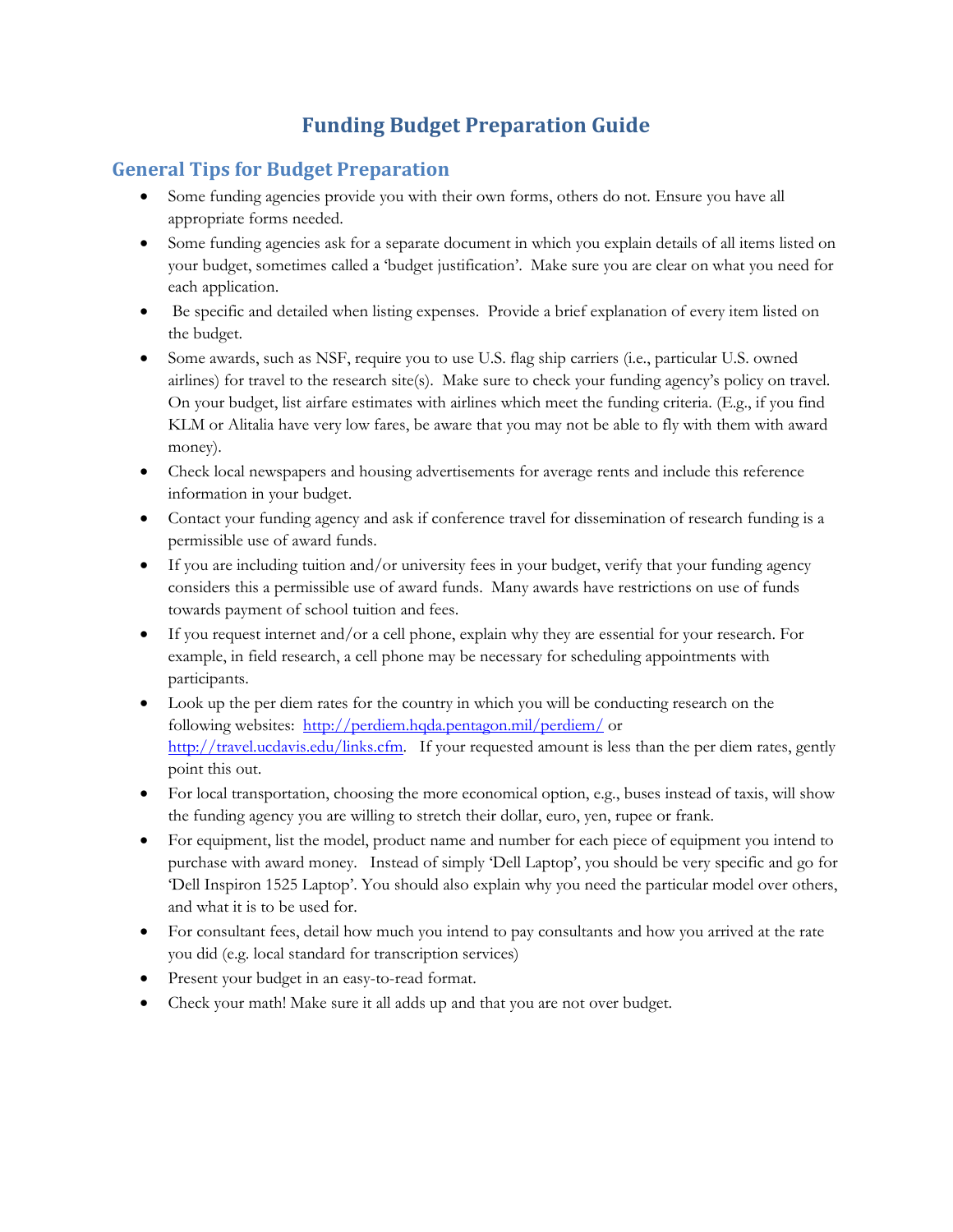# Components of Budget

Below is a list of common components which you can include in your funding budget. Each award has different restrictions as to allowable expenses; thus, it is important to read the application information closely, and check with your funding agency if you have any remaining questions.

- TUITION AND REGISTRATION FEES
- HEALTH INSURANCE
- LIVING EXPENSES
	- o Lodging
	- o Gas, Electricity, Water, etc.
	- o (Cell) Phone
	- o Internet Access
	- o Groceries
	- o Personal Care Items
- TRAVEL AND TRANSPORTATION
	- o To research site (i.e., airfare)
	- o While at research site (i.e. taxis, bus/train fare)
	- o Conference travel to disseminate your result (flight, accommodation, meals and incidentals)
- VISA AND PASSPORT EXPENSES
- **EQUIPMENT** 
	- o Laptop
	- o Software, especially for data coding and analysis
	- o Recording devices
	- o Microphones
	- o Data storage device (e.g. thumb drive, blank cds/dvds)
- **INFORMANT GIFTS** 
	- o In lieu of payment to participants for their time, some researchers purchase small locallyacceptable gifts for participants. e.g. a small box of baked goods in Malta; a bag of nuts in India.
- CONSULTANT FEES
	- o Payment to research consultants for transcription, data coding, translation services, etc.
- **BOOKS** 
	- o Funds for research publications, especially those which are unavailable in the university library system.
- OTHER MATERIALS AND SUPPLIES
	- o Miscellaneous items such as paper, printing cartridges, photocopies, blank cds, etc.

#### SAMPLE BUDGET (SEE APPENDIX A)

See successful NSF Proposal in Appendix A for examples of budgets and budget justification documents.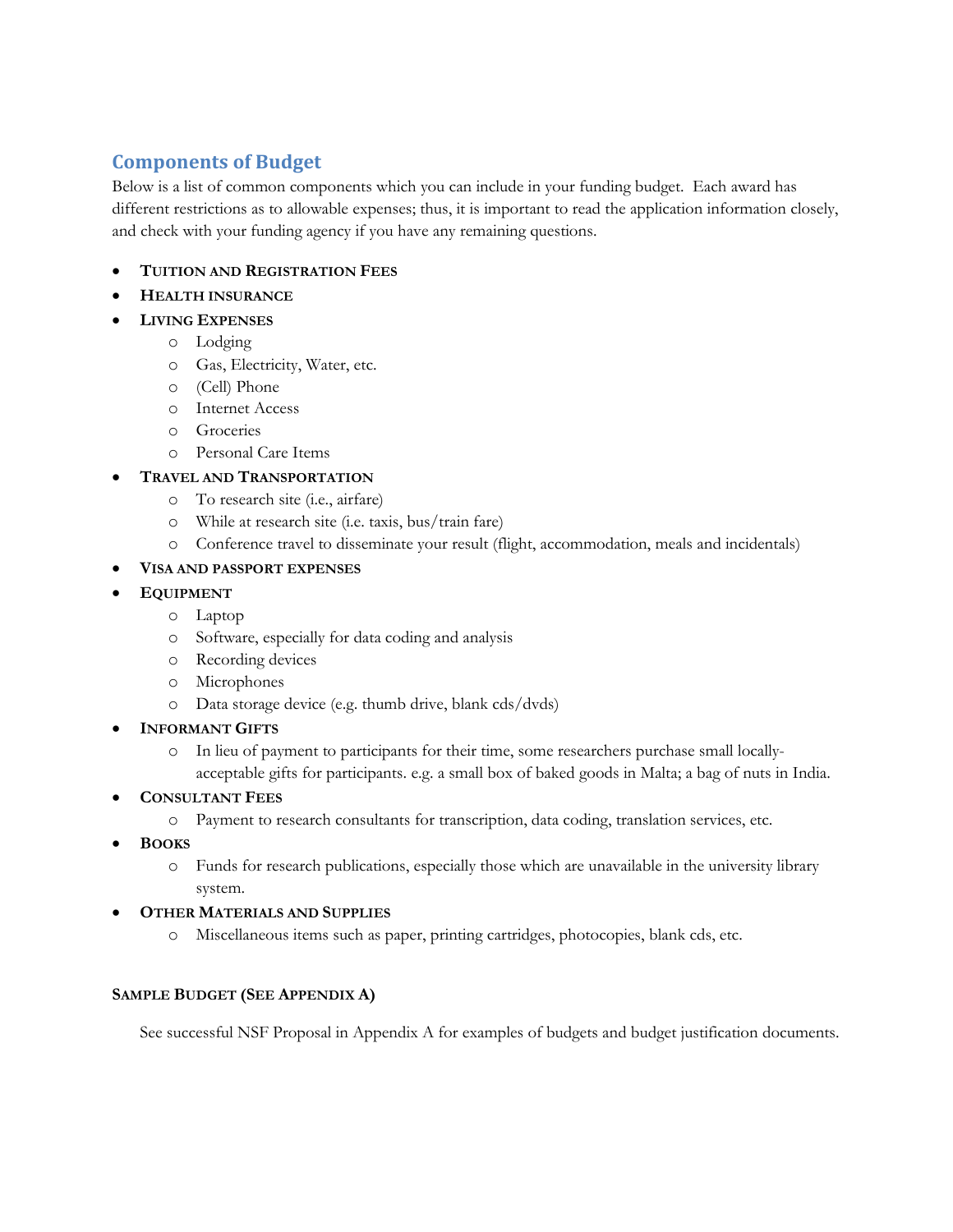# Appendix A: Successful Funding Proposals from UC Davis students

# SLAI Mini-Grant Proposal: Ann Kelleher

Ann Kelleher March 2, 2007 Ph.D. Student Department of Linguistics

Summary: This proposal is for the first part of a three-part project that will explore the language learning experiences of the large and heterogeneous group of Cantonese/English bilingual students who elect to enroll in Mandarin classes at U.C. Davis. The three phases of the project will focus on Mandarin learners, the Cantonese/English bilingual community, and Mandarin program and university administration. The overarching research question I will address is: what is the relationship between language ideologies and language development for heritage language learners in the formal, instructed setting of a university? I will undertake data collection during Fall Quarter, 2007 for the first phase of the project.

Previous Research: A major thread of research in SLA has focused on individual differences in language learning (Ellis, 1994). Until recently this area of research dealt almost exclusively with considerations of the personal characteristics of learners extracted away from the social and historical situations of language learning. Dörnyei's (2007) review of recent SLA literature on individual differences emphasizes that there is, as he calls it, a "transformation" going on in the field. Across the main areas of research (personality, aptitude, motivation, learning styles and learning strategies, as he identifies them) Dörnyei says, there is a move toward considering how context is a factor in understanding individual differences. Further he acknowledges that more complex theoretical models are required to examine research question that propose to deal with context.

 Within the current SLA literature, Norton (2000) has empirically examined and theorized how context relates to motivation; she captures the relationship between learners and language in the notion of "investment" and ties outcomes, in part, to learners' "imagined communities" (Norton, 2001). These theoretical constructs are particularly applicable to heritage language learners, whom Valdés (2001) defines (for purposes of university instruction) as students with a cultural connection and some bilingual ability in a language of study. For these learners, the language of study is not foreign, and while this will offer some advantages, connections also brings with them a host of complexities on both the affective and linguistics levels (Peyton, Ranard and McGinnis, 2001).

 He (2004) makes the case for the relevance of findings based on Conversation Analysis to SLA. Her field of research is also Chinese as a heritage language and she points to the benefits of a combined CA/ethnomethodological approach. I have also taken a similar approach in prior research. Kelleher (2006, unpublished M.A. thesis) uses surveys, interviews and discourse analysis to examine questions of heritage learner placement in a university Chinese program. A portion of the study is currently under review for publication as a book chapter in a volume tentatively titled "Chinese as a Heritage Language".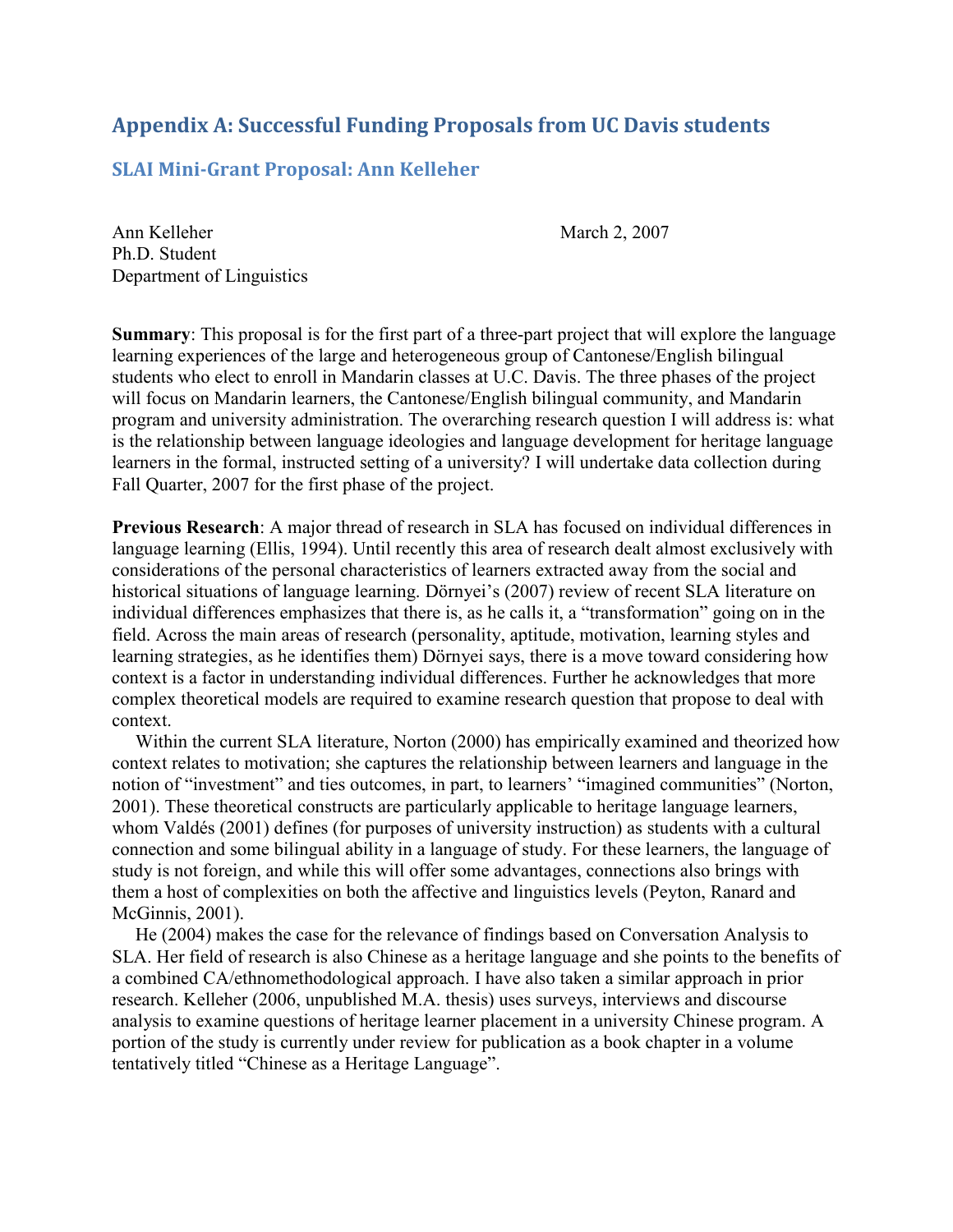Research questions: Given that the study of heritage language learners is relatively new, and that research in SLA is just beginning to consider the effects of context on instructed language development, this study will focus on the micro-level decision-making processes of learners and relate their perspectives to the larger social, historical and institutional dynamics in which they find themselves. To begin, I will address the following questions in the first phase of the study: 1) How do Cantonese/English bilingual students frame their decisions to study Mandarin? What are the underlying beliefs (i.e. ideologies) about language that drive their decisions to study Mandarin? 2) How do these students relate their choice to study Mandarin to being Cantonese/English bilingual? What underlying beliefs about language are highlighted in the connections they draw? And, 3) How do the students view their learning outcomes in Mandarin classes (positive or negative) relative to being bilingual in Cantonese and English?

Setting, Participants and Methodology: The setting for this study will be U.C. Davis. The participants in the first phase of the study will be eight (four female/four male) Cantonese/English bilingual students enrolled in one of two classes during Fall Quarter '07, CHN 1CN or CHN 111. I plan to administer a language background survey early in the quarter to the two classes and ask for volunteers to be interviewed.

 Sociolinguistic interview techniques (Tagliamonte, 2006) will be used to collect information from participants. Analysis for the first part of the study will be primarily Systemic-Functional Linguistic analysis (Martin and Rose, 2003) of the student interviews combined with Critical Discourse Analysis (Fairclough, 1995) to place the students' comments within a larger social framework.

Significance of this project: This project comes at a critical time in terms of Mandarin teaching in the U.S. One visible effect of China's economic expansion is an increasingly popular focus on Mandarin as a language of study in the U.S. through both internal and external processes. The Chinese government is expanding its support of Chinese teaching in the U.S., opening additional facilities, providing textbooks and materials to schools, and sending scores of new teachers. Internal to the U.S., there is a pressure to increase the number of civil servants proficient in Mandarin, and within this context, heritage language learners have become an "object" of focus. As Ricento (2005) points out, the discourses around heritage learners focus on the "tapping of a national resource." Rather than examining the potential for students with early exposure to a variety of Chinese (but without significant ability in Mandarin) to become high-proficiency Mandarin users, this project seeks to tease apart the complex web of social and linguistic processes surrounding the difficult decision heritage learners face when considering whether they will become a learner of a language they are at times 'expected' to know and once in the classroom, how their background affects the "L2" acquisition process—when the L2 is a "heritage" language.

## References

Dornyei, Zoltan (2007). Individual differences in second language acquisition. AILA Review 19: 42-68.

Ellis, Rod (1994). The Study of Second Language Acquisition. Oxford: Oxford University Press. He, Agnes Weiyun (2004). CA for SLA: Arguments from the Chinese language classroom. The Modern Language Journal. 88:4 568.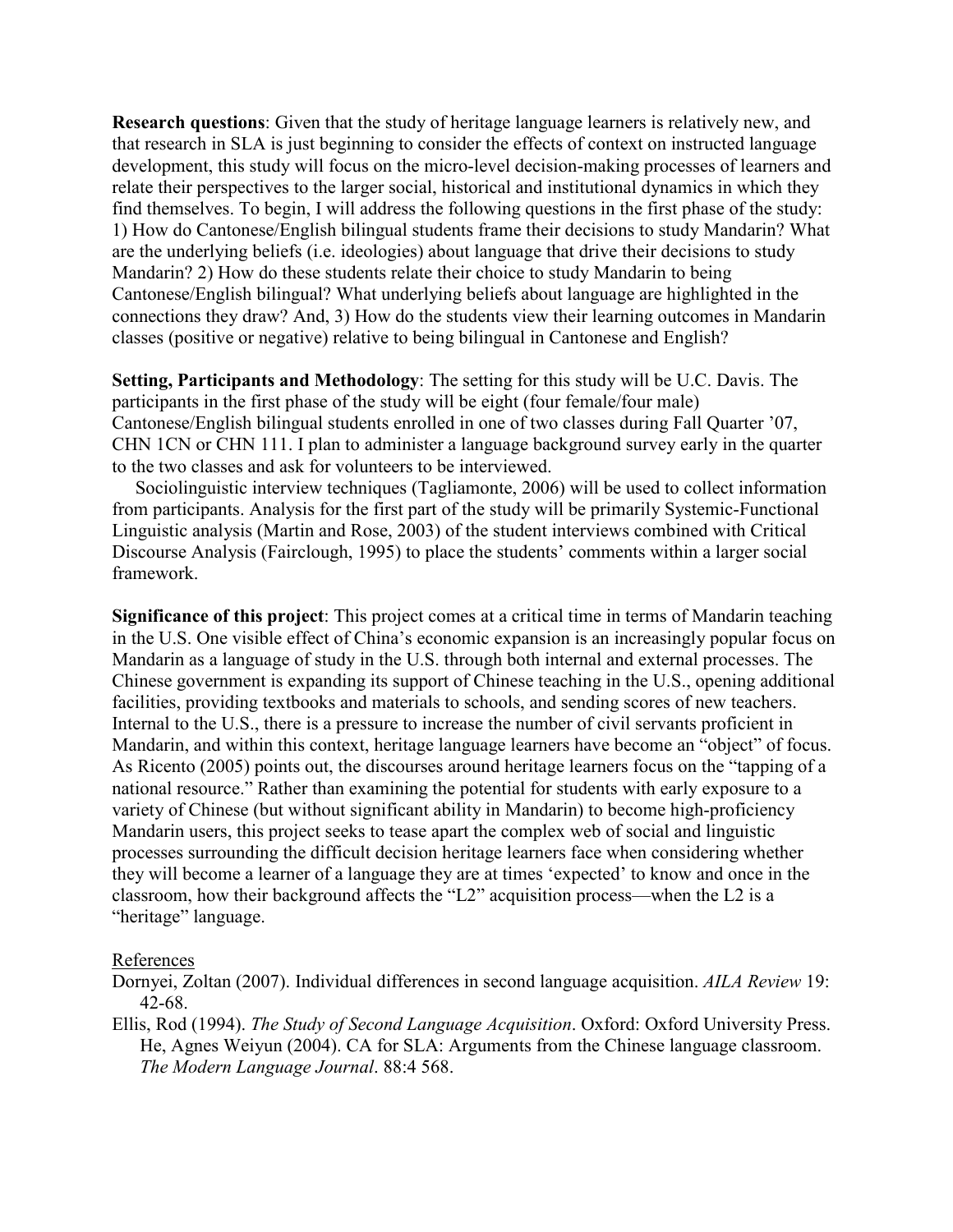- Fairclough, Norman (1995). Critical Discourse Analysis: The Critical Study of Language. London: Longman.
- Norton, B. (2000). Identity and Language Learning: Gender, Ethnicity and Educational Change. Harlow, England: Pearson Education.
- Norton, B. (2001). Non-participation, imagined communities and the language classroom. In Learner contributions to Language Learning: New directions in research, M.P. Breen (ed.), 159-171. Harlow: Longman.
- Peyton, J. K., Ranard, D.A. & McGinnis, S. (Ed.s). (2001). Heritage Languages in America: Preserving a National Resource. McHenry, IL: The Center for Applied Linguistics and Delta Systems.
- Thomas Ricento (2005). Problems with the 'language as resource' discourse in the promotion of heritage languages in the U.S.A. Journal of Sociolinguistics. 9 (3), 348–368.
- Tagliamonte, Sali. (2006). Analysing Sociolinguistic Variation. Cambridge: Cambridge Univ. Press.
- Valdés, G. (2001). Heritage Language Students: Profiles and Possibilities. In J. Peyton, J. Ranard & S. McGinnis (Ed.s), Heritage Languages in America: Preserving a National Resource (pp. 37-80). McHenry, IL: The Center for Applied Linguistics and Delta Systems.

## SLAI Mini-Grant Proposal: Yuriko Miyamoto Caltabiano

Yuriko Miyamoto Caltabiano Ph.D. Candidate Department of Linguistics

Summary: In this project, the relationships between Japanese language development, heritage language maintenance, learners' multicultural and multilingual identities, and language attitudes in Japan are explored. Specifically, this project seeks to understand how diverse learners construct, perform and negotiate their multiple identities in different contexts with numerous people expressing various language attitudes, and how it affects their Japanese language development and heritage language maintenance. As identity and language studies of adults in western contexts claim that identities have a great influence on multilingual language use, and consequently influence language maintenance and learning (Norton, 1995), is such claim relevant for multilingual children growing up in 'monolingual' Japan? By ethnographic longitudinal observation of four multilingual families, this project aims to offer a view of second language acquisition and development, negotiation of multiple identities, and language attitudes.

Background and Previous Research: With the sudden increase of foreign residents and immigrants in Japan, the country has turned into a more culturally and linguistically diverse community than ever. A few reasons can be cited for this sudden change (Kanno; 2007); influx of South Americans of Japanese descent, repatriation of war orphans from China and Sakhalin (Russia), recognition of refugees from Southeast Asia. These are only a few reasons among others. They are all supporting the aging population with low birth rates in Japan, sometimes on the expense of their children's quality of education and their healthy language and identity development. A growing body of research on language minority education in Japan has reported that once multilingual children start attending school, some become reluctant to speak their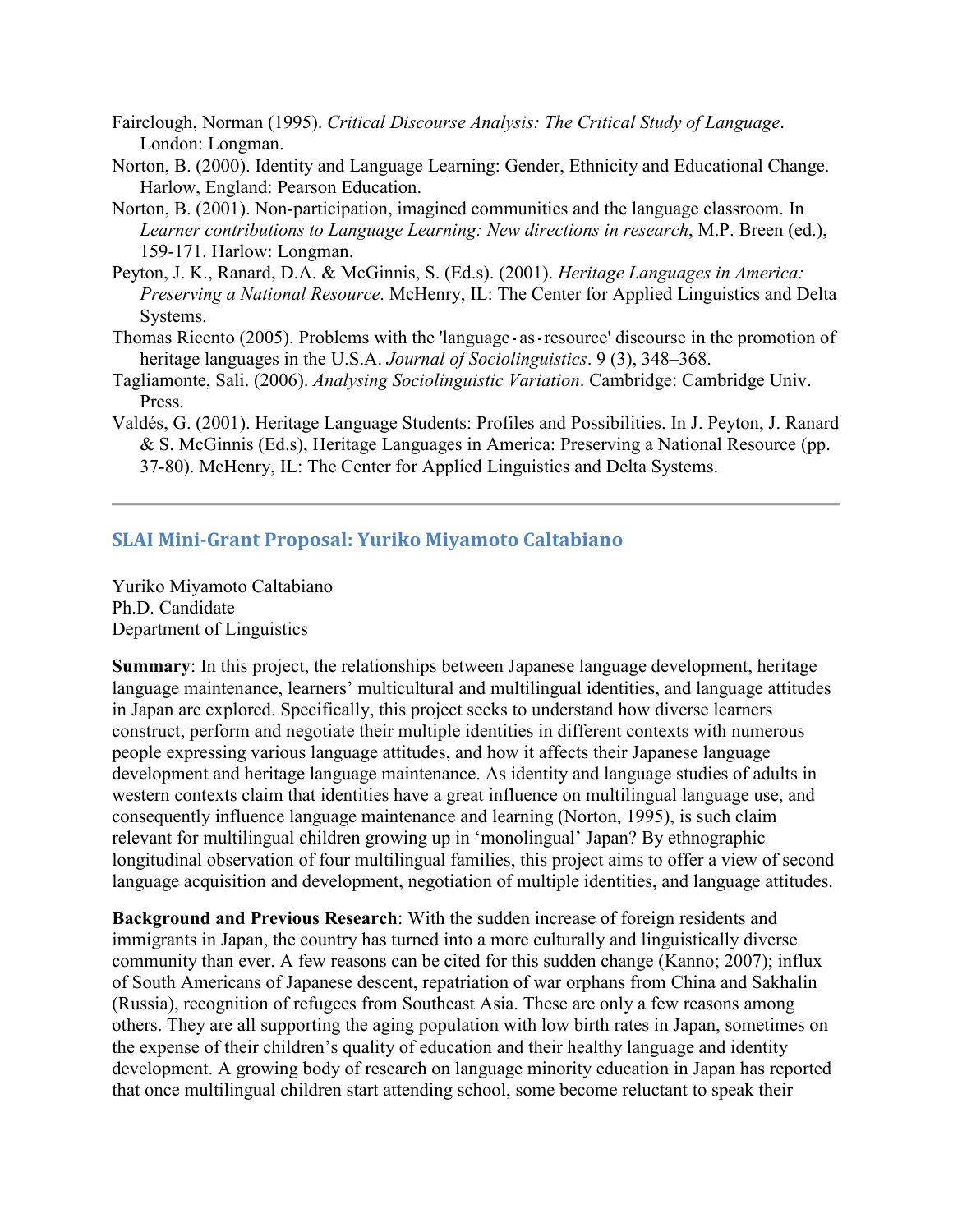heritage language possibly becoming monolinguals, or for better or worse, become 'doublelimited' bilinguals (Nakajima, 1998). If that is the case, how does it affect their multicultural and multilingual identities, growing up in a country where it is accustomed to viewing itself as homogeneous with one language and one ethnicity?

Research Questions: The following questions will be addressed in this study. 1) How and to what extent do multilingual children construct, perform, and negotiate their multiple identities? Are there opportunities for them to express their multilingual identities and use their heritage language in Japanese society? 2) How do Japanese people's attitudes influence multilingual children's identities and language development? What kind of attitude can encourage them to perform their multiple identities and use their heritage language? 3) What roles do student volunteer tutors play on multicultural families' experiences living and growing up in Japan?

Setting, Participants, and Methodology: The four families are registered in the 'Volunteer Home Tutoring' program run by Kanagawa Junior College (all names are pseudonyms) located in the suburbs of Tokyo. The program offers help to children with homework and studying for school as well as teaching Japanese to their family members at their homes, and currently they are serving over 200 members in the community. The junior college students are the tutors, and the researcher is participating as a tutor to four families. The four families, two Peruvian, one Vietnamese, and one Cambodian, have two to four children each. The age range of the seven focal participants is from six to nineteen. All of them were born in Japan, and their first language appears to be Japanese with different levels of heritage language proficiency. Data being collected for this study are fieldnotes and a few recordings of weekly tutoring sessions, interviews with children and family members, children's school classroom observations, interviews with school teachers, student tutors' weekly journals, interviews with student tutors and staffs of the 'Volunteer Home Tutoring' program, and relevant documents. This project started in the fall 2007, and may continue onto the fall 2008 with the support of this grant.

Significance of this Project: Most of the previous studies in Japan conduct only a one-time survey and are limited in context. The findings of this ethnographic project will provide valuable information on what should be considered when providing an effective and fair education for all children with diverse cultural and language background in Japan. It is also important, or more important, to educate Japanese people to accept diversity and promote equality. The findings of this study will help raise cultural and linguistic awareness among the people in Japan and help the community to work together to achieve a true multicultural and multilingual society without discrimination where children can grow up to speak their heritage language with pride. This has implications to diverse societies not only in current Japan but in other parts of the world.

## References:

- Kanno, Y. (2007). Language and education in Japan: Unequal access to bilingualism. Palgrave/Macmillan.
- Nakajima, K. (1998). Bairingaku kyōiku no hōhō: chikyū jidai no Nihonjin ikusei o mezashite. Tokyo: Aruku.
- Norton, B.P. (1995). Social identity, investment and language learning. TESOL Quarterly 29(1), 9-31.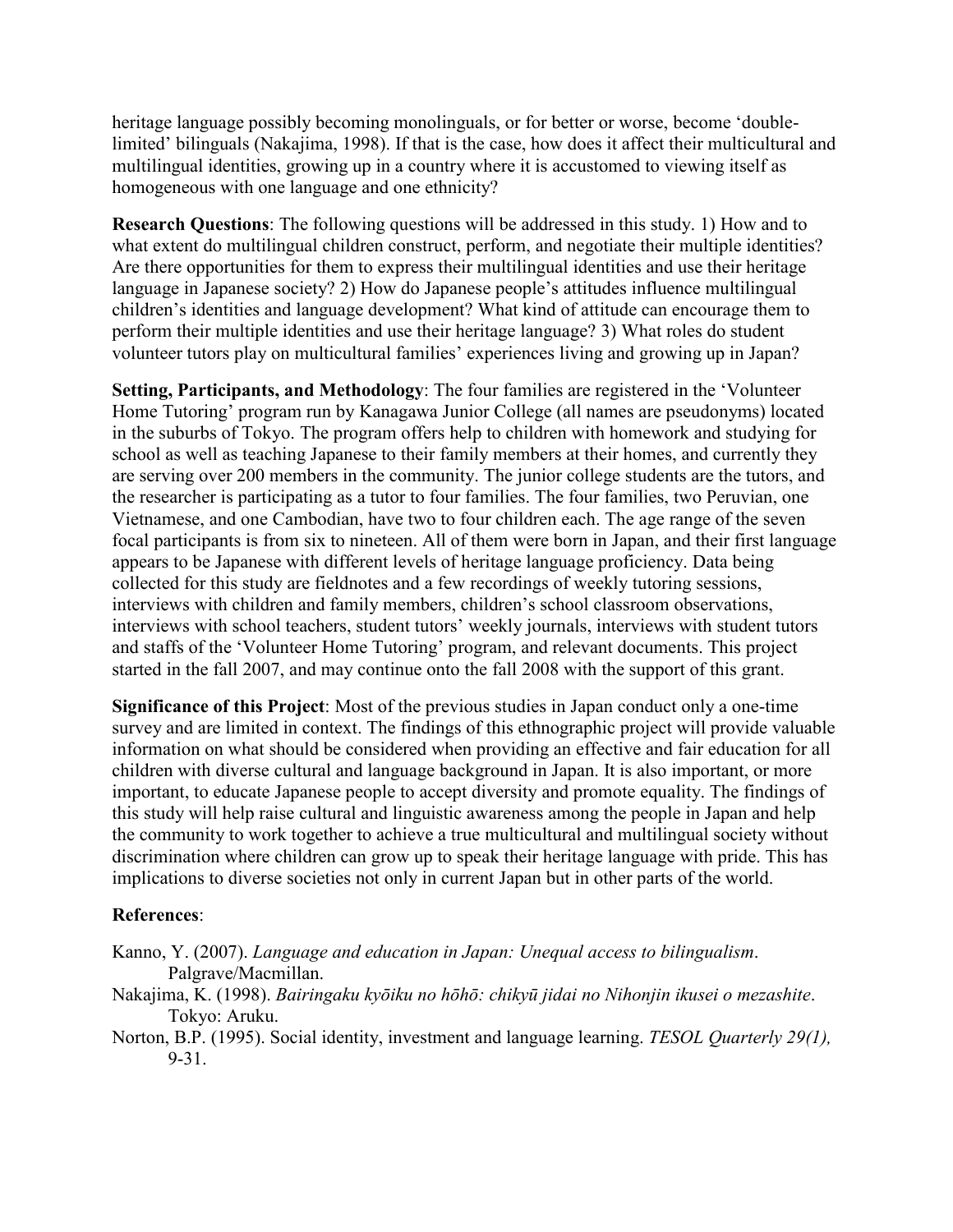## Washington Program Graduate Fellowship: Tammy Gales

#### Personal Essay

My reasons for applying for the Washington Program Graduate Fellowship are twofold. First, as a doctoral student who will be starting her dissertation research next fall, an extended stay in the Washington DC area will not only be of great import to my upcoming doctoral research, but an actual physical presence in DC will be vital to my proposed work with the Federal Bureau of Investigation's Behavioral Analysis Unit. Second, as a trained teacher with over 10 years of experience in guiding students through the various stages of the writing process, I believe that I can be an invaluable asset to the undergraduate students who participate in your program.

As a linguist whose research interests focus on discourse analysis, I see the many benefits that a close study of language can provide. Fortunately, so too does the FBI, as demonstrated through their groundbreaking work in criminal cases involving the intricacies of language. Their most recent success story, for example, occurred between 1978 and 1996, when the FBI conducted what would be their largest and most expensive criminal investigation to date—the case of the Unabomber. It encompassed nearly eighteen years, several hundred local and federal law enforcement agents, and an estimated \$50 million in investigative costs. What most people do not know, however, is that the Unabomber was eventually found and caught not through fingerprint or DNA evidence, but through the largest textual analysis project in the history of the U.S. criminal justice system (Fitzgerald, 2005). Soon afterwards, with so much prominence being placed on the fine-grained analysis of language, the FBI began to understand the need to increase their knowledge of and ability to analyze language in a scientifically-acceptable manner—i.e. through a corpus of authentic language texts. However, like most federal organizations that discover a valuable resource deemed to be outside immediate connections to national security, the goal of creating an electronic database of all threatening communications, which could be used in future cases to aid agents in analyzing and assessing new threats, has been buried in a pile of paperwork. After discussing this amazing resource at a recent language and the law conference with those in charge of the Behavioral Analysis division, an opportunity was presented to me that will allow their goal of creating and analyzing a corpus of threatening communications to move forward while offering me a wealth of new material in which to immerse myself for the purpose of researching and writing my dissertation. What the FBI has requested is for me to lead this project by organizing and shaping the database, analyzing the nuances that exist in the genre of threatening communications, and developing and teaching a seminar that explicates the findings, all of which will offer the fields of linguistics and law enforcement a more complete and well-defined system for using language as a tool for justice.

As a teacher, who was very recently nominated for an outstanding teaching assistant award at the University of California, Davis, I have lived with the philosophy that every experience in life provides a teachable moment—that is everything one does provides a chance for learning. What I see in this opportunity is not only a chance to use the theoretical knowledge I have acquired through my academic training in an applied manner that will be beneficial to the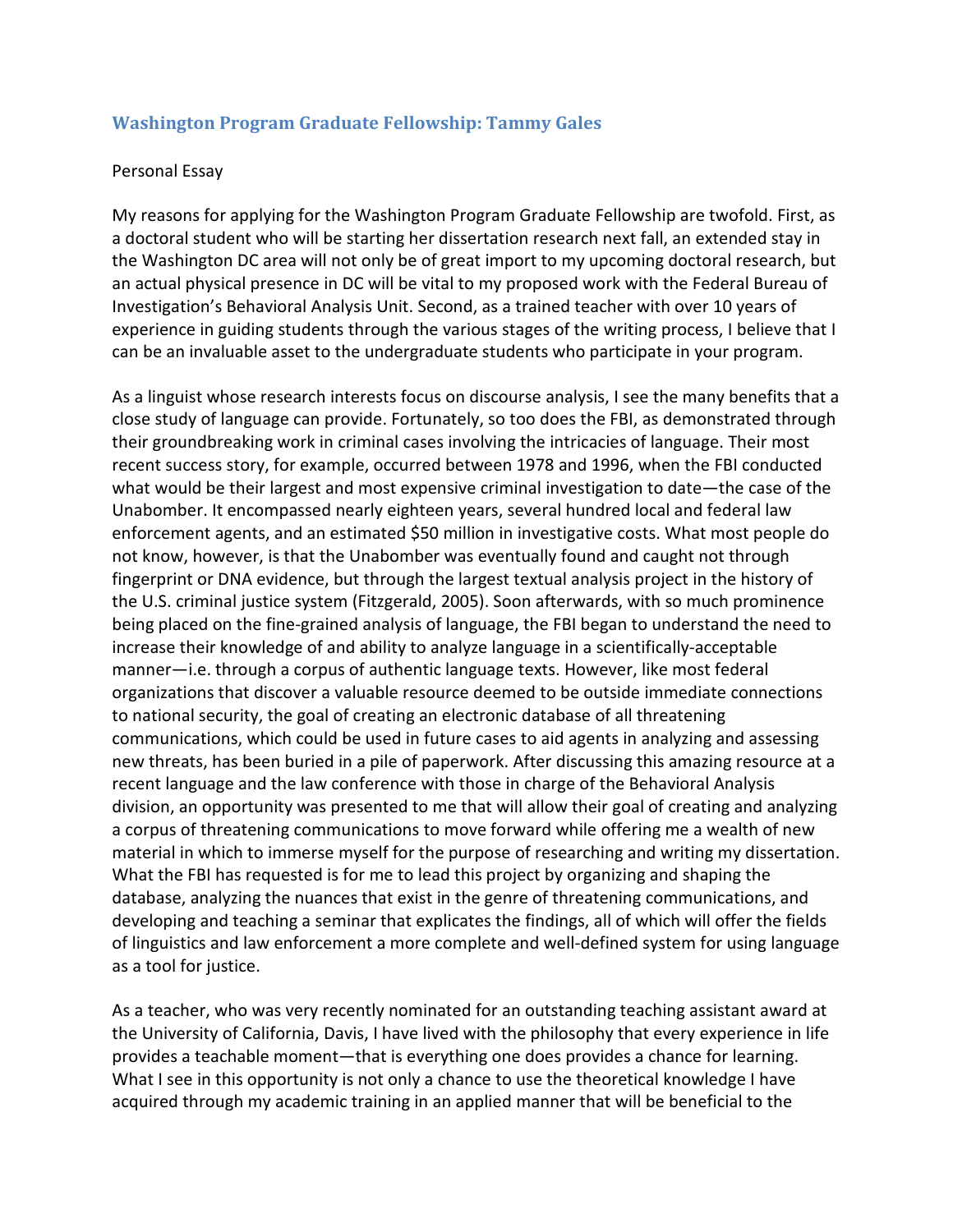larger social community, but also a chance to take the knowledge I have attained through all of my life's work and give it back to those who can directly benefit from it. This means using everything I have gained personally as well as professionally from my former teaching, researching, and editing experiences. As a trained teacher, I have worked with and mentored a diverse range of students—from working with adults and children to improve literacy skills on the Navajo reservation to working with native and non-native speakers of English in various undergraduate composition classes at Northern Arizona University and the University of California, Davis, and from working to increase the literacy skills of at risk high school students in an inner city school in Houston, Texas to working with students of all ages in Greece in preparation for their national reading and writing exam in English language skills. Each group of students has brought a new set of challenges from which to learn as well as a new source of joy, which continues to motivate me. Furthermore, as an avid researcher interested in the innerworkings of language, I have collaborated and worked independently on a variety of projects in the fields of social sciences and humanities from the fine-grained analysis of several Native languages of California to a large scale study of genre in Navajo texts. Other projects involved the creation of an authentic English language corpus and a detailed analysis of the ideology of diversity in political and legal language in the U.S. Each project required a thorough knowledge of grant-writing, investigative researching, and proposal-writing, and concluded with a presentation at a professional conference. Finally, as an experienced editor, who worked closely with more than 50 authors on the acquisition, contract, proposal, draft, revision, and final editing stages of their non-fiction manuscripts, I know that writing and research are a process—a process exactly like that required of the undergraduate students who participate in the Washington Program.

In my experiences, then, of teaching, researching, and mentoring writers of all levels from professional writers to young impressionable students, I have successfully guided students through the difficult stages of narrowing down a concept into a workable thesis, brainstorming research questions to help frame their work, writing up a proposal that will eventually take shape as a rough draft, supplying countless substantive comments of a constructive nature to help guide them through the difficult revision phase, and finally walking them through the final editing process whereby they see their own work through a fresh pair of eyes. The completion of this lengthy process results in a final, polished project of which each writer can be proud.

Not everyone finds that their personal passions and professional skills intersect in life, but in this case, I have found the perfect fit. Thank you for providing the opportunity to seek a new challenge, a way to grow, and an avenue for pursuing my goals. I am greatly appreciative of the chance to be considered for this fellowship.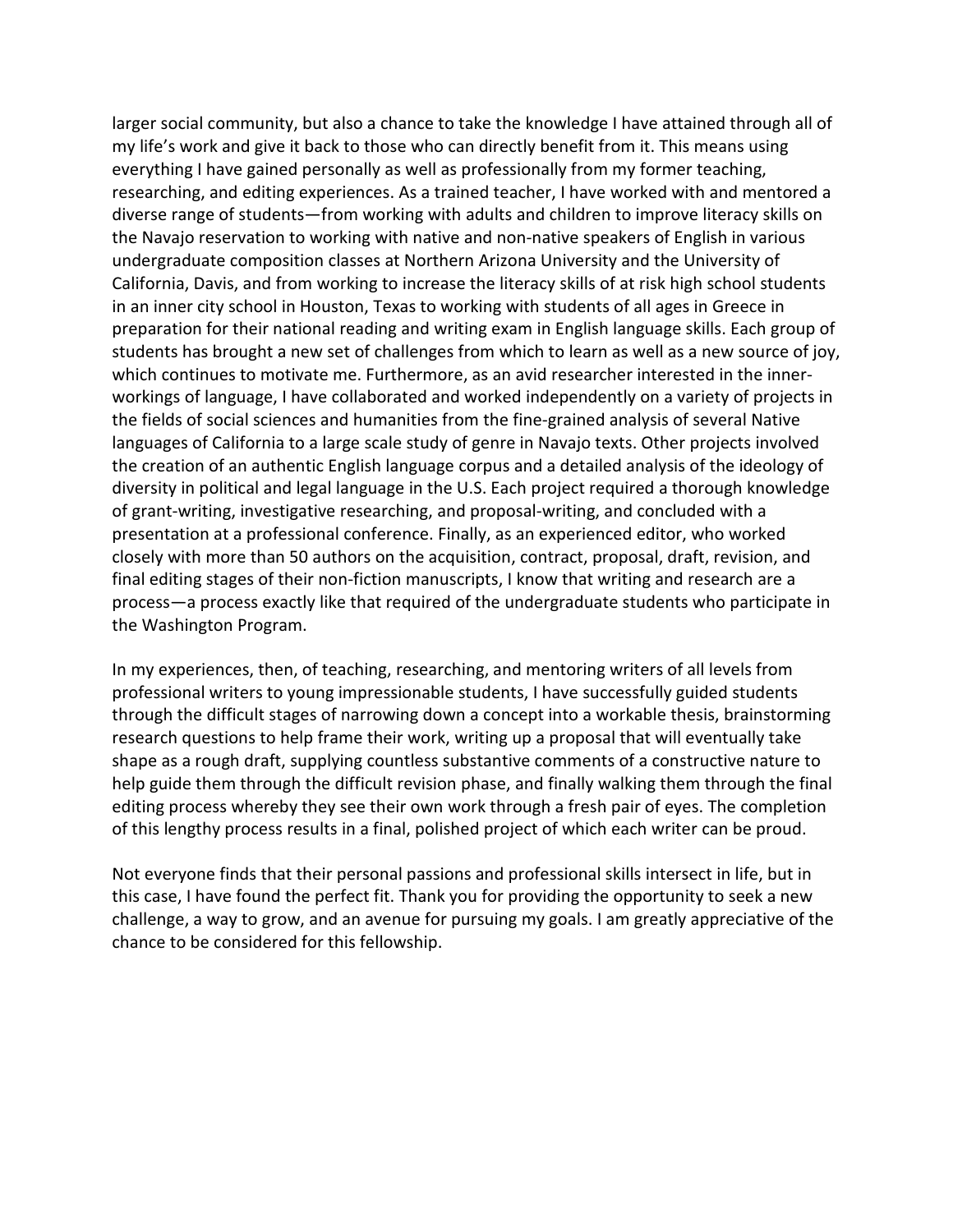## National Science Foundation Dissertation Research Improvement Grant: Lisa Bonnici

## Project Summary Doctoral Dissertation Research: Variation in Maltese English

Intellectual Merit: In sociolinguistics, the utility of the speech community construct has long been criticized as propagating a monolingual language ideology (Patrick 2004). Particularly in language contact settings, the Labovian conception of a speech community as sharing norms of acceptability of language use as evidenced by uniform patterns of language variation and evaluation of speech, has yet to be successfully applied to bilingual, language contact settings (Labov 1972). The current state of knowledge in the field has yet to resolve the debate as to whether the various instantiations of "speech community" can successfully model a bilingual context.

The proposed project aims to describe linguistic variation in *Maltese English* ("MaltE"), a postcolonial variety of English spoken in Malta – a bilingual island-nation south of Italy in the Mediterranean (Mazzon 1993; Vella 1995). Variation in the linguistic features of high-level English-Maltese bilinguals and in participants' attitudes towards English will be examined through informal sociolinguistic interviews with participants from three age groups and two genders. By focusing on the minute micro-level patterns of language use in Malta, this project will examine the nature of this highly bilingual setting through an empirical, variationist study of language in use. The widespread yet heterogeneous character of Maltese-English bilingualism provides the ideal setting with which to engage and better understand the nature and diversity of bilingual communities. Malta offers an understudied distinctive case of stable societal bilingualism with English in both a postcolonial and a Western context and provides a sound opportunity to elevate linguists' current understanding of the utility of the speech community construct for cases of societal bilingualism and of established as well as newly emerging theories of postcolonial Englishes. In bilingual settings, especially postcolonial settings, English language use is embedded in conflicting tensions of participation in an increasingly globalizing economy on the one hand and rejection of former colonial powers on the other (Canagarajah 1999; Kachru 1986; Krishnaswamy and Burde 1998; Mair 2003; Schneider 2007). While research into post-colonial Englishes is burgeoning, the majority of the work in this area focuses on non-Western contexts where colonial powers entered a given place against the wishes of the indigenous residents (Kachru 1986; Kachru 1985; Schneider 2007). The case of Malta differs; the British took control over the islands at the request of the Maltese indigenous population and Malta's miniscule size and economic reliance on foreigners (Malta's largest industry is tourism) has historically resulted in large-scale multilingualism (Camilleri 1992; Cassar 2001). This research will investigate the local ways people mitigate these tensions and conflicting desires of a) participating in an increasingly globalizing economy and culture on the one hand, and b) maintaining distance from colonial pasts on the other, through an examination of participants' language attitudes towards MaltE as collected during the interviews. The sometimes tense and conflicting roles of Malta as both a postcolonial nation—which traditionally have been characterized as distancing themselves from the colonizers through the development of endonormative linguistic practices (Schneider 2007)— and as a recent E.U. member state desiring integration with Europe will be investigated through a focus on the linguistic variants used by English-dominant individuals in Malta in comparison to their expressed ideologies of language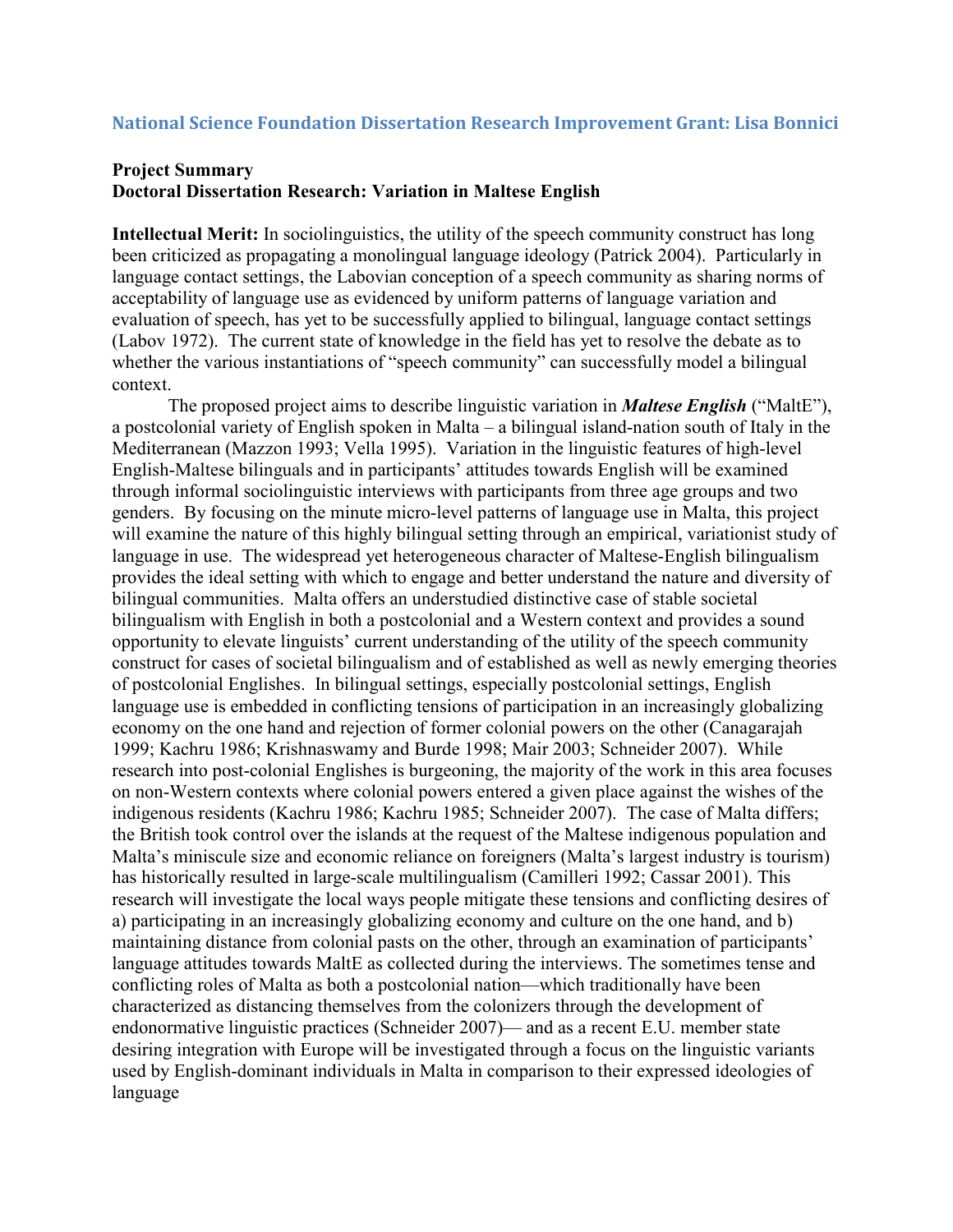Broader Impacts: Undertaking this research on MaltE will benefit Maltese and American researchers and linguists interested in postcolonial Englishes, language contact, and bilingual communities. Malta is a rich, bilingual context yet one of the most understudied linguistic contexts in Europe. The proposed project will forge long-term international partnerships between U.S. linguists and the local Maltese linguistics community and foster dialogue and collaboration with both Maltese linguists and students of linguistics through future collaborative research projects. Additionally, the proposed project will introduce quantitative methods to Maltese linguistics researchers and students. This project marks the first quantitative study of linguistic variation in Malta, and Co-PI Bonnici intends to deliver a talk about the quantitative paradigm at the Institute of Linguistics at the University of Malta during her research trip. In addition, she will employ and mentor two Maltese linguistics students in the transcription phase of the research, thereby augmenting their ability to conduct original research in the future,

 A significant impact of the proposed research will be to expand the database on bilingual communities, which, as we know, include most of the world's population. As Romaine (1995) has argued, the study of bilingualism should be the prime task of modern linguistics. The proposed project contributes substantially toward this goal.

## Project Proposal Doctoral Dissertation Research: Variation in Maltese English

## 1.0 Introduction

In sociolinguistics, the utility of the speech community construct has long been criticized as propagating a monolingual language ideology (Patrick 2004). Particularly in language contact settings, the Labovian conception of a speech community as sharing norms of acceptability of language use as evidenced by uniform patterns of language variation and evaluation of speech, has yet to be successfully applied to bilingual, language contact settings (Labov 1972). The difficulty of applying this widespread construct to bilingual contexts has led some scholars to abandon the speech community model altogether and begin engaging with a new model — the bilingual language setting (Santa Ana 1993). Other scholars, notwithstanding these debates, continue to utilize the construct without an engagement in these theoretical issues, while a third cohort has shifted focus away from the speech community model altogether in favor of more ethnographic, small scale studies of communities of practice (Eckert 2000; Mendoza-Denton 1997; Zhang 2005). The current state of knowledge in the field has yet to resolve the debate as to whether the various instantiations of "speech community" can successfully model a bilingual context.

The proposed project aims to describe linguistic variation in **Maltese English** ("MaltE"), a postcolonial variety of English spoken in Malta – a bilingual island-nation located south of Italy in the Mediterranean – which has been shown to exhibit deviations from the British standard (Mazzon 1993; Vella 1995). Variation 1) in the linguistic features of high-level English-Maltese bilinguals, i.e., individuals who have used English or English and Maltese at home from a young age and for whom English is the most dominant language, and 2) in participants' attitudes towards English will be examined through informal sociolinguistic interviews with participants from three age groups and two genders. By focusing on the minute micro-level patterns of language use in Malta, this project proposes to examine the nature of this highly bilingual setting through an empirical, variationist study of language in use. The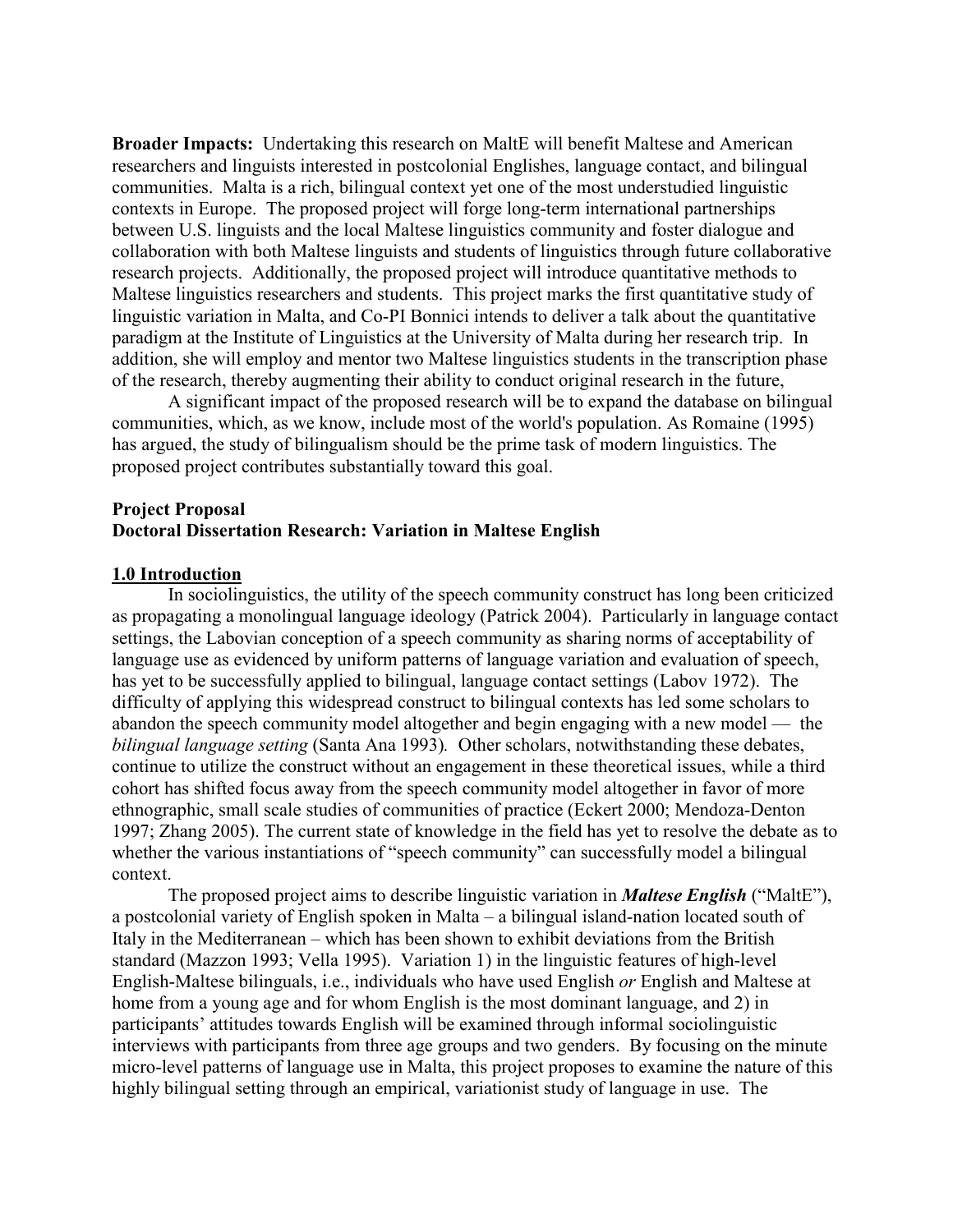widespread yet heterogeneous nature of Maltese-English bilingualism in Malta, discussed below, provides the ideal setting with which to engage and better understand the nature and diversity of bilingual communities. Malta offers an understudied distinctive case of stable societal bilingualism with English in both a postcolonial and a Western context which provides a sound opportunity to elevate linguists' current understanding of the utility of the speech community construct for cases of societal bilingualism and of established as well as newly emerging theories of postcolonial Englishes.

 In bilingual settings, especially postcolonial settings, English language use is embedded in conflicting tensions of participation in an increasingly globalizing economy on the one hand and rejection of former colonial powers on the other (Canagarajah 1999; Kachru 1986; Krishnaswamy and Burde 1998; Mair 2003; Schneider 2007). While research into post-colonial Englishes is burgeoning, the majority of the work in this area focuses on non-Western contexts where colonial powers entered a given place against the wishes of the indigenous residents (Kachru 1986; Kachru 1985; Schneider 2007). The case of Malta differs in this and many regards including that the British took control over the islands at the request of the Maltese indigenous population and that the miniscule size of Malta as well as its economic reliance on foreigners (Malta's largest industry is tourism) has historically resulted in large-scale multilingualism (Camilleri 1992; Cassar 2001). This research will investigate the local ways people mitigate these tensions and conflicting desires of a) participating in an increasingly globalizing economy and culture on the one hand, and b) maintaining distance from colonial pasts on the other, through an examination of participants' language attitudes towards MaltE as collected during the interviews. The sometimes tense and conflicting roles of Malta as both a postcolonial nation—which traditionally have been characterized as distancing themselves from the colonizers through the development of endonormative linguistic practices (Schneider 2007)— and as a recent E.U. member state desiring integration with Europe will be investigated through a focus on the linguistic variants used by English-dominant individuals in Malta in comparison to their expressed ideologies of language.

Malta clearly differs from other postcolonial and bilingual settings, and hence provides the opportunity to a) examine the utility of the speech community construct for a unique and understudied bilingual setting b) test and enhance the dominant models of postcolonial Englishes (most notably, that of Schneider [2007] and Kachru [1986]), and c) enrich our understanding of the process by which linguistic forms acquire social meanings, how linguistic forms are entrenched in larger socio-political occurrences such as globalization and postcolonialism. The results of the proposed research will be disseminated so as to raise awareness both locally, in Malta, and on an international level of the local tensions and negotiations surrounding the spread of English. In order to achieve these aims, this project will utilize a micro-level variationist framework based on sociolinguistic interviews with speakers of Maltese English.

#### 2.0 Proposed Research

These theoretical and methodological issues motivate this first variationist study of English in Malta. The proposed project will investigate variation in Maltese English (MaltE) through an examination of the linguistic, social and stylistic factors conditioning variation in the English of English-dominant Maltese/English bilinguals. Data will be collected by means of sociolinguistic interviews which will be designed to meet the following two objectives: a) eliciting casual, unmonitored speech to capture naturalistic MaltE features, b) eliciting speech on speakers'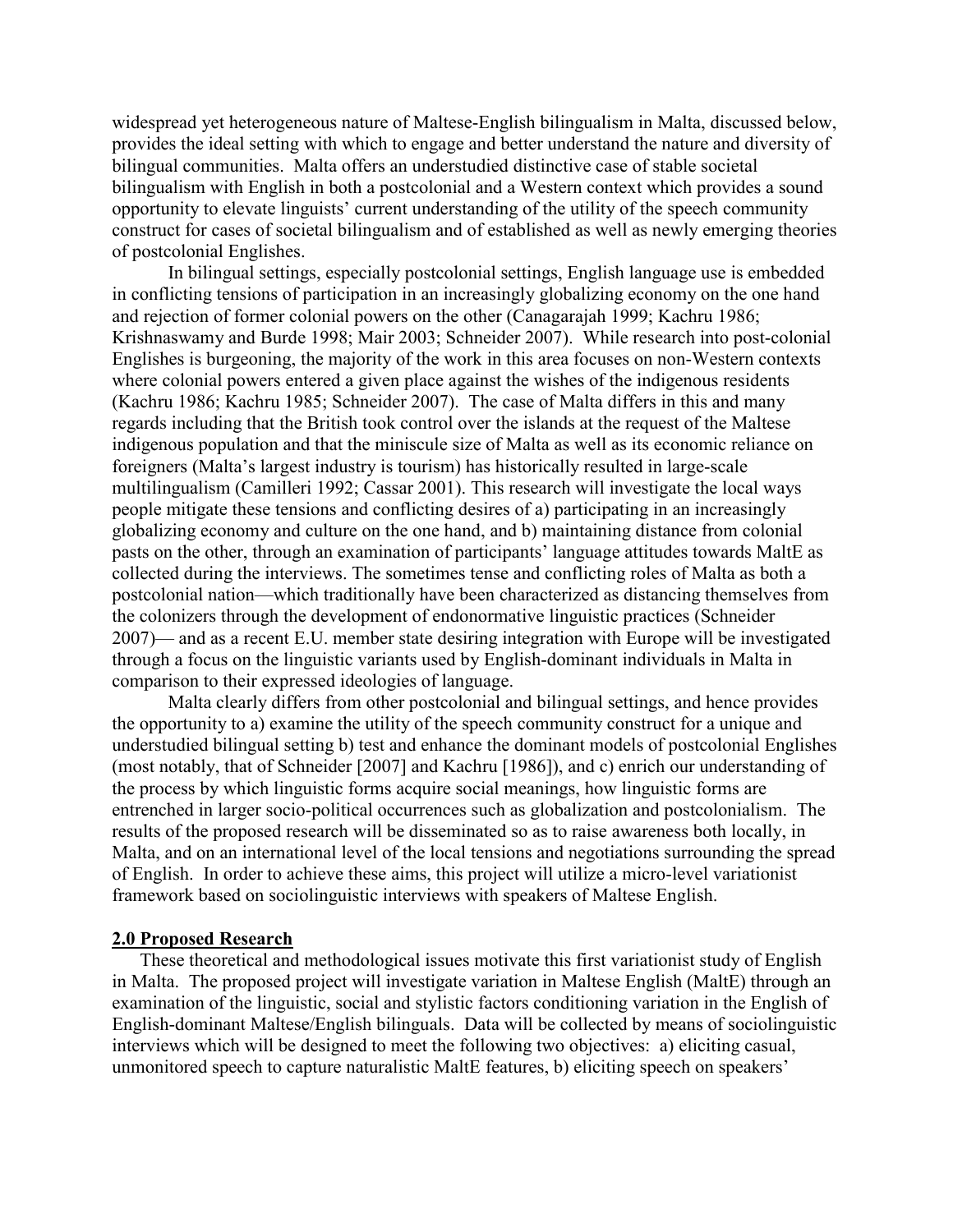linguistic awareness of and language attitudes towards MaltE, language change, and the role and status of English in Malta. Our research questions are as follows:

- 1. Linguistic Variation: Which features of MaltE vary? Can the linguistic features of MaltE be modeled quantitatively? If so, what linguistic, social, and stylistic factors are conditioning variation in MaltE?
- 2. Stylistic Variation: How do the linguistic variables under study pattern across speech styles? Specifically, in more careful speech, do speakers tend to use features of the former colonizers standard variety, British RP, or are local forms utilized even in the most careful speech styles?
- 3. Social Factors and Variation: In the three generations of speakers under study, how is MaltE changing over time? Are new, local linguistic norms being valorized as has been noted in other postcolonial varieties (Schneider 2007) or are speakers continuing to aspire towards a foreign standard, namely British RP, the variety of their former colonizers? Has globalization and increased access to American media resulted in the introduction of American English features into MaltE? Does American English offer a more neutral English alternative than British English?
- 4. Language attitudes: What are participants' attitudes towards MaltE and Maltese? What is the relationship between participants' language attitudes and the features of their MaltE?

Sociolinguistic research in Malta is still in its infancy. The few scholars working in this area have thus far undertaken largely macro-sociolinguistic research projects which have focused on two main areas: a) language attitudes and b) language use in the classroom. The microlinguistic research on English in Malta is both extremely limited and plagued with a lack of systematicity, a reliance on speaker intuitions and a failure to consider and/or disclose the language background of informants. This research, while advancing our understanding of the speech community as relevant to postcolonial and bilingual, language contact settings, will also advance the field of Maltese sociolinguistics, a small, yet rich linguistic area.

## 3.0 Relation to the present state of knowledge in the field

"World Englishes" emerged as a field of inquiry which sought to recognize and describe localized, institutionalized varieties of English spoken around the world. Developed by Kachru (1986; 1985) and dispersed largely through the journal World Englishes, the World Englishes ("WE") model consists of three "circles" of English—the inner, outer and expanding circles which correspond to different historical trajectories of the rise of English around the world (Crystal 2003). Inner circle Englishes denote the "traditional bases of English", i.e. the United States, Canada, the United Kingdom, Ireland, Australia and New Zealand (Crystal 2003:59). Outer circle English-speaking nations are those with a history of British and American colonization and in which English has become institutionalized. Traditionally cited as outer circle English nations are India, Singapore and Nigeria. Expanding circle English nations are those without a history of colonization by inner circle nations and where English is learned as an additional, foreign language. Expanding circle English nations "…recognize the importance of English as an international language" (Crystal 2003:59). Given these definitions, English in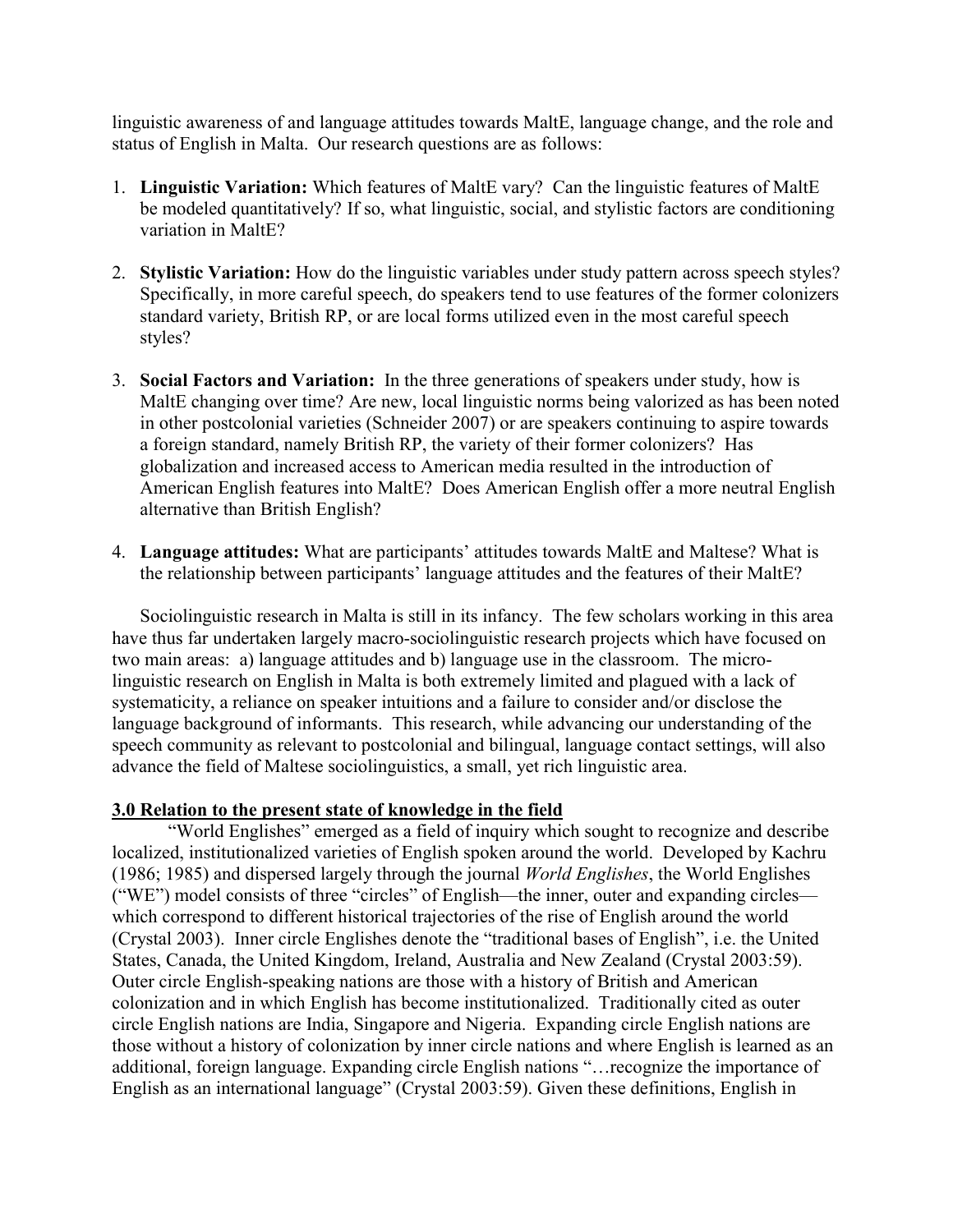Malta would be said to belong to the outer circle of Kachru's World Englishes model—it has a history of British colonization and the language has become institutionalized in many domains, as discussed later in this proposal. Malta stands apart from other nations characterized as outer circle, however, because of its geographic location in Western Europe, its affinity to European culture and administrative bodies, its more amicable history of (de)colonization, and its position as a modern European culture and nation. Therefore, while the way in which English came to be spoken in Malta was through British colonization, Malta is a unique 'outer English' case of highlevels of societal bilingualism in a modern state.

In this way, Malta raises some issues for Kachru's model. Namely, because it assumes that nations belonging to the same circle share similar patterns of use and ideologies towards English, the World Englishes model homogenizes English speakers. Since much work on postcolonial Englishes has focused on non-Western contexts (Kachru 1986; Kachru 1985; Krishnaswamy and Burde 1998; Schneider 2007) and little empirical research has examined institutionalized forms of English in Western contexts, the proposed research will fill this theoretical gap in the World English literature. Second, because it is a state-based model, World Englishes assumes the patterns of use and ideologies of English within a given nation are uniform, while in reality a vast array of English fluency levels do exist as do a range of attitudes towards English. For example, the model erases the possibility of English functioning as both an L1 and a foreign language in a given nation. This is because the model is set up to describe nations rather than speech communities (see Gumperz 1968; Hymes 1986; Labov 1972), communities of practice (see Eckert 2000; Lave and Wenger 1991), or intra-speaker variation and style (see Schilling-Estes 2002).

 More recently, Edgar Schneider proposed a typology of postcolonial Englishes, i.e. varieties of English which in Kachru's model would be largely characterized as outer circle varieties, arguing that all postcolonial Englishes follow the same stages of development as they are essentially contact varieties with colonial pasts (2007). Synchronic differences across postcolonial varieties are explained in terms of varieties being more or less further along the five stages of variety development proposed: foundation, exonormative stabilization, nativization, endonormative stabilization, and differentiation (Schneider 2007). Schneider provides countless case study examples tracing the development of postcolonial varieties, yet the fact remains that these case studies focus largely on settler colonies and non-Western contexts, and thus, do not account for a case similar to the Malta context. Researching MaltE, then, serves as a powerful test to this novel perspective on postcolonial, contact varieties of English.

Schneider's work is the first to bring together contact linguistics and research on postcolonial varieties of English. In aiming to describe postcolonial varieties, however, a demarcation of "the speech community" has often times been overlooked, with researchers failing to provide sufficient information about participants' linguistic histories. Work on ethnic varieties of English in the U.S. has established the heterogeneity of speakers' language fluencies in bilingual contexts in detail (Mendoza-Denton 1997; Santa Ana 1993; Santa Ana and Bayley 2004; Zentella 1997); thus by failing to characterize the language backgrounds of participants, much of the work on postcolonial varieties of English is undermined. As was the case at the genesis of research on Chicano English, for example, where the existence of Chicano English as a distinct variety of English was questioned and explained as the result of interference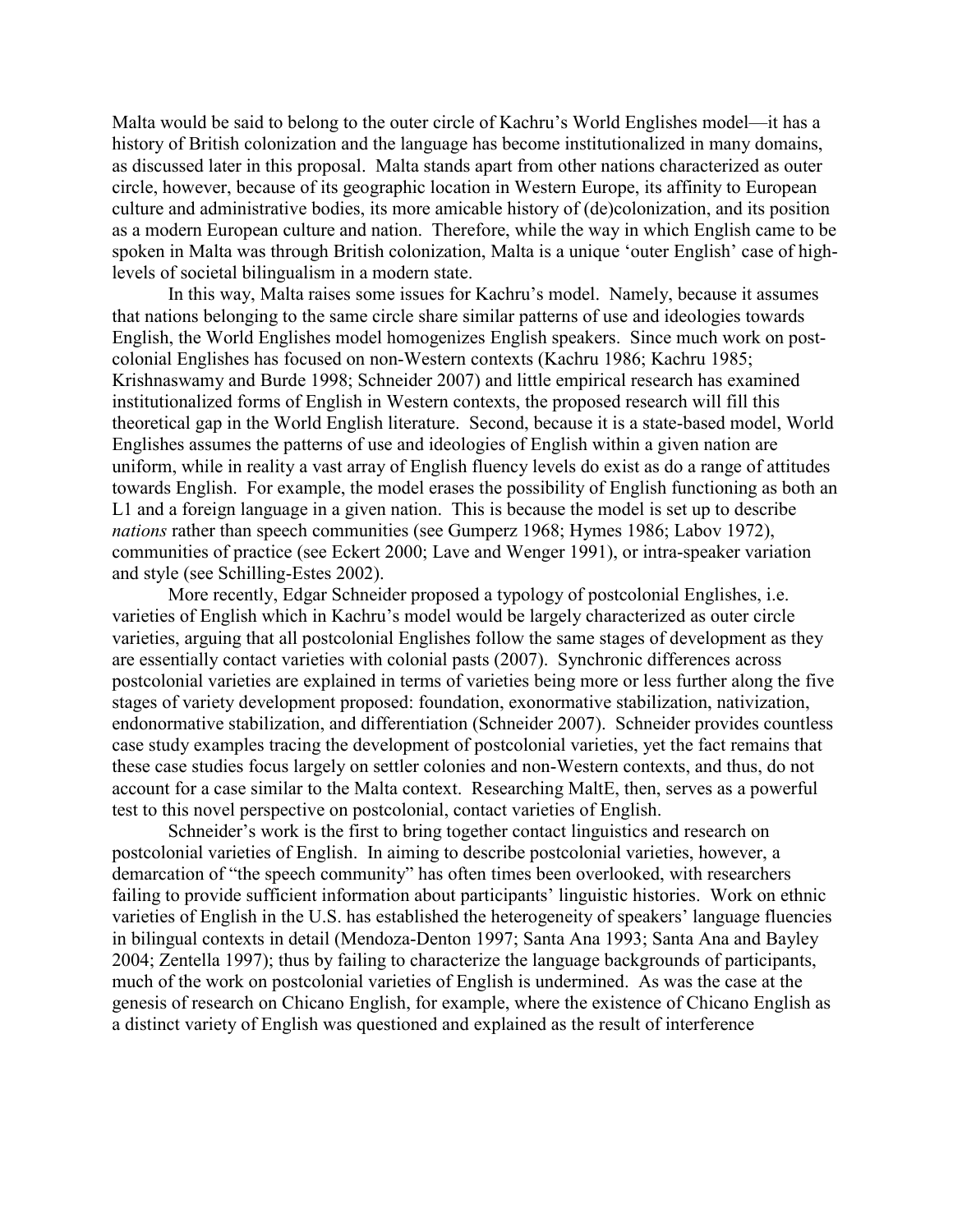phenomena and improper second language acquisition (Santa Ana  $1993)^2$ , postcolonial English research is at a critical point, in needing to carefully delimit the group under study These two bodies of research—literature on postcolonial varieties and bilingual contact settings—have shaped the design of the proposed research in such a way as to avoid earlier arguments against the existence of distinct new English varieties. By delimiting study participants and first focusing on variation in L1 MaltE speakers, the proposed research will avoid the problems which plagued early research on Chicano English (see Sawyer 1970), while also advancing methodological techniques in the study of new English varieties.

## 4.0 Background

## 4.1 Historical Background: Malta

English in Malta, a small Mediterranean island-republic located sixty miles south of Sicily, is rooted in a history of British colonialism. Maltese and English are spoken by its populace with Italian as a third language of many Maltese people. Maltese is historically a Semitic language which has been influenced tremendously by Romance languages and dialects, especially Italian and Sicilian, and more recently, English. While Italian held a position of prestige in Malta in the past, English is now the predominant and major language alongside Maltese on the islands, sharing co-official status with Maltese. Effects of language contact between Maltese and Italian characterize the majority of research in Maltese linguistics. Far less documented is the history and development of English on the island, the bi-directional influence of Maltese and English on each other and the structure and social positions of this post-colonial variety of English in Europe.

## 4.2 English in Malta

.<br>-

English came to Malta in 1800 when British forces aided in removing Napoleon from the island. Malta became a colony of Britain and remained so until its independence in 1964 (Sciriha 2001). However, for a long period of British rule, Italian retained official status on the islands, as it was the preferred language of the Maltese elite as well as many religious Maltese Catholics. As Berdichevsky writes "Many conservative and devoutly Catholic Maltese saw in Italian their link with European civilization and a truer expression of historic Maltese identity with its links to the church and Latin than English" (2004:71). The lower classes used Maltese, which was derisively called *lingwa tal-kcina* ('language of the kitchen'), while Italian was widespread among the upper classes. That Italian remained prominent among the upper and middle classes until the beginning of the twentieth century serves to explain why English spread slowly on the islands.

Beginning in the late  $19<sup>th</sup>$  century, the British sought to replace Italian with English as the official language of the islands as the high position of Italian was found to be logistically unfavorable– all official documents had to be made available in Italian – and destabilizing to the central government. It was not until 1934 that the British government successfully replaced Italian with English by appealing to Maltese citizens, calling for the promotion of Maltese to national language status, while English became an official language alongside Maltese, as well as the language of education, administration and civil service (Mazzon 1993). Thus, from 1934

 $^2$  In her work in San Antonio, for instance, Sawyer (1970) claimed that a Mexican American variety of English does not exist; rather English spoken by Mexican Americans is "a transitory result of incomplete acquisition of English by adolescent and adult immigrants" (Bayley 1999:120).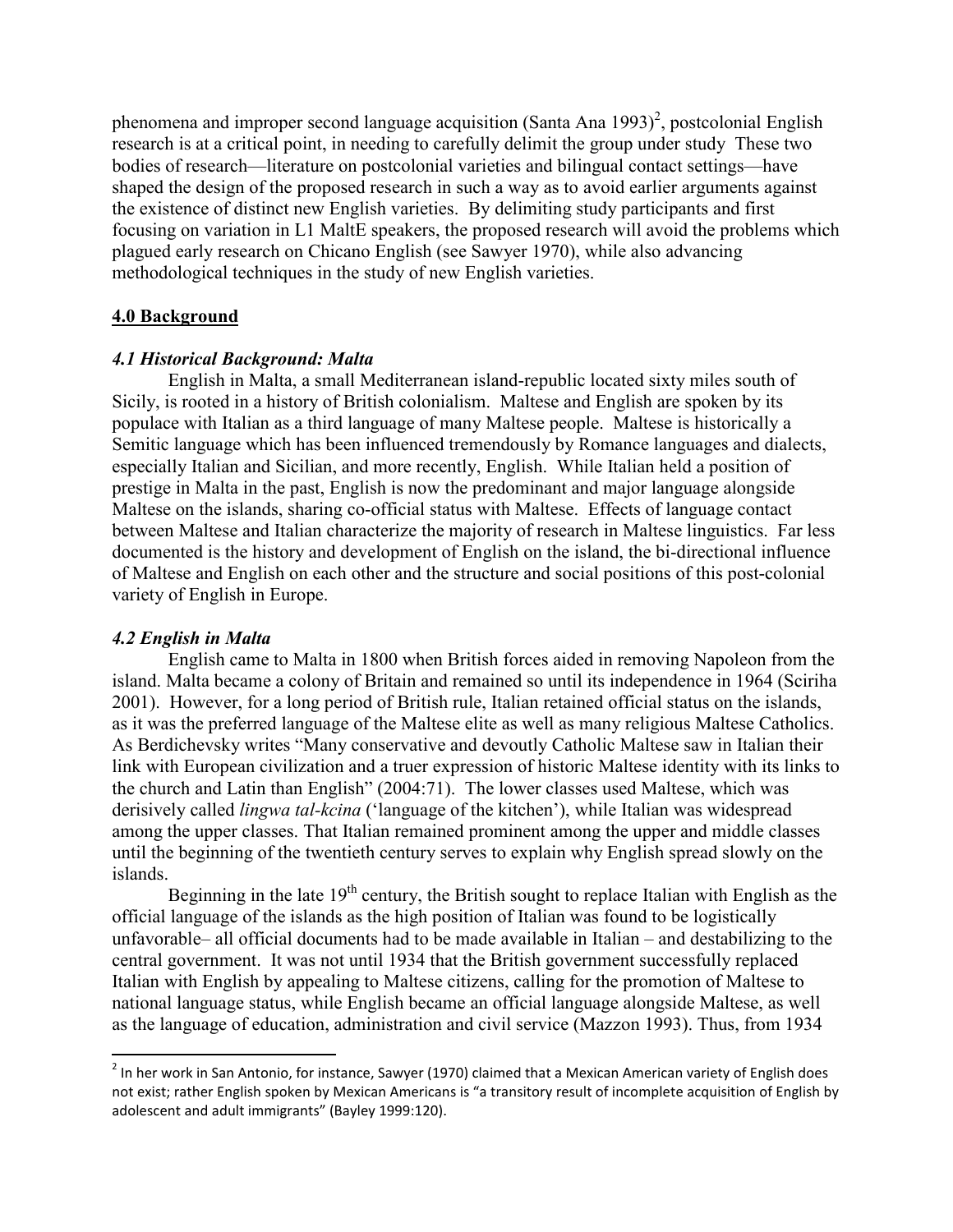onwards, English use grew rapidly on the islands. The international role of English was growing, and "…the Maltese recognized its importance and allowed it to infiltrate their society, as Italian had done before it" (Mifsud 1995). English steadily acquired domains previously held by Italian, which is now exclusively a foreign language on the islands.

## 4.3 Domains of Language Use: English

English is extremely widespread in all domains in Maltese society. Today, English is still the dominant language of education. The medium of instruction is largely English in private schools, while extensive English-Maltese codeswitching by both teachers and pupils has been documented in public schools (Camilleri 1991). Textbooks are in English as Maltese materials are still limited in their availability, major exams are administered in English and English is the official language of the Royal University of Malta, Malta's sole university (Camilleri 1991; Micheli 2001). Regarding the media, of the four daily newspapers, two are published in English (The Times and The Independent). While the majority of Malta's 19 local radio stations broadcast in Maltese, music is largely in English, and international stations alongside three local stations broadcast in English. Malta's local television stations broadcast a few locally produced programs in Maltese, yet all English language films and foreign programming are shown in English without subtitles or dubbing (Camilleri 1992). Satellite television service is widespread and principally in English.

 English is used for written correspondence in many domains including the Civil Service. Also, because English is almost exclusive in its role as "the linguistic source of new terminology connected with modern life, such as in the fields of science, technology and sport," and because of the international nature of Malta's economy, English tends to be the preferred language of economy and trade (Camilleri-Grima 2000:4). Maltese is the official language of the Parliament and the judiciary; however, most legal documents are made available in both languages. In her earlier work, Camilleri provides a useful schematic of language use by domain, reproduced below (1995).

|                | <b>MALTESE</b><br>spoken | written | <b>ENGLISH</b><br>spoken | written |
|----------------|--------------------------|---------|--------------------------|---------|
| administration |                          |         |                          |         |
| parliament     | $^{+}$                   | $^{+}$  |                          |         |
| courts         | $+$                      | $+$     |                          | $^{+}$  |
| church         | $+$                      | $+$     |                          | $^{+}$  |
| broadcasting   |                          |         |                          |         |
| t.v.           | $^{+}$                   |         | $^{+}$                   |         |
| radio          | $^{+}$                   |         | $^{+}$                   |         |
| theatre        | $+$                      |         | $^{+}$                   |         |
| cinema         |                          |         | $^{+}$                   |         |
| newspapers     |                          | $^{+}$  |                          | $^{+}$  |
| publications   |                          | $^{+}$  |                          | $^{+}$  |
| work           | $^{+}$                   | $+$     | $^{+}$                   | $^{+}$  |
| home           | $^{+}$                   | $+$     | $^{+}$                   | $^{+}$  |
| education      | $^{+}$                   | $^{+}$  | $^{+}$                   | $^{+}$  |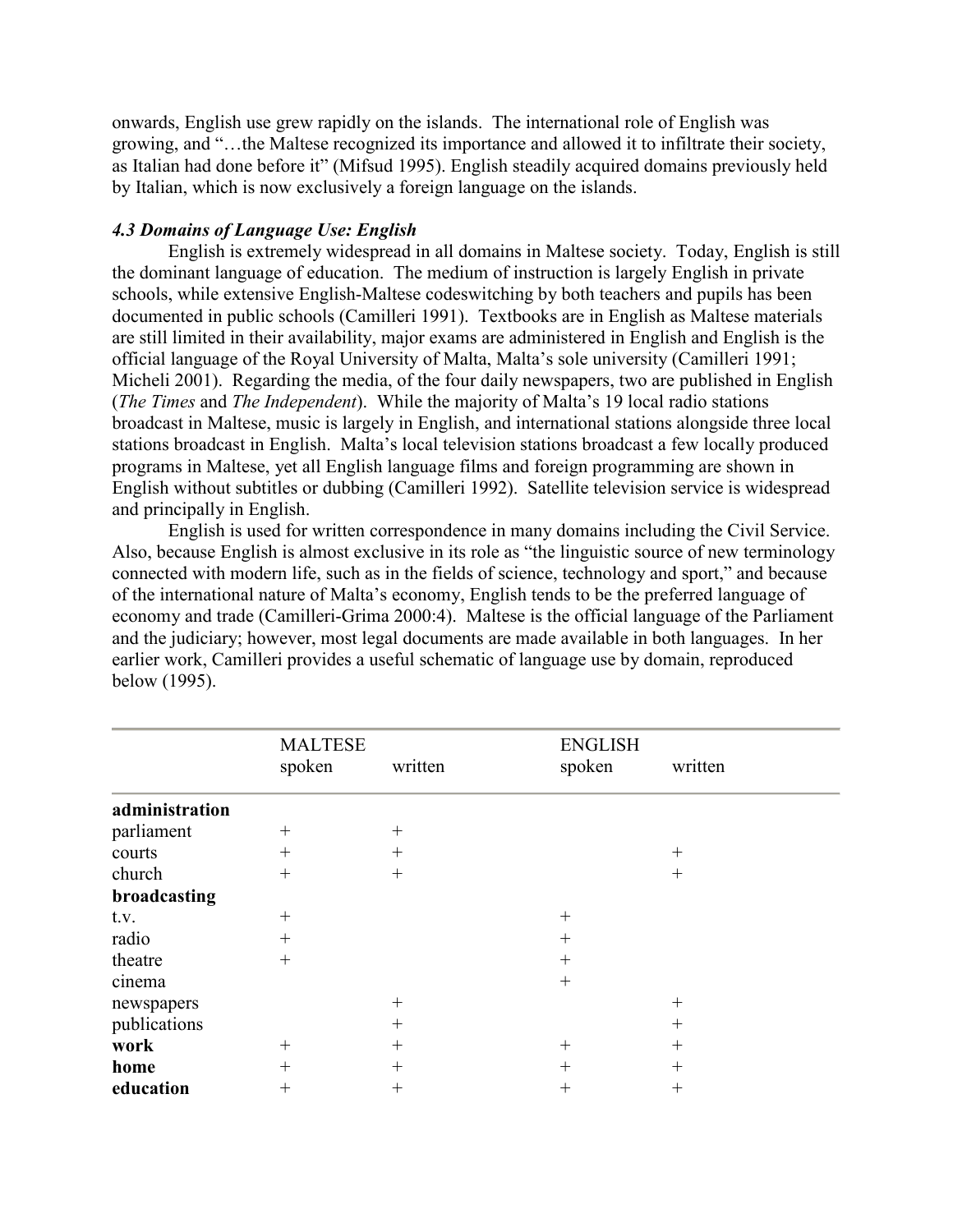## Table 1: Domains of language use in Malta (Camilleri, 1995)

The outline of languages across domains in Table 1 is meant as a broad characterization of language use in Malta. In reality, virtually all oral speech events involve some degree of English-Maltese code-switching. Malta has been described as a situation of bilingualism without diglossia, "where two languages compete for use in the same domains" (Camilleri-Grima 2000; Fishman 1967).

 At the level of the individual, levels of English and Maltese fluency and use have best been described in terms of family language background. In her work on the sociolinguistic status of English in Malta, Camilleri divides Maltese families into five language types, shown in Table 2. In Family Type A, both English and Standard Maltese are acquired at school; the child's first language is a nonstandard dialect ("dialect") of Maltese. Families of this type tend to live in smaller villages and especially on Gozo, Malta's second largest island. In Family Type B, Standard Maltese is the mother tongue of both parents and it is the first language of a child. English is acquired at school, akin to children in family type A. In Type C families, the child is raised in a household where codeswitching is the norm, and contentiously, Camilleri argues that these children's first language is neither English nor Maltese, but rather a variety of mixed Maltese and English. In type D families, English is the first language of the child with Maltese being learned in school and through socialization with other Maltese speakers. At the recent Maltese Linguistics conference in Bremen, Germany, Camilleri announced a new family type (Type E), where the L1 is dialect Maltese and the L2 is English (Camilleri-Grima 2007). The assertion is that Standard Maltese is not acquired by individuals in this family type.

 While Camilleri's family type model is a useful heuristic in identifying the major types of language backgrounds that exist in Malta today, it is too simplistic in some ways including its failure to consider comprehension versus production abilities. There are, for example, individuals who are exposed to Maltese at home, but tend towards responding in English. Also, real time changes in patterns of language use are not captured in this static model. Mazzon notes instances of families using solely English when their children are young and only after a child has acquired a good level of English do parents begin to speak to the child in Maltese  $(1993)^3$ . Lastly, as in any typology, the process of erasure occurs in which families who do not fit neatly into one specific category are rendered invisible (Irvine and Gal 2000).

| <b>Family Type</b> | Languages acquired (in chronological order) |
|--------------------|---------------------------------------------|
|                    | 1. Dialect; 2. Standard Maltese; 3. English |
| В                  | 1. Standard Maltese 2. English              |
|                    | 1. Standard Maltese and English             |
| D                  | 1. English 2. Standard Maltese              |
| E                  | 1. Dialect Maltese 2. English               |

Table 2: Order of language acquisition in different Maltese families. (from Camilleri, 1992).

Despite the widespread use of English in Malta in all domains, the majority rate of bilingualism, the evidence of an emerging ethnic variety of English, and the increasing number of individuals for whom English is an L1 to the exclusion of Maltese, English in Malta is still

.<br>-

 $3$  This is, of course, tied to the social status of English in Malta and its predominance in education.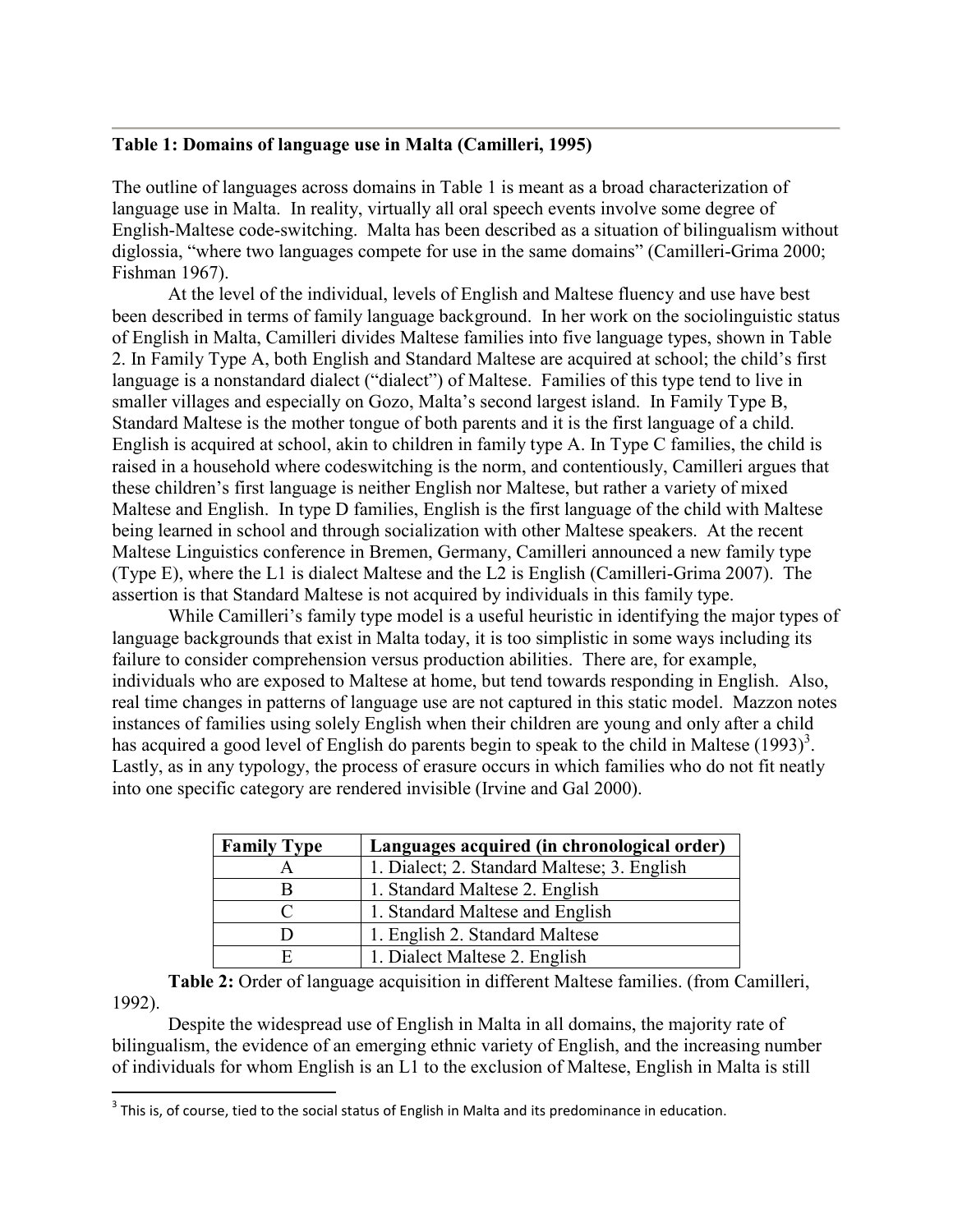described as a foreign language by some Maltese scholars. Because the proposed research aims to examine L1 MaltE features which cannot be attributed to transfer or interference phenomena and to investigate the societal attitudes towards this English variety by L1 English speakers, the proposed project will focus on individuals from family types C and D.

## 5.0 Description of Methods

In order to answer the proposed research questions, this project will employ a linguistic variationist framework and carry out a micro-level analysis of language-in-use in order to document the structure, variation, and change over time of MaltE across three generations, four speech styles and two genders. Sociolinguistic interviews, a research standard in variationist work, will be the primary source of data collection and will be structured in order to meet the following two goals: a) eliciting casual, unmonitored speech on a range of non-linguistic topics, b) eliciting speech concerning participants' views on language including linguistic awareness of and language attitudes towards MaltE, language change, and the role of English in Malta. In order to avoid the influence of language-based questions on the unmonitored speech of participants, language focused questions will be restricted to the latter half of each interview. Additionally, with the goal of collecting speech from a range of speech styles, interviews will be supplemented with a narrative retell task, a reading passage, and a word list task.

## 5.1 Participants

Participants in the proposed study will be forty-eight individuals from a single region— Sliema, an English dominant community on the northeast of the main island—who share homogenous educational backgrounds and socioeconomic statuses: upper middle class individuals educated in private, English medium schools. Participants will be from three age groups and both genders and will be individuals who self-identify as high-level English-Maltese bilinguals, i.e., who report using English *or* English and Maltese at home from a young age, and for whom English is the most dominant language. The proposed research is the first to begin to investigate the nature of the bilingual community in Malta empirically, and thus, necessitates a restriction of participants to L1 English speakers for two principle reasons: 1) to avoid claims of interference or incomplete second language acquisition of English which have plagued earlier research on English varieties in bilingual contexts (Santa Ana 1993; Santa Ana and Bayley 2004) and 2) to provide a comprehensive description of the range of linguistic choices available in MaltE, whose previous descriptions are plagued with a lack of systematicity, a reliance on speaker intuitions and a failure to consider and/or disclose the language background of informants.

Participants will be selected using the 'friend of a friend' approach standard in ethnographic sociolinguistic work (Milroy 1980). The use of this technique can facilitate access into the community and lessen the outsider status of the researcher resulting in a more comfortable interview and use of more unmonitored speech (Tagliamonte 2006). Coupled with the friend-of-a-friend approach, a stratified sample, widely used in sociolinguistic work, will be employed (Tagliamonte 2006; 2002). In this study, participants from three age groups and two genders will be selected with the goal of investigating both gendered features of MaltE and language change in apparent-time. Held constant will be participants' family language background, region/hometown, and educational level.

## 5.2 Data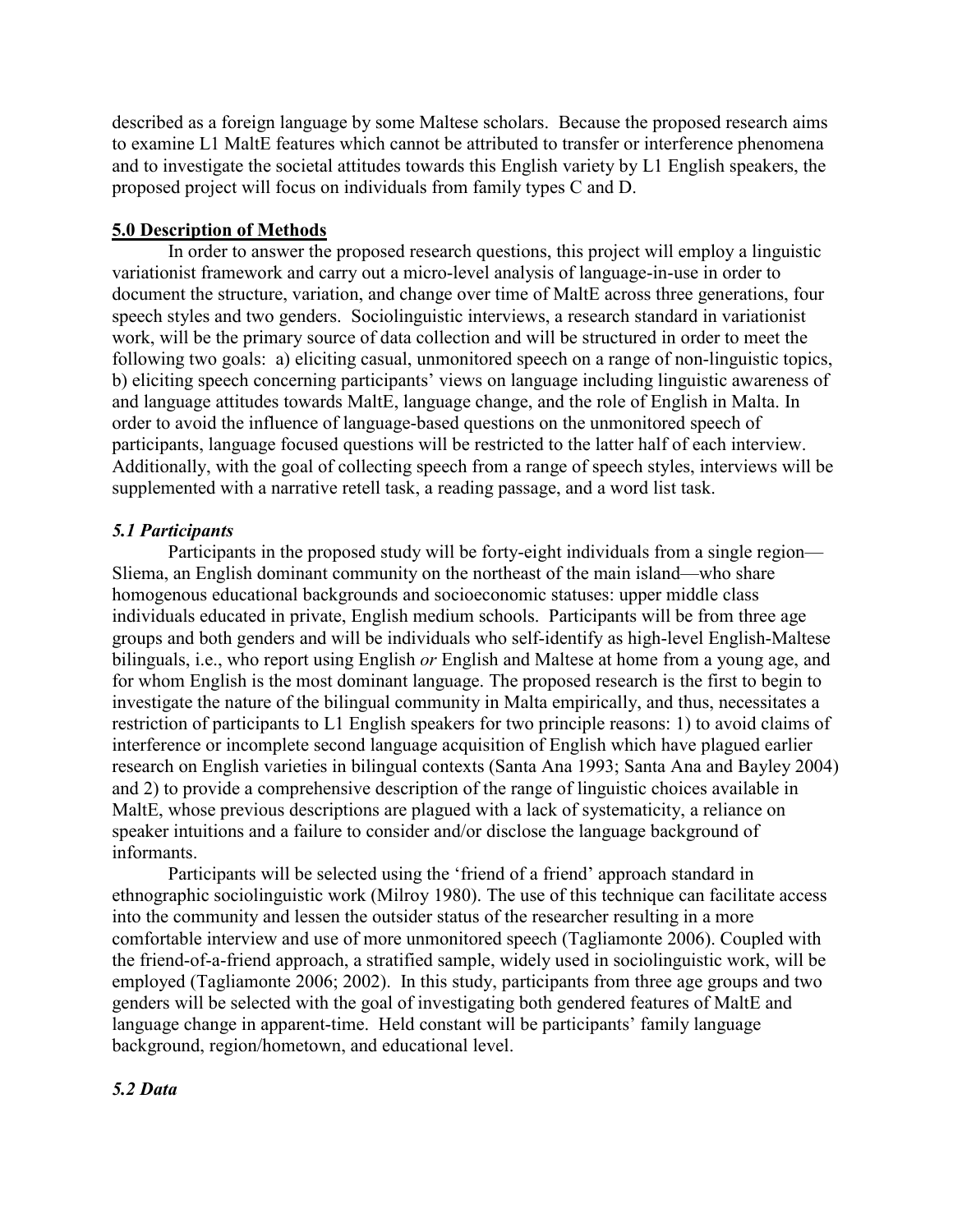The primary source of data, forty-eight sociolinguistic interviews, will aim to be conversational in tone, so as to elicit relatively unmonitored naturalistic MaltE speech data. While an interview setting is never fully informal, interviewing techniques which have shown to facilitate a casual interview tone will be used including designing culture-specific, locally significant questions (Tagliamonte 2006) and open-ended questions which tend to elicit longer responses (Carspeken 1996). Interviews will first cover a range of non-linguistic topics in order to capture unmonitored naturalistic MaltE data. The latter half of the interview will contain language focused questions geared to collecting information about participants' family language background, language use, language attitudes and ideologies, and experiences with languagebased discrimination. Interviews will be audio recorded using an Olympus Digital Voice Recorder WS-100 and two clip-on, small microphones, one for the researcher, one for the interviewee.

In addition to sociolinguistic interviews, each participant will fill out a language background questionnaire, which will be used to triangulate responses about language use and language attitudes with participants' discussion of language in the interviews. To capture the influence of speech style on the dependent variables, participants' will be asked to 1) read a portion of the Rainbow Passage, a short text representing the sounds of English in most of their phonological contexts 2) read a wordlist aloud which will contain tokens of the variables under study here, and 3) watch and orally recount a short film clip from Modern Times, a 1936 Charlie Chaplin silent film which has been used previously to elicit narratives by the European Science Foundation in their investigations of second language acquisition (Perdue 1993).

These three supplementary tasks provide a parallel task across all participants; they differ in the amount of attention paid to one's speech. The word-list task yields the most attention paid to speech followed by the reading passage and finally, the narrative retell. The narrative task is a less controlled speech event than the two reading tasks, yet similar to the reading passage, the narrative retell fosters more unconscious speech than the word list where "the requirement of maintaining coherence …deflects some attention away from speech" (Chambers 2003:5-6). These additional oral speech data will allow a comparison of MaltE variation based on degree of attention paid to speech, which may reveal underlying attitudes regarding the prestige forms of language.

#### 5.2.1 Structural Variables

Three structural variables will be extracted from the sociolinguistic interviews and modeled using the quantitative paradigm (Bayley 2002): realization of postvocalic [r], (lack of) stopping of interdental fricatives, and lexical stress patterns. Selection of structural variables follows Labov (1966), who stresses that a variable should be frequent, structured and socially meaningful, and Santa Ana (1993), who argues for the need to examine linguistic variables which have been studied in other language contact settings to facilitate our understanding of the processes at work in contact settings and in the formation of new language varieties.

 According to Vella, MaltE is a rhotic variety, with postvocalic-[r] realized as a palatalized liquid (1995). Mazzon provides the only other description of MaltE [r]: MaltE [r] is realized as a flap. In these descriptions no discussion of variation in the English of Maltese individuals is present. Post-vocalic [r] deletion is well-attested in sociolinguistics, both in the United States (Labov 1966) and in the United Kingdom (Trudgill 2004; Trudgill and Hannah 1994). While [r] deletion is generally viewed as non-standard and stigmatized in dialects of American English (Labov 1966), [r] deletion in the United Kingdom is associated with RP, the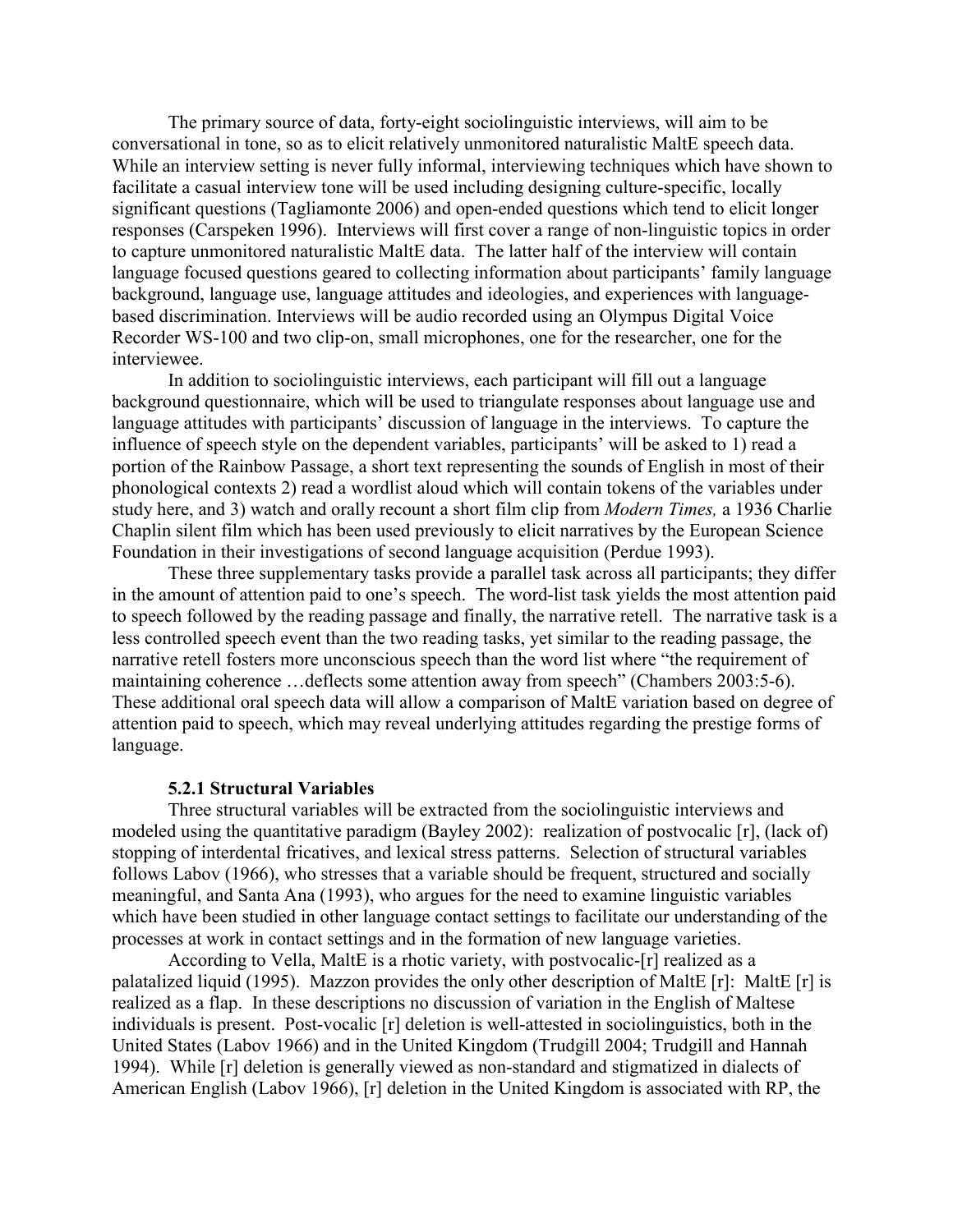standard and prestigious variety (Trudgill and Hannah 1994). Thus, the selection of this variable is governed by the aim to investigate the prestige form in MaltE. Are MaltE speakers aspiring to a foreign RP pronunciation or are new norms of acceptability and prestige emerging?

 Scholars agree that the replacement of interdental fricatives with stops is a feature of MaltE ((Camilleri 1991; Mazzon 1993; Vella 1995), and that stops are aspirated in all positions in MaltE (Vella 1995). Yet, as no variationist studies of English in Malta have been conducted, the linguistic factors conditioning this variable as well as its potential social meanings and uses have yet to be examined. Additionally, because of the prevalence of stopping of interdental fricatives across varieties of English, the selection of this variable will allow a comparison of our findings to other English varieties, especially post-colonial and European varieties of English, as called for by Santa Ana (1993).

 Lexical stress variation is another common characteristic of varieties of English, yet one which has not been examined by many researchers. Vella concludes that a preference for penultimate stress and a disfavoring of stress before the antepenultimate syllable occurs in MaltE (1995). Examining lexical stress variation in MaltE will further our sparse understanding of variation in suprasegmental features in both its social and linguistic factors. Similar to the two linguistic variables listed above, analyzing lexical stress variation will allow us to determine whether MaltE speakers are following the path of other postcolonial varieties and developing new norms of correctness and prestige or whether an affinity to the foreign standard of the former colonizers is being maintained.

#### 5.2.2 Attitudes/Ideologies

Although English-Maltese bilingualism is widespread in Malta, the levels of fluency in both languages are wide-ranging. As a result, tensions between L1 English (and L1 English-Maltese bilinguals) on the hand and L1 Maltese speakers on the other have been noted through research utilizing written questionnaires and Likert-scale surveys. Camilleri reported "Speakers of Maltese as L1 stigmatize speakers with Maltese and English or English as their L1 as the latter are perceived to be snobs" (Camilleri, 1992: 19). A more negative characterization of predominately English-speaking individuals is evident in the label tas-Sliema, non-literally translated as 'snobbish' and literally meaning 'from Sliema,' an affluent area in Malta associated with more English spoken and where this proposed research will be conducted. A more recent language attitudes study found statements to the effect of English being a snobbish or elitist language to be surprisingly infrequent, which suggests that today, attitudes to MaltE are in flux and more positive than have been previously reported (Caruana 2006). Our move towards incorporating qualitative language attitudes data into quantitative variationist analyses is motivated by these conflicting claims in the Maltese sociolinguistic literature and mirrors a recent shift in variationist work towards more ethnographic-quantitative linguistics pioneered by Penny Eckert (see [Eckert 2000]). We will aim to quantitatively model the language attitudes data, collected in the latter half of the sociolinguistic interviews, in order to investigate correlations between speakers' attitudes and features of their MaltE speech across style. Do those who report favorable attitudes towards English, for example, draw upon more RP features in their speech?

#### 5.3 Analysis

The analysis will be largely quantitative, with qualitative analysis undertaken for the coding of language attitudes data. VARBRUL, a specialized application of logistic regression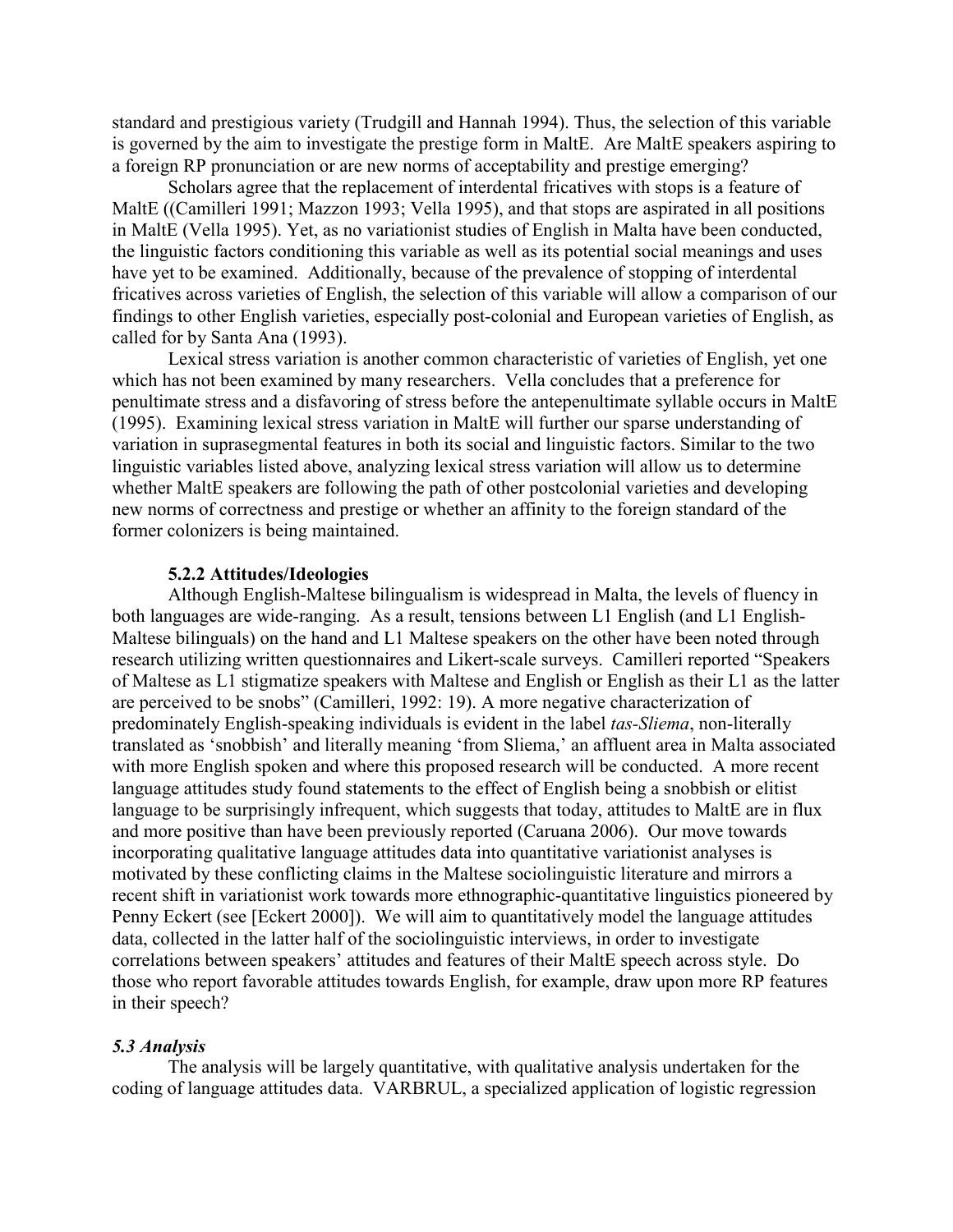and the most widely used multivariate analysis software in variationist research will be employed. Because of the naturalistic data used in variationist analysis as well as the multiple independent variables which favor/disfavor the choice of a particular linguistic variant, traditionalist statistical methods do not suffice (Bayley 2002; Tagliamonte 2006). VARBRUL easily handles both the Principle of Quantitative Modeling and the Principle of Multiple Causes important to variationist research (Young and Bayley 1996). These principles allow for an examination of "the forms that a linguistic variable takes, and…what features of the context cooccur with these forms" and suggest "it is unlikely that any single contextual factor can explain the variability observed in natural language data" (Bayley 2002:118).

The process of analysis will begin with transcription of the sociolinguistic interviews. If selected for funding, we will hire local, native MaltE speakers to transcribe the data so as to capture features of MaltE that might be overlooked by non-native transcribers as well as to allow for codeswitching to Maltese to be easily included in the transcriptions. Transcription reliability checks will be performed and a 95% agreement rate across transcribers will be sought. Language attitudes data will then be coded qualitatively using the program Atlas TI, a highly useful tool common in qualitative research. Following, the structural data will be coded for linguistic, social, and stylistic factors which may be conditioning the variation in the realization of the two segmental variables and one suprasegmental variable under study. Linguistic factors will vary across variables and acoustic analyses will be used to verify coding of variant; social factors coded will be age, gender, language attitudes, and any additional locally salient social variables that emerge, while stylistic independent variables will be the four different speech types detailed above.

#### 6.0 Researcher Competence

Because of her extensive familiarity and living experiences in Malta, her high level of Maltese and MaltE fluency, and her large Maltese social network, Co-PI Bonnici is in an optimal position to carry out the proposed project. Bonnici, a Maltese-American born in Malta to two Maltese parents, immigrated with her family to the U.S. at a young age. As a result, she is intimately familiar with the Maltese language and culture and maintains an impressive social network of over one hundred family members and friends throughout the islands. She has lived in Malta for three months at a time seven times in her life and has made multiple shorter visits to the islands as well.

Furthermore, her extensive research experience and training in a) ethnographic, sociolinguistic field methods under UC Davis Anthropologist Karen Watson-Gegeo, b) quantitative, variationist methods under UC Davis Professor, Advisor and PI of this project, Dr. Robert Bayley, and c) acoustic phonetics under UC Davis Professor, Orhan Orgun, have amply prepared her for carrying out the data collection and analysis for the proposed project. This project does not mark the first step of Bonnici into Maltese sociolinguistic research. In her first project, she conducted sociolinguistic interviews with Maltese youth and examined their patterns of language use and ideologies towards Maltese and English (Bonnici 2006). Under Watson-Gegeo, she conducted life history interviews with elderly Maltese-American immigrant women (Bonnici 2007b). Additionally, Bonnici has conducted a number of quantitative research projects including: a variationist analysis of non-traditional like and a project on listener's attitudes and sensitivity to distinct functions of non-traditional like (Bonnici 2007a).

PI Bayley will be readily available to Bonnici for guidance and mentorship support throughout the entirety of the proposed project, from the preparation stage until the final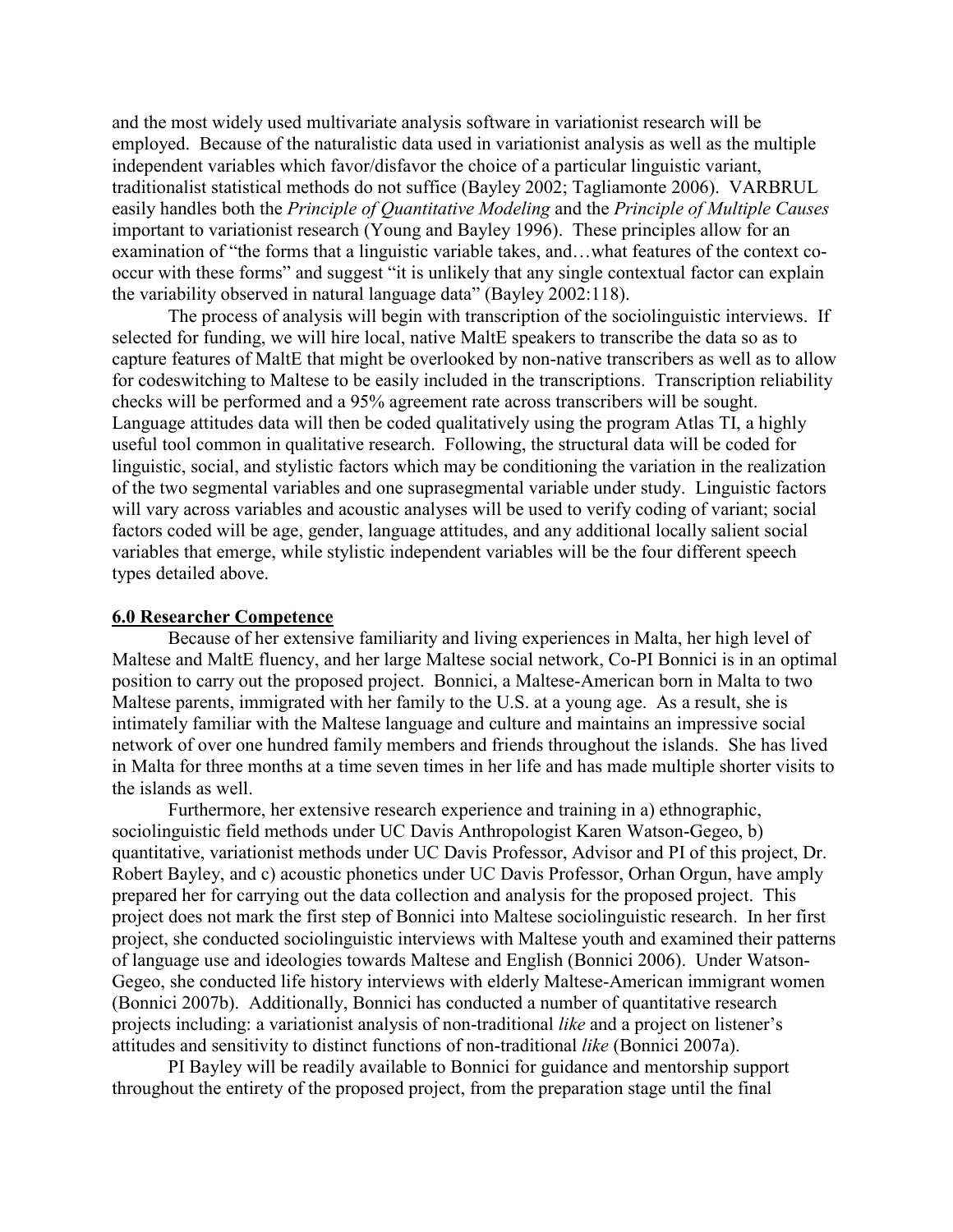dissemination stage. Bonnici also has had the support and guidance of two additional UC Davis faculty whose work is aligned with her own: Lenora Timm, Professor of Linguistics, whose work focuses on bilingualism and lesser spoken languages in Europe and Janet Shibamoto-Smith Linguistic Anthropologist who mentored Bonnici in the preparation of the proposed research and will continue to be a rich resource and mentor throughout the proposed project.

As a founding member of the newly formed International Society of Maltese Linguistics, Bonnici has gained access and fostered relationships with Maltese linguists in Malta and abroad, most notably Alexandra Vella, Researcher at the Institute of Linguistics at the University of Malta, Antoinette Camilleri-Grima, Sociolinguist in the Department of Education at the University of Malta, and Thomas Stolz, Founder of the Maltese Linguistics society and Professor of Linguistics at the University of Bremen, Germany. These scholars will be available to Bonnici throughout the project, especially during the field work/data collection stage. This work builds upon the existing sociolinguistic work in Malta with a move for introducing quantitative variationist methods to the existing qualitative work which has characterized Maltese sociolinguistics thus far.

## 7.0 Expected Outcomes

The socio-political circumstances of the spread of English in Malta suggest two possibilities for the structural trajectory of English in Malta: 1) a parallel trajectory as other postcolonial varieties with MaltE emerging as its own rule-governed systematic variety 2) a maintenance of and affinity to the foreign RP standard. Malta's proximity to the U.K., its location in Europe, and its cultural and political affinity to Europe renders the situation more complex than other postcolonial contexts. This project will test empirically the systematicity of this variety on its own terms, as a variety rooted in a situation of language contact, British colonialism, and the current sociopolitical atmosphere as a recent E.U. member, and will investigate if MaltE has emerged as a variety with its own patterns of variation, norms of appropriateness and correctness, and social meanings.

 Contrary to previous descriptions of MaltE, we expect the MaltE of L1 speakers will reveal itself as a rule-governed systematic variety of English with features found in both Maltese and RP. We hypothesize that L1 bilingual speakers of MaltE will have access to the full range of linguistic choices, whereas post-adolescent learners of English might have a more limited set of MaltE options to draw from. The aspired to norm may still be RP, but this needs to be tested empirically by looking at the features of more formal situations; if participants' speech contains more standard RP structural features in formal speech, then we can tentatively assume that RP is still an aspired to norm. If this is the case, then in less formal situations, participants will likely exhibit more local features.

 We expect some American English features might emerge, given the predominance of American English popular culture in Malta/Europe and participants' accommodation to the researcher, a Maltese-American. Across the age span, we hypothesize that MaltE is becoming less like RP as younger speakers are learning English from MaltE teachers rather than British English teachers. We suppose that a V-shaped pattern may emerge, akin to Dubois and Hovarth's work on Cajun English (1998), with older and younger speakers patterning similarly and using more local, MaltE features, whereas middle aged speakers may have more RP-like patterns. We hypothesize that there will be gender differences because of the connection between Maltese and masculinity and observations that men use more Maltese than women (Portelli 2006).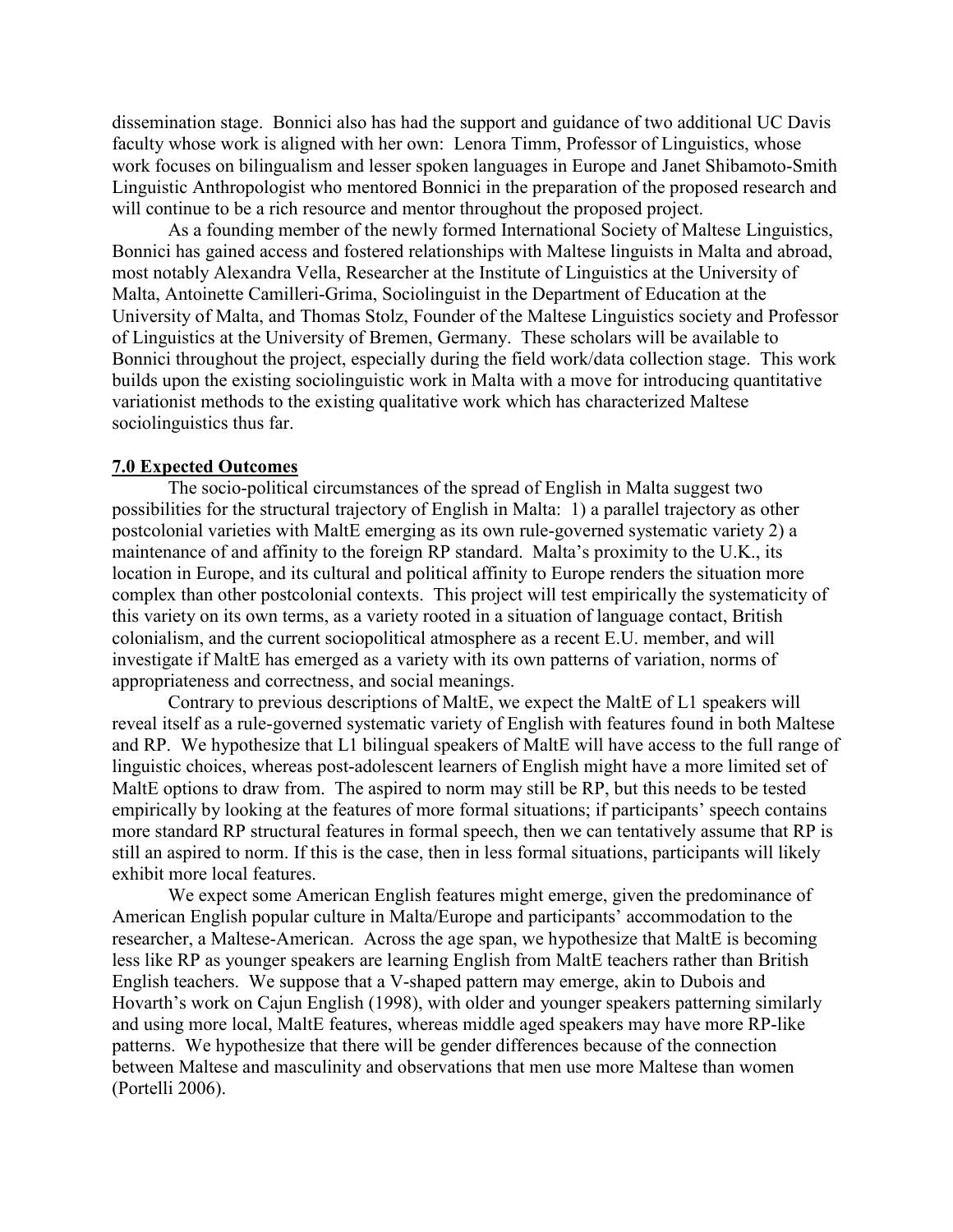Regarding attitudes, we expect some speakers will feel insecure about their MaltE, and attitudes towards whether British English should be the aspired to norm will likely vary across the age span with more tolerance for local forms in younger participants. Language attitudes will correlate with features of their MaltE where those who show affinity to the British norm will have more RP features in their speech across speech styles, while those who express more affinity to Maltese or who are aware of MaltE and not insecure about the variety will have more local features in their MaltE.

In terms of the three variables, we expect all three features will vary since 1) these features have been shown to vary across varieties of English, 2) the realization of the sounds in question and the lexical stress patterns differ in Maltese and standard Englishes and 3) postvocalic [r] and interdental fricatives are highly marked sounds cross linguistically.

#### 8.0 Broader Ramifications/Impacts

Undertaking this research on MaltE will benefit Maltese and American researchers and linguists interested in postcolonial Englishes, language contact, and bilingual communities. Malta is a rich, bilingual context yet one of the most understudied linguistic contexts in Europe. The proposed project will mark the first of many large-scale research projects for Co-PI Bonnici in this context, who will work to forge long-term international partnerships between U.S. linguists and the local Maltese linguistics community. After obtaining her Ph.D., Co-PI Bonnici intends to pursue a position in academia, where she is committed to increasing dialogue and collaboration with both Maltese linguists and students of linguistics through collaborative research projects and international graduate student exchange opportunities for graduate students in both U.S. universities and the University of Malta.

Additionally, the proposed project will mark the first quantitative study of language variation in Malta, and Co-PI Bonnici is committed to conducting training in the quantitative paradigm. In addition to employing and mentoring two Maltese linguistics students in the transcription phase of the research, thereby augmenting their ability to conduct original research in the future, Co-PI Bonnici is seeking to organize a colloquium on variationist methods at the Institute of Linguistics at the University of Malta during her research trip.

A significant impact of the proposed research will be to expand the database on bilingual speech communities, which, as we know, include most of the world's population. As Romaine (1995) has argued, the study of bilingualism should be the prime task of modern linguistics. The proposed project contributes substantially toward this goal.

Finally, Co-PI Bonnici aims to increase local awareness among non-linguists about nonstandard varieties of English and the validity and systematicity of MaltE by submitting an editorial for publication in The Sunday Times, the most widely read Maltese newspaper and a place where language-based discussions have taken place in the past.

#### 9.0 Research Schedule

The timeline for the proposed project includes the period January 2008 to June 2009, divided into the following stages: preparation, data collection, data analysis, write-up, and dissemination of results. Each phase is detailed below.

| 2008               |        |                               |   |     |  |   |   |             | 2009                       |    |        |        |   |  |
|--------------------|--------|-------------------------------|---|-----|--|---|---|-------------|----------------------------|----|--------|--------|---|--|
|                    | ∽<br>∼ | ⌒<br>$\overline{\phantom{0}}$ | ட | . . |  | - | ບ | $\sim$<br>◡ | $\overline{0}$<br><b>.</b> | -- | -<br>- | -<br>- | ▱ |  |
| <b>Preparation</b> |        |                               |   |     |  |   |   |             |                            |    |        |        |   |  |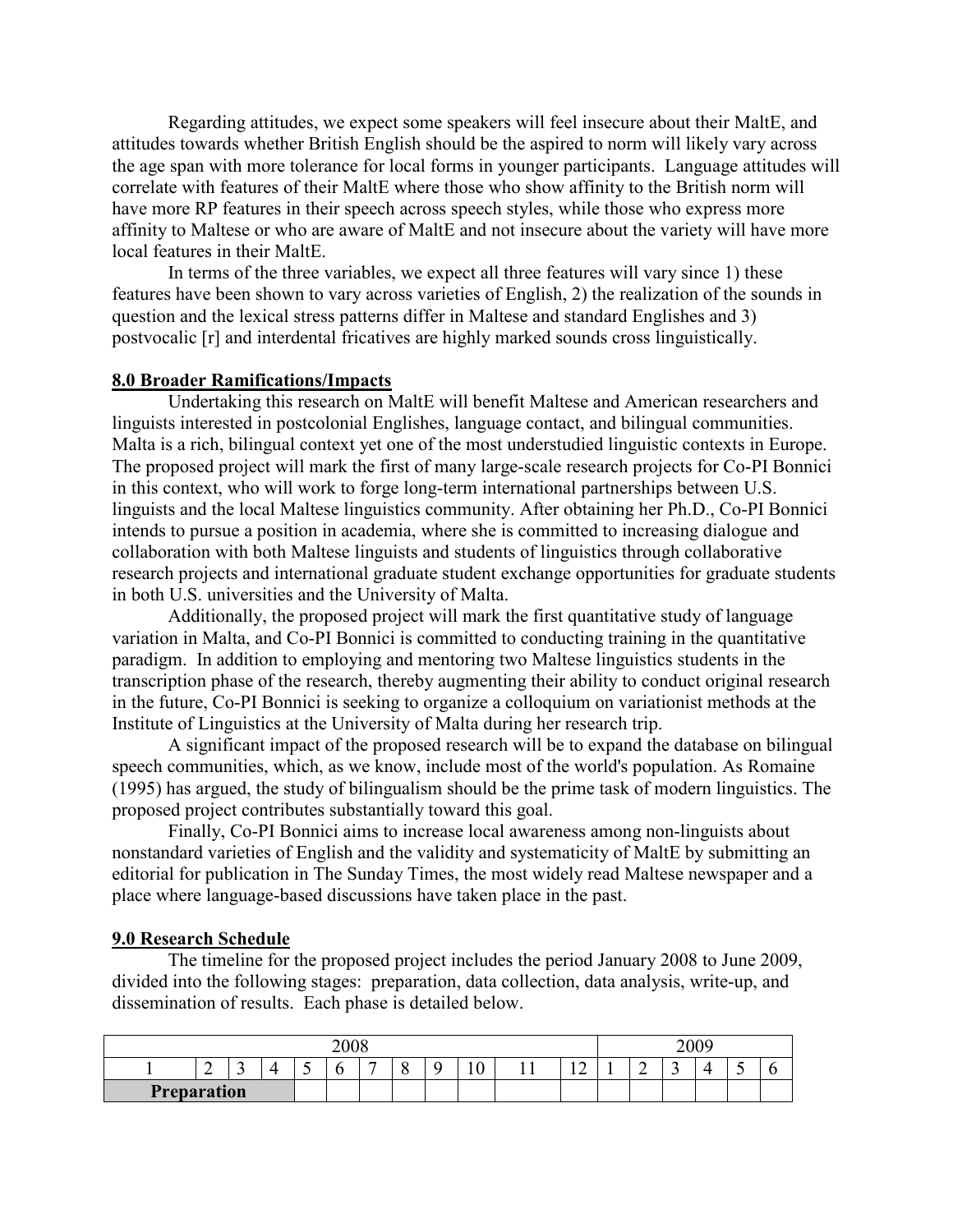|  | <b>Data Collection</b> |  |  |                      |  |  |          |  |  |  |  |  |                      |  |
|--|------------------------|--|--|----------------------|--|--|----------|--|--|--|--|--|----------------------|--|
|  |                        |  |  | <b>Data Analysis</b> |  |  |          |  |  |  |  |  |                      |  |
|  |                        |  |  |                      |  |  | Write-up |  |  |  |  |  |                      |  |
|  |                        |  |  |                      |  |  |          |  |  |  |  |  | <b>Dissemination</b> |  |

## 9.1 Preparation

The preparation phase, from January 2008 to April 2008, will begin before the proposed grant period. During this phase, interviews will be designed and trial interviews will be conducted with Maltese American immigrants in the San Francisco Bay Area. Contact with proposed participants by means of Co-PI Bonnici's existing networks in Malta will begin and first interviews will be scheduled. Review of the research by the Institutional Review Board at UC Davis will be completed.

## 9.2 Data Collection

The data collection period, April 2008 to August 2008, roughly corresponds with the Spring and Summer quarters at UC Davis. During this period, all sociolinguistic interviews will be conducted. NSF grant support would allow Co-PI Bonnici to be absent from teaching and research-based income and responsibilities at UC Davis.

## 9.3 Analysis

The data analysis period, July 2008 until November 2008, will begin with interview transcription and coding of all data. By beginning the transcription period while still in Malta, the Co-PI, with NSF support, will be able to call upon local native MaltE speakers to transcribe and code the data, thus involving the local community into the project and relying on native MaltE speakers' judgments and observations on the language data thereby alerting the researcher to structural phenomena that might otherwise go unnoted. Following transcription and coding, a multivariate analysis of the linguistic data will be conducted at UC Davis and findings will begin to be identified.

## 9.4 Write-up

 The dissertation project write-up period will take place between November 2008 and April 2009, which will allow Co-PI to present her findings at the Second International Conference on Maltese Linguistics to be held in Bremen, Germany. Co-PI Bonnici was an invited speaker at the first Maltese Linguistics conference in October 2007 where she presented this proposed project to an international audience of Maltese linguists.

## 9.5 Dissemination of results

Co-PI Bonnici intends to present her results at the following national and international conferences: New Ways of Analyzing Variation (October 2008), the premier sociolinguistics conference in the U.S., the Annual Meeting of the Linguistics Society of America (LSA) in January 2009, and the Maltese Linguistics conference in April 2009. Co-PI Bonnici intends to seek publications of her work in renowned sociolinguistics journals and will present her work in her departmental colloquia series and in job interview presentations during this period. Co-PI Bonnici seeks NSF support for one of these dissemination conferences—LSA.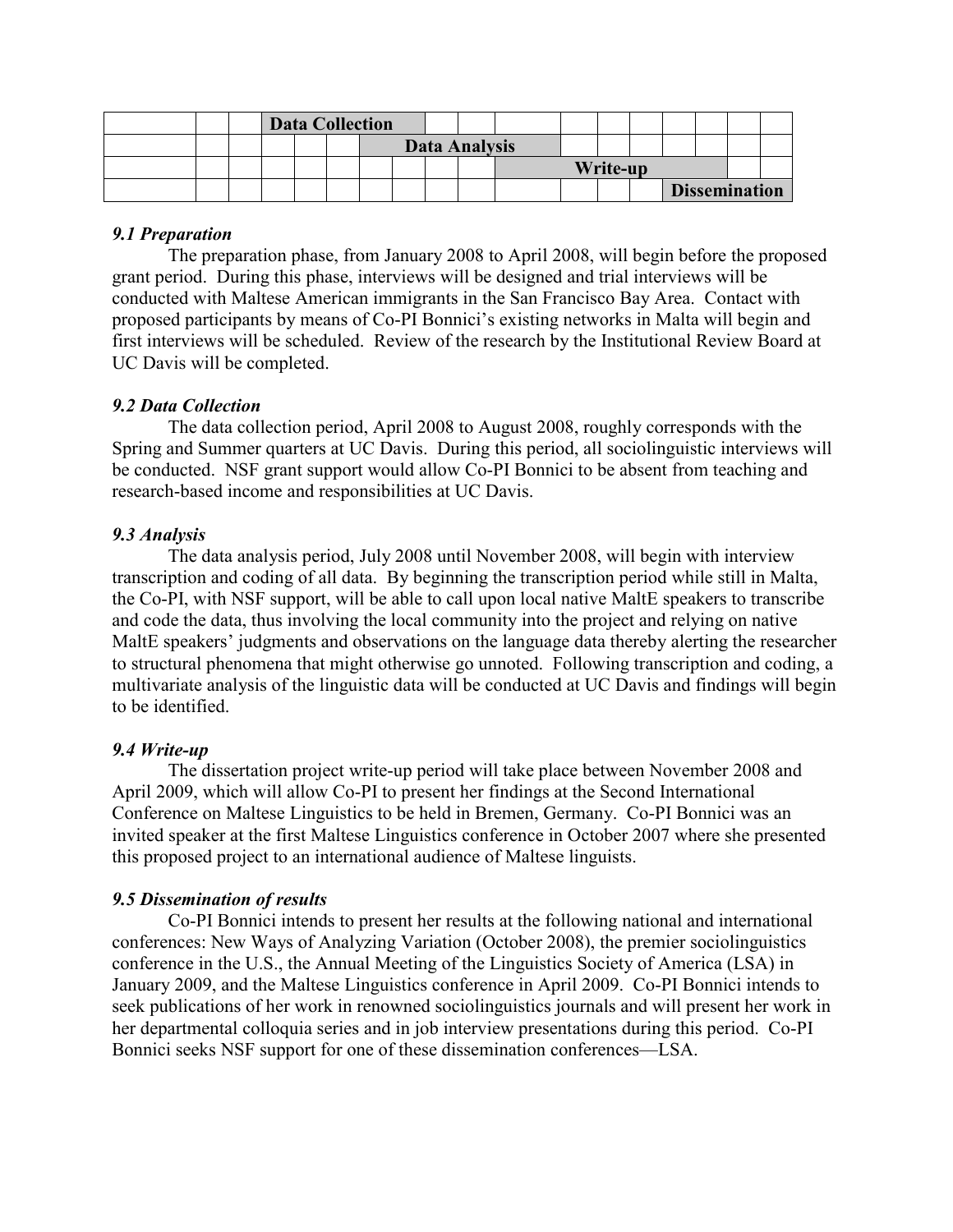#### References

Bayley, Robert. 2002. "The Quantitative Paradigm." In The Handbook of Language Variation and Change, ed. J.K. Chambers, Peter Trudgill and Natalie Schilling-Estes, 117-41. Malden, MA: Blackwell.

-. 1999. "Relativization Strategies in Mexican-American English." *American Speech* 74: 115-39.

Berdichevsky, Norman. 2004. Nations, Language, and Citizenship. Jefferson, North Carolina: MacFarland.

- Bonnici, Lisa. "The Discourse of Evaluation: Linguistic and Pragmatic Sources of Evaluation in the Oral Histories of Two Maltese American Immigrant Women." Paper presented at the American Association of Applied Linguistics, Costa Mesa, CA 2007b.
	- ———. ""I Think It's Important to Speak Both": An Examination of Language Practices and Attitudes in Malta." In Georgetown University Round Table (GURT) on Languages and Linguistics. Washington, D.C., 2006.

-. "Listener Sensitivity to Function: The Case of Two Likes." Paper presented at the New Ways of Analyzing Variation, Philadelphia, PA 2007a.

- Camilleri-Grima, Antoinette. "Diglossia: Variation on a Theme." Paper presented at the Lingwistika Maltija Conference, Bremen, Germany, October 18-20, 2007.
	- -. 2000. "The Maltese Bilingual Classroom: A Microcosm of Local Society." Mediterranean Journal of Educational Studies 6: 3-12.
- Camilleri, Antoinette. 1995. Bilingualism in Education: The Maltese Experience. Heidelberg: Julius Groos Verlag.
- ———. 1991. "Crosslinguistic Influence in a Bilingual Classroom: The Example of Maltese and English." Edinburgh Working Papers in Applied Linguistics 2: 101-11.
	- -. 1992. "The Sociolinguistic Status of English in Malta." *Edinburgh Working Papers in* Applied Linguistics 3: 4-24.
- Canagarajah, Suresh. 1999. Resisting Linguistic Imperialism in English Teaching. Oxford: Oxford University Press.
- Carspeken, Phil Francis. 1996. Critical Ethnography in Educational Research: A Theoretical and Practical Guide. New York, NY: Routledge.
- Caruana, Sandro. 2006. "Trilingualism in Malta: Maltese, English and 'Italiano Televisivo'." International Journal of Multilingualism 3: 159-72.
- Cassar, Carmel 2001. "Malta: Language, Literacy, and Identity in a Mediterranean Island Society." National Identities 3: 257-75.
- Chambers, J.K. 2003. Sociolinguistic Theory. 2nd ed. Oxford: Blackwell Publishing.
- Crystal, David. 2003. English as a Global Language. 2nd ed. Cambridge: Cambridge University Press.
- Eckert, Penelope. 2000. Linguistic Variation as Social Practice. Malden, MA: Blackwell.
- Fishman, Joshua. 1967. "Bilingualism with and without Diglossia; Diglossia with and without Bilingualism." The Journal of Social Issues 23.

Gumperz, John. 1968. "The Speech Community." In International Encyclopedia of the Social Sciences, 381-86. New York: Macmillan.

Hymes, Dell. 1986. "Models of the Interaction of Language and Social Life." In Directions in Sociolinguistics: The Ethnography of Communication, ed. John Gumperz and Dell Hymes, 35-71. New York & Oxford: Blackwell.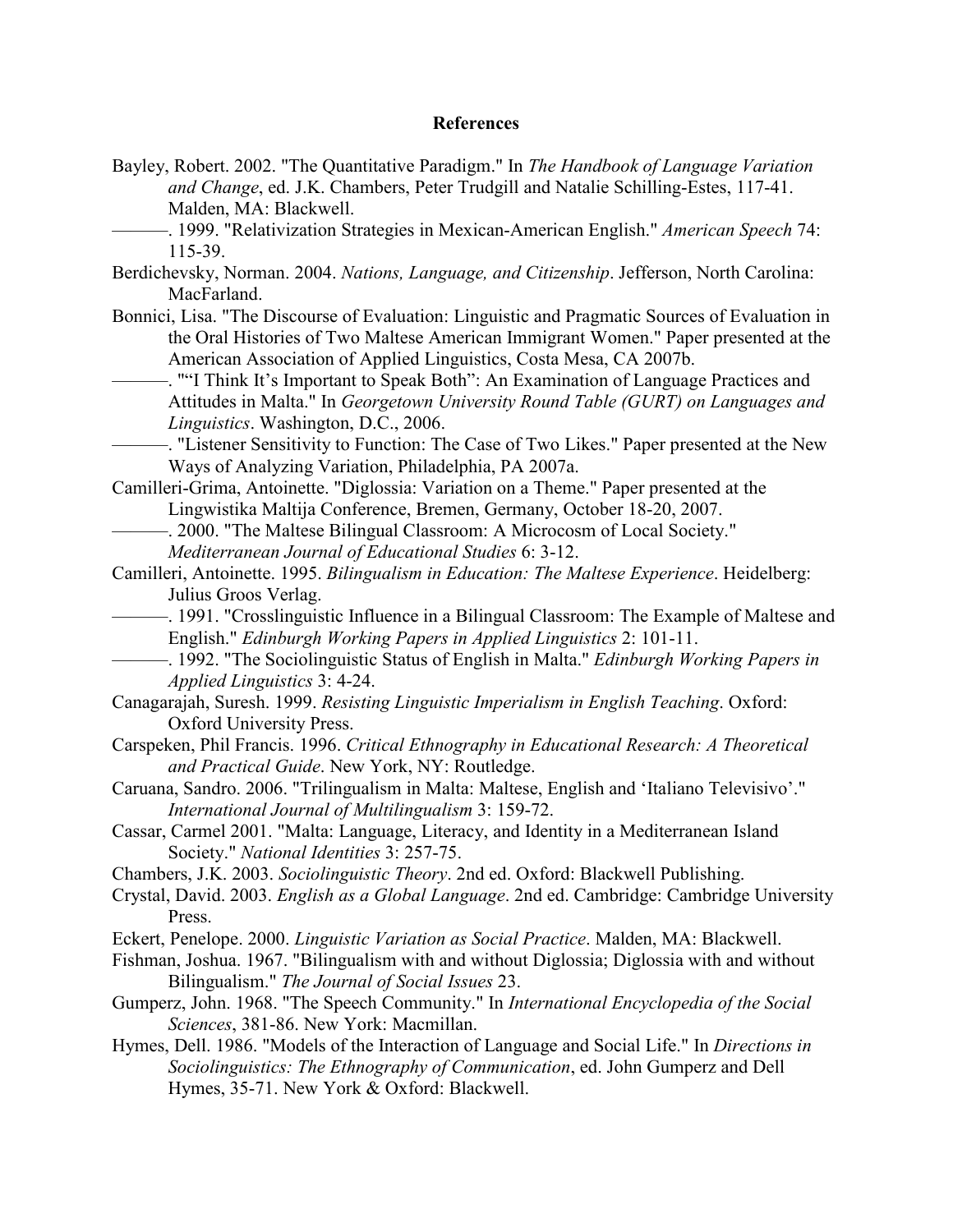Irvine, Judith T., and Susan Gal. 2000. "Language Ideology and Linguistic Differentiation." In Regimes of Language: Ideologies, Polities, and Identities, ed. Paul V. Kroskrity, 35-83. Sante Fe: School of American Research Press.

Kachru, Braj. 1986. The Alchemy of English. Oxford: Pergamon.

-. 1985. "Institutionalized Second-Language Varieties." In The English Language Today, ed. Sidney Greenbaum, 211-26. Oxford: Pergamon.

Krishnaswamy, N., and Archana S. Burde. 1998. The Politics of Indians' English. Linguistic Colonialism and the Expanding English Empire. Delhi: Oxford University Press.

- Labov, William. 1966. The Social Stratification of English in New York City. Arlington, VA: Center for Applied Linguistics.
	- -. 1972. Sociolinguistic Patterns. Philadelphia: University of Pennsylvania Press.
- Lave, Jean, and Etienne Wenger. 1991. Situated Learning: Legitimate Peripheral Participation. Cambridge: Cambridge University Press.
- Mair, Christian, ed. The Politics of English as a World Language: New Horizons in Postcolonial Cultural Studies. Amsterdam: Rodopi, 2003.
- Mazzon, Gabriella. 1993. "English in Malta." English World-Wide 14: 171-208.
- Mendoza-Denton, Norma. "Chicana/Mexicana Identity and Linguistic Variation: An Ethnographic and Sociolinguistic Study of Gang Affiliation in an Urban High School." Ph.D Dissertation, Stanford University, 1997.
- Micheli, Silvia M. 2001. "Language Attitudes of the Young Generation in Malta " Vienna English Working Papers 10: 30-53.
- Mifsud, Manwel. 1995. Loan Verbs in Maltese: A Descriptive and Comparative Study. Leiden: E.J. Brill.
- Milroy, Lesley. 1980. Language and Social Networks. Baltimore, MD: University Park Press.
- Patrick, Peter L. 2004. "The Speech Community." In The Handbook of Language Variation and Change, ed. J.K. Chambers, Peter Trudgill and Natalie Schilling-Estes, 573-98. Oxford: Blackwell.
- Perdue, Clive, ed. Adult Language Acquisition: Cross-Linguistic Perspectives. Cambridge: Cambridge University Press, 1993.
- Portelli, John R. 2006. "Language: An Important Signifier of Masculinity in a Bilingual Context." Gender and Education 18: 413-30.
- Romaine, Suzanne. 1995. Bilingualism 2nd ed. Oxford: Blackwell.
- Santa Ana, Otto A. 1993. "Chicano English and the Nature of the Chicano Language Setting." Hispanic Journal of Behavioral Sciences 15: 3-35.
- Santa Ana, Otto, and Robert Bayley. 2004. "Chicano English: Phonology " In A Handbook of Varieties of English, ed. Bernd & Edgar W. Schneider Kortmann, 417-34. New York: Mouton de Gruyter.
- Sawyer, Janet. 1970. "Spanish-English Bilingualism in San Antonio, Texas." In Texas Studies in Bilingualism, ed. Glenn Gilbert, 18-41. Berlin: de Gruyter.
- Schilling-Estes, Natalie. 2002. "Investigating Stylistic Variation." In The Handbook of Language Variation and Change, ed. J.K. Chambers, Peter Trudgill and Natalie Schilling-Estes. Malden, MA: Blackwell.
- Schneider, Edgar W. 2007. Postcolonial English: Varieties around the World. Cambridge: Cambridge University Press.
- Sciriha, Lydia. 2001. "Trilingualism in Malta: Social and Educational Perspectives." International Journal of Bilingual Education and Bilingualism 4: 23-37.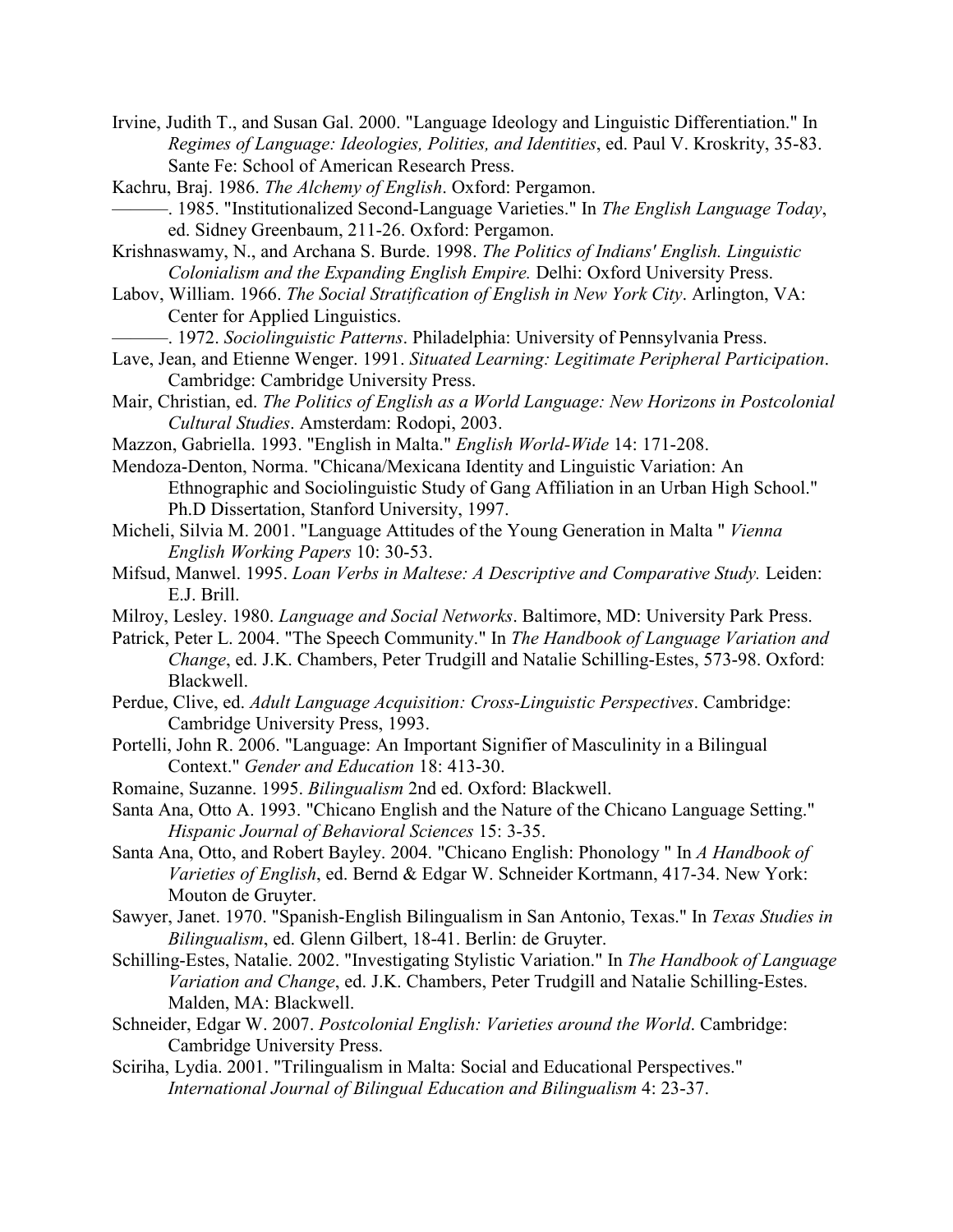- Tagliamonte, Sali A. 2006. Analysing Sociolinguistic Variation. Cambridge: Cambridge University Press.
	- -. 2002. "Comparative Sociolinguistics." In The Handbook of Language Variation and Change, ed. J.K. Chambers, Peter Trudgill and Natalie Schilling-Estes. Malden, MA: Blackwell.
- Trudgill, Peter. 2004. New Dialect Formation: The Inevitability of Colonial Englishes. Edinburgh: Edinburgh University Press.
- Trudgill, Peter, and Jean Hannah. 1994. International English: A Guide to Varieties of Standard English. 3rd ed. London: Edward Arnold.
- Vella, Alexandra. "Prosodic Structure and Intonation in Maltese and Its Influence on Maltese English." Ph.D dissertation, University of Edinburgh, 1995.
- Young, Richard, and Robert Bayley. 1996. "Varbrul Analysis for Second Language Acquisition Research." In Second Language Acquisition and Linguistic Variation, ed. Robert Bayley and Dennis R. Preston, 253-306. Amsterdam: John Benjamins.
- Zentella, Ana Celia. 1997. Growing up Bilingual: Puerto Rican Children in New York. Cambridge: Blackwell.
- Zhang, Qing. 2005. "A Chinese Yuppie in Beijing: Phonological Variation and the Construction of a New Professional Identity." Language in Society 34: 431-66.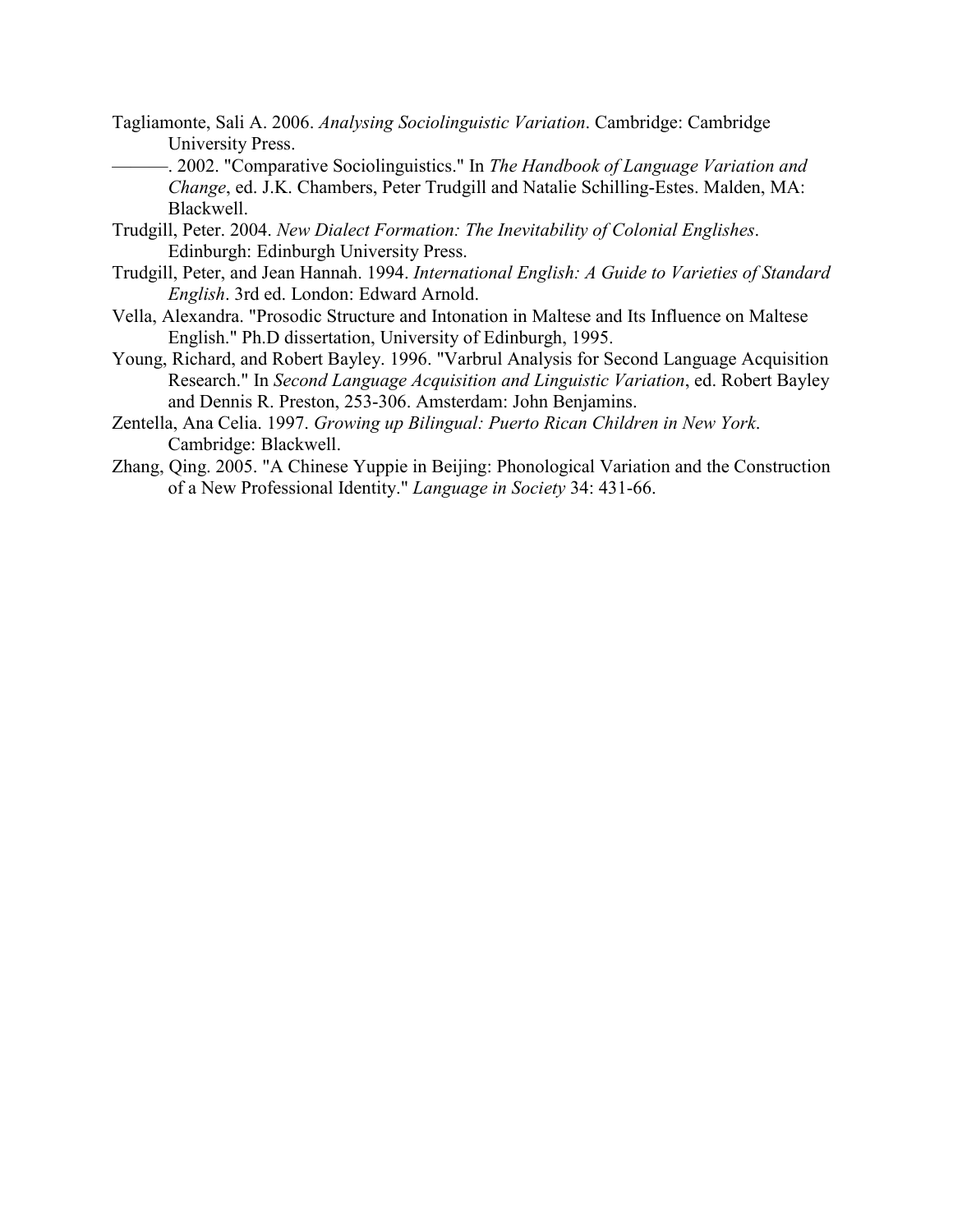|                                                                                                          |          |               |              | <b>FOR NSF USE ONLY</b> |                     |         |
|----------------------------------------------------------------------------------------------------------|----------|---------------|--------------|-------------------------|---------------------|---------|
| <b>SUMMARY PROPOSAL BUDGET</b>                                                                           |          |               |              |                         |                     |         |
| <b>ORGANIZATION</b>                                                                                      |          |               | PROPOSAL NO. |                         | <b>DURATION</b>     |         |
| University of California, Davis                                                                          |          |               |              | (MONTHS)<br>Proposed    | Granted             |         |
| PRINCIPAL INVESTIGATOR/PROJECT DIRECTOR                                                                  |          |               | AWARD NO.    |                         |                     |         |
| Robert J. Bayley                                                                                         |          |               |              |                         |                     |         |
| A. SENIOR PERSONNEL: PI/PD, Co-Pls, Faculty and Other Senior                                             |          | NSF-Funded    |              |                         | Funds               | Funds   |
| List each separately with name and title. (A.7. Show number in                                           |          | Person-months |              |                         | Requested           | Granted |
|                                                                                                          | CA       | <b>ACA</b>    | <b>SUM</b>   |                         | Proposer            | (lf     |
| 1. Robert J. Bayley                                                                                      | 0        | $\mathbf{0}$  | 0            | $\bar{\$}$ 0.00         |                     | \$      |
| 2. Lisa Bonnici                                                                                          | $\Omega$ | $\Omega$      | $\Omega$     |                         | \$0.00              |         |
| 3.                                                                                                       |          |               |              |                         |                     |         |
| $\boldsymbol{4}$ .                                                                                       |          |               |              |                         |                     |         |
| 5.                                                                                                       |          |               |              |                         |                     |         |
| 6. (0) OTHERS (LIST INDIVIDUALLY ON BUDGET EXPLANATION<br>PAGE)                                          | $\Omega$ | 0             | $\mathbf{0}$ | \$0.00                  |                     |         |
| 7. (2) TOTAL SENIOR PERSONNEL (1-6)                                                                      | $\Omega$ | $\Omega$      | $\Omega$     | \$0.00                  |                     |         |
| B. OTHER PERSONNEL (SHOW NUMBERS IN BRACKETS)                                                            |          |               |              |                         |                     |         |
| 1. (0) POSTDOCTORAL ASSOCIATES                                                                           | $\Omega$ | 0             | 0            |                         | 0                   |         |
| 2. (0) OTHER PROFESSIONALS (TECHNICIAN, PROGRAMMER,<br>ETC.)                                             | $\Omega$ | 0             | $\mathbf 0$  |                         | 0                   |         |
| 3. (0) GRADUATE STUDENTS                                                                                 |          |               |              |                         | 0                   |         |
| 4. (0) UNDERGRADUATE STUDENTS                                                                            |          |               |              |                         | 0                   |         |
| (0) SECRETARIAL - CLERICAL (IF CHARGED DIRECTLY)<br>5.                                                   |          |               |              |                         | 0                   |         |
| 6.<br><b>OTHER</b>                                                                                       |          |               |              |                         | 0                   |         |
| TOTAL SALARIES AND WAGES (A + B)                                                                         |          |               |              |                         | 0                   |         |
| C. FRINGE BENEFITS (IF CHARGED AS DIRECT COSTS)<br>TOTAL SALARIES, WAGES AND FRINGE BENEFITS (A + B + C) |          |               |              |                         | 0                   |         |
| D. EQUIPMENT (LIST ITEM AND DOLLAR AMOUNT FOR EACH ITEM EXCEEDING                                        |          |               |              |                         | 0<br>$\overline{0}$ |         |
|                                                                                                          |          |               |              |                         |                     |         |
| TOTAL EQUIPMENT                                                                                          |          |               |              |                         | $\mathbf{0}$        |         |
| E. TRAVEL<br>1. DOMESTIC (INCL. CANADA, MEXICO AND U.S. POSSESSIONS)                                     |          |               |              |                         | 525                 |         |
| 2. FOREIGN                                                                                               |          |               |              | 6,244                   |                     |         |
| F. PARTICIPANT SUPPORT<br>1. STIPENDS<br>\$<br>0                                                         |          |               |              |                         |                     |         |
| 2. TRAVEL<br>0                                                                                           |          |               |              |                         |                     |         |
| 0<br>3.<br><b>SUBSISTENCE</b>                                                                            |          |               |              |                         |                     |         |
| 4. OTHER<br>0                                                                                            |          |               |              |                         |                     |         |
| TOTAL NUMBER OF PARTICIPANTS (0)                                                                         |          | <b>TOTAL</b>  |              |                         | $\mathbf 0$         |         |
| PARTICIPANT COSTS                                                                                        |          |               |              |                         |                     |         |
| G. OTHER DIRECT COSTS                                                                                    |          |               |              |                         |                     |         |
| 1. MATERIALS AND SUPPLIES                                                                                |          |               |              |                         | 400                 |         |
| 2. PUBLICATION/DOCUMENTATION/DISSEMINATION                                                               |          |               |              |                         |                     |         |
| 3. CONSULTANT SERVICES                                                                                   |          |               |              | 1,400                   |                     |         |
| 4. COMPUTER SERVICES                                                                                     |          |               |              |                         | 0                   |         |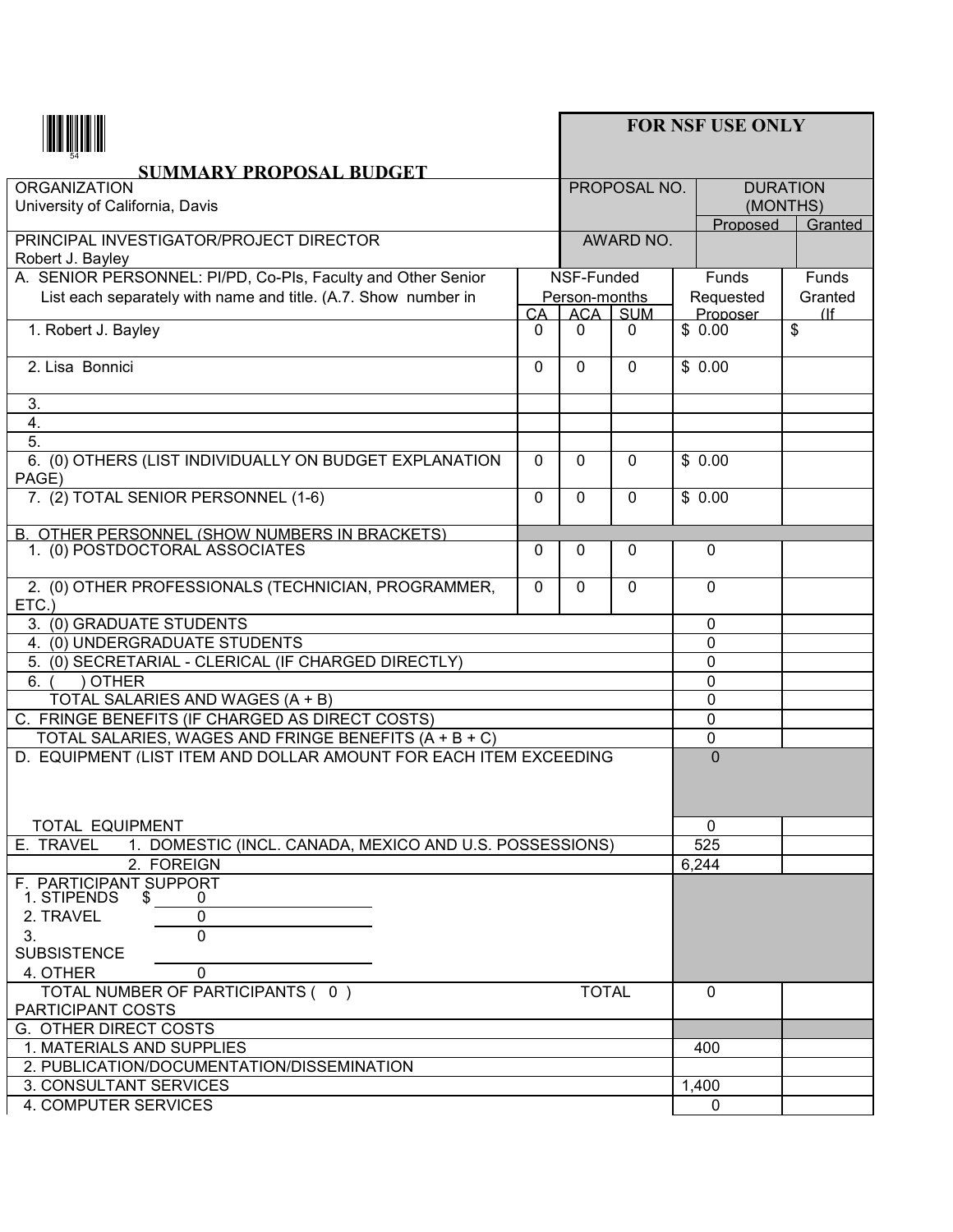| 5. SUBAWARDS                                                         |             |                                 | 0                       |            |  |
|----------------------------------------------------------------------|-------------|---------------------------------|-------------------------|------------|--|
| 6. OTHER                                                             | 2,264       |                                 |                         |            |  |
| TOTAL OTHER DIRECT COSTS                                             |             |                                 | 4,064                   |            |  |
| H. TOTAL DIRECT COSTS (A THROUGH G)                                  | 10,833      |                                 |                         |            |  |
| INDIRECT COSTS (F&A) (SPECIFY RATE AND BASE)                         |             |                                 |                         |            |  |
|                                                                      |             |                                 |                         |            |  |
|                                                                      |             |                                 |                         |            |  |
| <b>TOTAL INDIRECT COSTS (F&amp;A)</b>                                |             |                                 | 0                       |            |  |
| J. TOTAL DIRECT AND INDIRECT COSTS (H + I)                           | 10,833      |                                 |                         |            |  |
| K. RESIDUAL FUNDS (IF FOR FURTHER SUPPORT OF CURRENT PROJECT SEE GPG |             |                                 | 0                       |            |  |
| $II.D.7.$ $i.)$                                                      |             |                                 |                         |            |  |
| L. AMOUNT OF THIS REQUEST (J) OR (J MINUS K)                         |             |                                 | \$10,833                | \$         |  |
| M. COST SHARING: PROPOSED LEVEL \$                                   |             | AGREED LEVEL IF DIFFERENT: \$   |                         |            |  |
| PI/PD TYPED NAME AND SIGNATURE*                                      | <b>DATE</b> |                                 | <b>FOR NSF USE ONLY</b> |            |  |
| Robert   Rayley                                                      | 12/26/07    | INDIRECT COST RATE VERIFICATION |                         |            |  |
| ORG. REP. TYPED NAME & SIGNATURE*                                    | <b>DATE</b> | Date                            | Date of Rate            | Initials-  |  |
|                                                                      |             | Checked                         | Sheet                   | <b>ORG</b> |  |
|                                                                      |             |                                 |                         |            |  |

**NSF Form 1030 (10/99) Supersedes All Previous Editions \*SIGNATURES REQUIRED ONLY FOR REVISED** 

BUDGET (GPG III.C)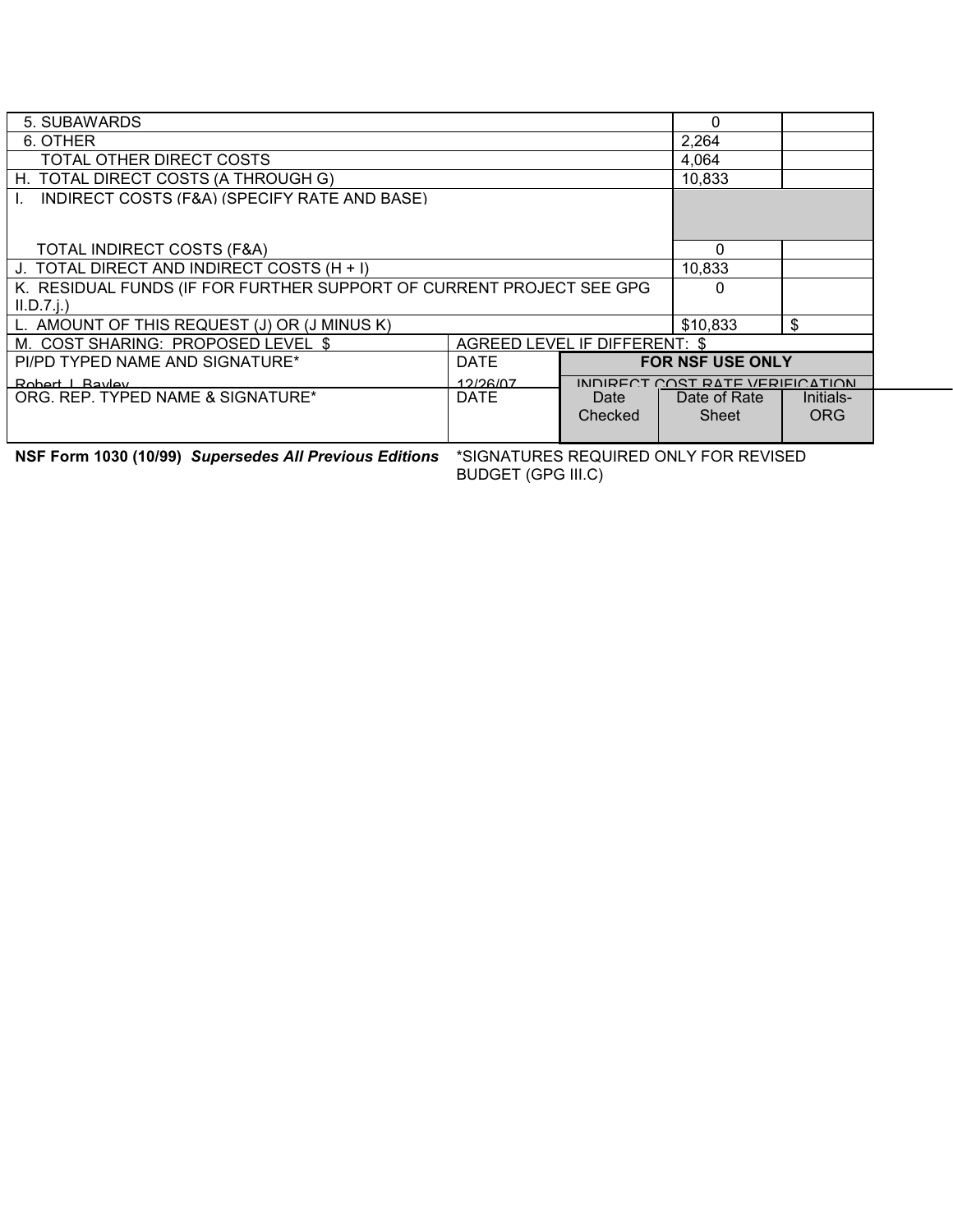## Budget Justification

### Doctoral Dissertation Research: Variation in Maltese English

Doctoral Dissertation Research Budget for Field Research in Malta

| TRAVEL (LINE E):                                                                                                                                                                                                               | \$6769              |
|--------------------------------------------------------------------------------------------------------------------------------------------------------------------------------------------------------------------------------|---------------------|
| Funding for two trips are requested, one related to data collection and one for disseminating                                                                                                                                  |                     |
| results                                                                                                                                                                                                                        |                     |
| Data Collection trip, April - August, 2008, SFO, CA to Malta<br>$\circ$                                                                                                                                                        | <b>TOTAL \$6244</b> |
| 1x Roundtrip Airfare between San Francisco and Malta                                                                                                                                                                           | <b>\$1100</b>       |
| San Francisco - London on American Airlines                                                                                                                                                                                    | \$816               |
| London - Malta on Air Malta                                                                                                                                                                                                    | \$284               |
| This fare is based on current pricing of advanced booking economy fares with a<br>four-month stay. Although Air Malta is not a U.S. flag carrier, this itinerary is in                                                         |                     |
| compliance with the Fly America Act as no U.S. flag carrier service is available to                                                                                                                                            |                     |
| Malta.                                                                                                                                                                                                                         |                     |
| RT taxi between Malta airport and Sliema area                                                                                                                                                                                  | <b>\$50</b>         |
| Taxi service is the most secure way to travel to and from the airport. Bus service<br>is not available at all hours and will be difficult given the amount of equipment<br>and personal items required for this extended trip. |                     |
| <b>Taxis and bus fares</b>                                                                                                                                                                                                     | \$200               |
| Co-PI Bonnici will primarily use the bus service to get to and from interview                                                                                                                                                  |                     |
| appointments. Taxi service will only be used at night when bus services are<br>unavailable.                                                                                                                                    |                     |
| Living expenses (April 1 to August $1 = 122$ days)                                                                                                                                                                             | \$4894              |
| Meals and incidental expenses (\$27/day * 122 days)                                                                                                                                                                            | \$3294              |
| This amount represents one third of the daily maximum Federal meals and<br>incidental rates for Malta (\$80). Co-PI Bonnici will realize these savings<br>by cooking for herself in her rented flat.                           |                     |
| Lodging (rental of 1 bedroom apartment $$400 * 4$ months)                                                                                                                                                                      | \$1600              |
| Rental rates are based on available apartments found on                                                                                                                                                                        |                     |
| http://www.choose.malta.com and http://www.timesof                                                                                                                                                                             |                     |
| malta.com/classifieds                                                                                                                                                                                                          |                     |
| <b>Conference travel</b><br>$\circ$                                                                                                                                                                                            | <b>TOTAL \$525</b>  |
| Roundtrip Airfare between San Francisco and Portland                                                                                                                                                                           | \$200               |
| Accommodation (3 nights * \$75 per night in a shared room)                                                                                                                                                                     | \$225               |
| <b>Meals and incidentals</b>                                                                                                                                                                                                   | \$100               |
| Preliminary findings from the proposed research will be presented at the                                                                                                                                                       |                     |
| Linguistic Society of America's Annual Meeting in January, 2009 in Portland                                                                                                                                                    |                     |
|                                                                                                                                                                                                                                |                     |

Oregon. Approximate travel costs are based on current fares on American Airlines and discounted shared hotel room rates. The small meals and incidentals budget will go towards transportation to and from the airport as well as meals.

| <b>OTHER DIRECT COSTS (LINE G):</b> |  | \$4064 |
|-------------------------------------|--|--------|
|                                     |  |        |

Funds requested below are for direct costs associated with data collection and analysis.

o Materials and Supplies (Line G1) \$200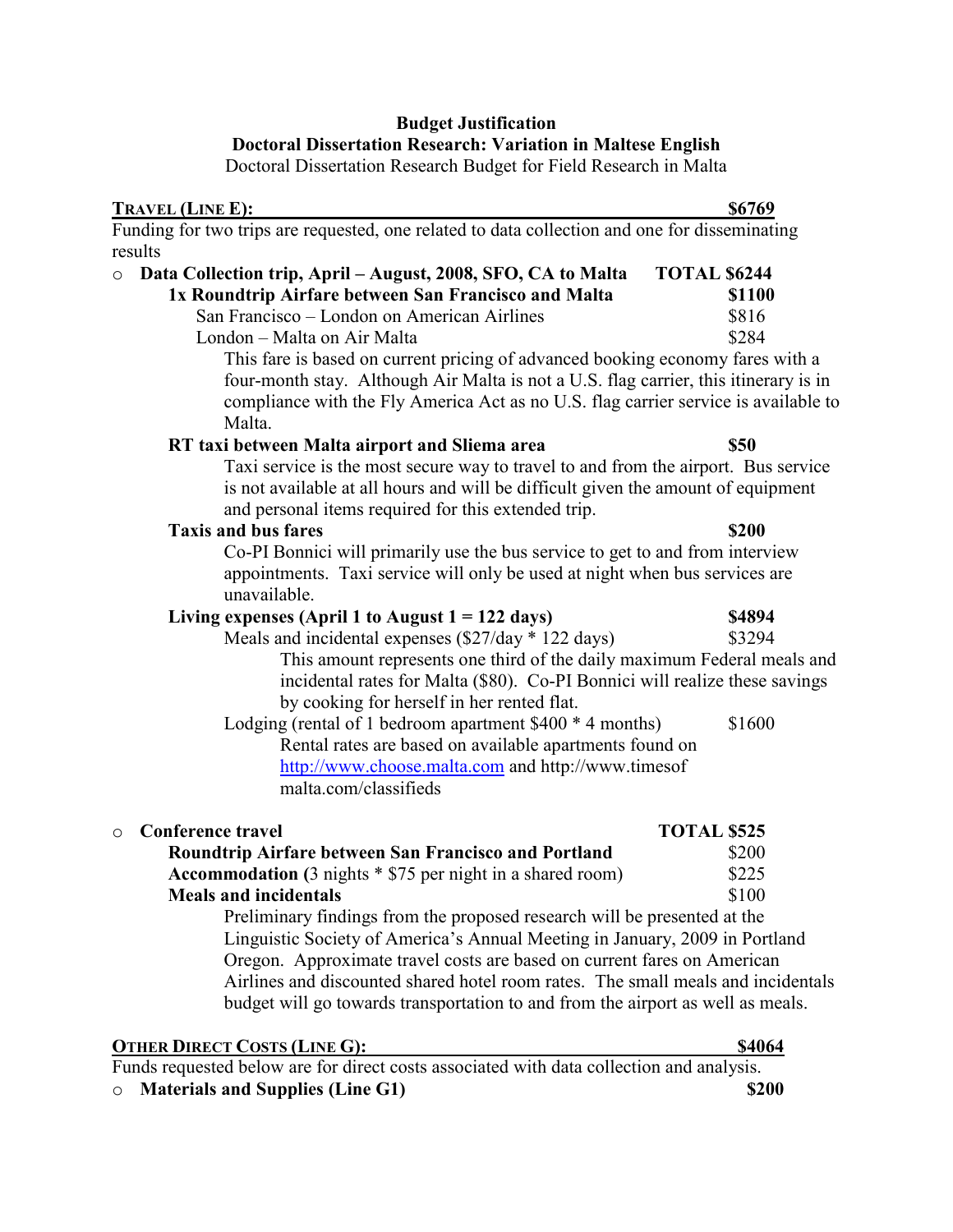# o Consultant Services (Line G3) \$1400

Funds are requested for two consultants who are native bilingual speakers of both Maltese and Maltese English and linguistics students at the University of Malta who have been trained in transcription methods. We anticipate 100 hours of transcription service, which allots each one hour interview approximately two hours of paid transcription service. The compensation rate we will use will be \$14 per hour. No additional costs, such as travel or subsistence costs, will be incurred by participants, as Co-PI will deliver and collect all transcription materials to the participant.

o Participant Compensation (Line G6) \$480 We do not anticipate paying participants (48), as this may be considered inappropriate. Instead, co-PI Bonnici plans to bring a \$10 gift for each informant, consisting of Maltese pastries and small cakes which are considered both reasonable and acceptable gifts.

Funds are requested for portable recording equipment, qualitative transcription software, and a laptop for portable data collection and analysis (Line G6).

o Dell Inspiron 1520 Laptop \$1390 The laptop will be used to store audio recordings of interviews, to conduct narrative retell data collection task, to analyze data using Atlas TI qualitative coding software and VARBRUL quantitative analysis software, and to write up the analysis and prepare presentations for dissemination using Microsoft Office. o Microsoft Office Home and Students 2007 This software will be used for preparation of all project documents, for write up of the analysis and for preparation of conference presentations for dissemination. The cost of the software reported here is reduced by purchasing the software at the same time as the laptop. o Portable Notebook Security Lock  $$20$ This security lock will serve to protect all data when traveling to and from research site and conferences. o 3-Prong C6 International Notebook Plug Adapter \$28 The adaptor will be used for the laptop while at the research site.  $\circ$  Atlas TI  $\qquad$  \$150 This coding software is necessary for the qualitative analysis portion of this project. The rate is significantly reduced as it is a student rate. o Olympus Digital Voice Recorder WS-100 \$80 The sound quality of this digital recorder is adequate for the accurate transcription of data and the quantitative variationist analysis of the phonological variables. It is small and not

## intrusive, important for sociolinguistic interviews, and allows up to 27 hours of recording. o 2 Clip-On Microphones \$50 These microphones are small and non-intrusive which is important for sociolinguistic interviews. They are also noise reducing which is ideal for recording natural speech data outside of a lab, and are intended for use with Olympus Digital Voice Recorders.

TOTAL DIRECT COSTS (LINE H): 2008 2010 10:00 \$10,633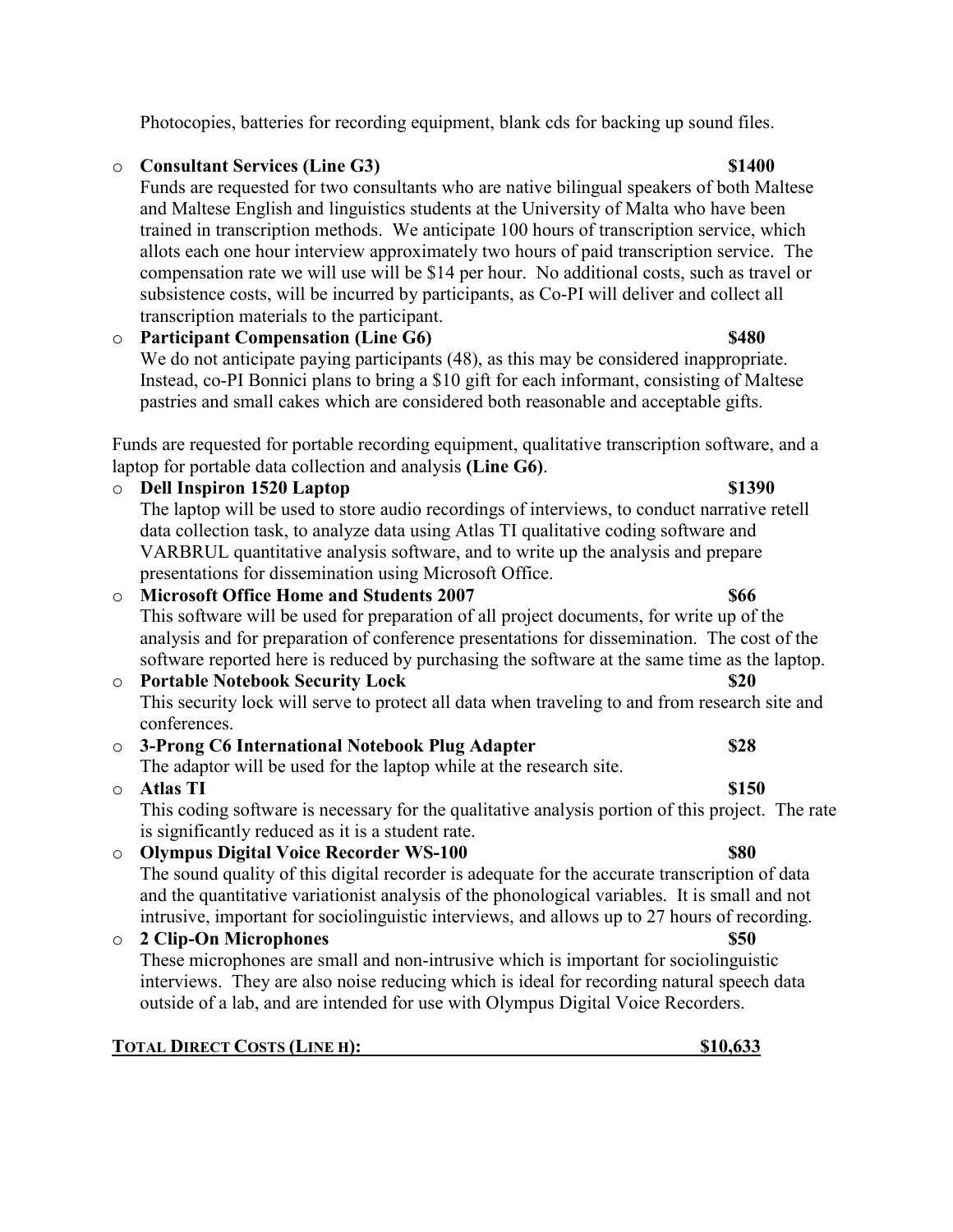## **NSF Biographical Sketch** Lisa Bonnici

## PROFESSIONAL PREPARATION

| University of California, Santa Barbara | Sociocultural Linguistics | B.A., 2002      |
|-----------------------------------------|---------------------------|-----------------|
| University of California, Davis         | Linguistics               | M.A., 2007      |
| University of California, Davis         | Linguistics               | Ph.D. Candidate |

## PROFESSIONAL APPOINTMENTS

Associate-In, University of California, Davis, Department of Linguistics, (2006-present) Graduate Student Teaching Assistant. UC Davis, Department of Linguistics, (2003-2007) Lecturer, UC Davis, Department of Linguistics, (2005) Spanish and ESL Instructor; Lipman Middle School; Brisbane, CA, (2002-2003)

## PUBLICATIONS AND PRESENTATIONS-PROJECT RELATED

- 2007 Language variation in bilingual Malta. Invited Speaker at Maltese Linguistics/ Lingwistika Maltija Conference, University of Bremen, Bremen, Germany. October 18, 2007.
- 2007 Listeners' Attitudes and Sensitivity to Function: the case of two LIKEs. Poster Presentation at New Ways of Analyzing Variation 36 (NWAV 36), University of Pennsylvania, Philadelphia, PA. October 12, 2007.
- 2007 The Discourse of Evaluation: Linguistic and Pragmatic Sources of Evaluation in the Oral Histories of Two Maltese American Immigrant Women. Paper Presentation at the Annual Conference of the American Association of Applied Linguistics, Costa Mesa, CA. April 23, 2007.
- 2006 Language practices and attitudes on the island of Malta. In Proceedings of the Georgetown Round Table on Languages and Linguistics 2006. Washington, DC.
- 2006 "I think it's important to speak both:" Language use in Malta. In *Proceedings of the* Hawaii International Conference on Arts and Humanities 2006. Honolulu, HI, 360.

## ADDITIONAL SIGNIFICANT PUBLICATIONS AND PRESENTATIONS

- 2007 Language and anthropology in the courtroom: The case of the Special Court of Sierra Leone. Current Anthropology. 48(4). Co-authored L. Bonnici & C. Jurt.
- 2007 Quantifying language degradation in Alzheimer's disease. Paper Presentation at New Ways of Analyzing Variation 36 (NWAV 36), University of Pennsylvania, Philadelphia, PA. October 14, 2007. Co-authored V. Chand & L. Bonnici
- 2007 When talk becomes .doc: Issues in the clinical analysis of Alzheimer's speech. Paper presented at UC Davis Symposium: The Curious Lives of Documents: UC Davis, CA. March 1, 2007. Co-authored **L. Bonnici & V**. Chand
- 2007 'Pure' change. Summary of Macaulay, Ronald. 2006. Pure grammaticalization: The development of a teenage intensifier. Current Anthropology. 48(4).
- 2007 Idea density as a measure of communicative skill in Alzheimer's disease. Paper Presentation at the International Neuropsychological Society Mid-year meeting, Bilbao, Spain. July 7, 2007. Co Authored: K. Baynes, L. Bonnici, V. Chand & S. Farias.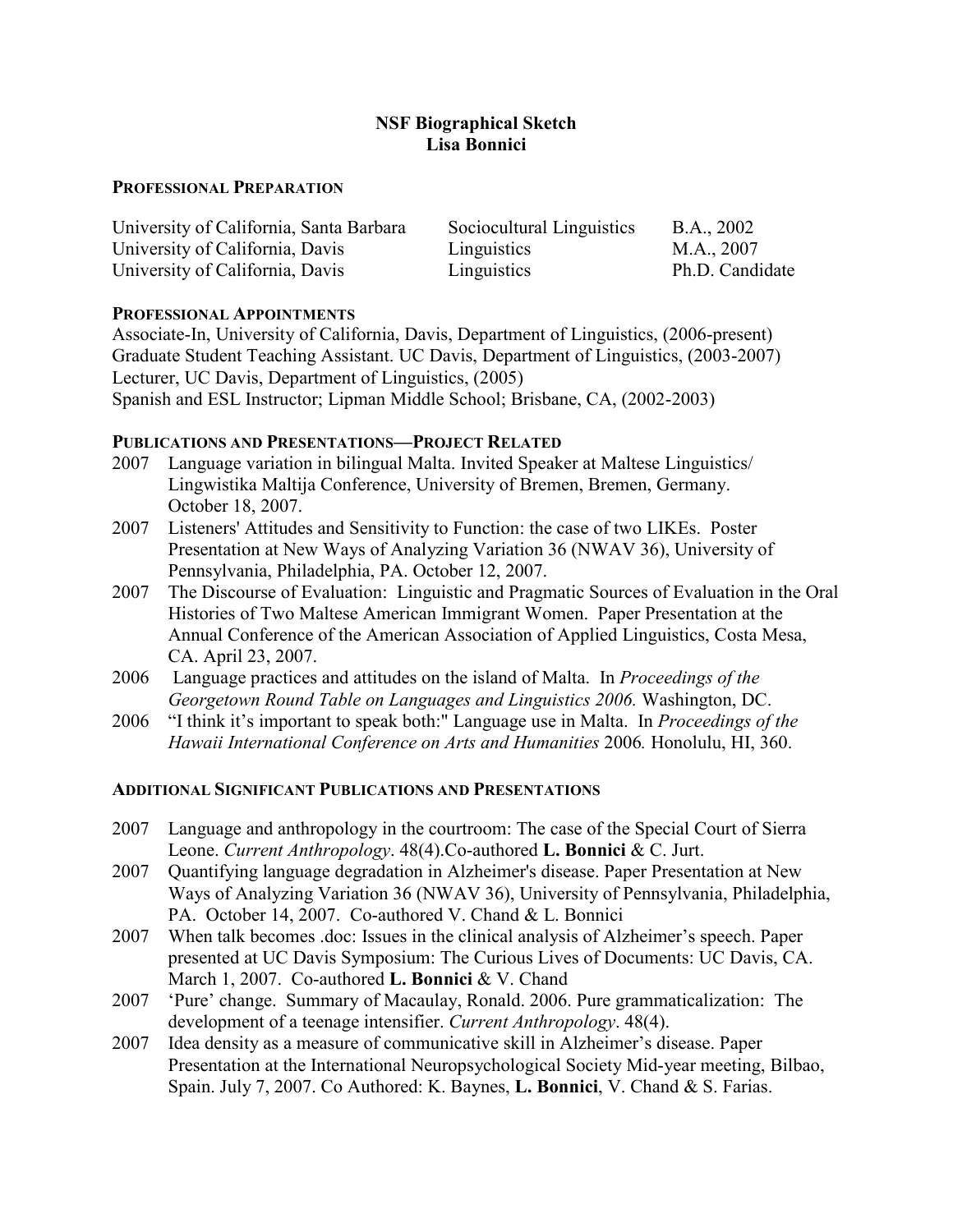#### **SYNERGISTIC ACTIVITIES**

| Project    | Idea Density in Alzheimer's Patients. Ongoing work with 70 patients<br>developing an assessment tool for Alzheimer's patients' oral speech which<br>measures communicative decline and language change over time, |
|------------|-------------------------------------------------------------------------------------------------------------------------------------------------------------------------------------------------------------------|
|            | examines the structure and density of information in oral speech and<br>captures degradation of idea density associated with Alzheimer's Disease                                                                  |
|            | for clinical diagnoses. In collaboration with researchers from the UC                                                                                                                                             |
|            | Davis Medical Center and the Neuroscience and Linguistics Departments,<br>UC Davis. 2005-present.                                                                                                                 |
| Project    | JP Harrington Project: Gabrielino, Karok, & Shasta. Documenting and<br>classifying anthropological linguist, J.P. Harrington's research on                                                                        |
|            | Indigenous California Languages, under M. J. Macri, PI, Native American<br>Studies Department, UC Davis. 2006-present.                                                                                            |
| Editorship | Editorial Associate for Current Anthropology journal. Duties included<br>writing and publishing summaries of current linguistic anthropology                                                                      |
|            | articles to be disseminated to the anthropological community; conducting<br>and publishing interviews with linguistic anthropologists working outside<br>of academia; nominating books for review. 2006-2007.     |
| Service    | Linguistics Colloquium Organizer; Organized professional talk series of<br>invited speakers from universities around the country and globe.<br>University of California, Davis; 2005-2007.                        |
| Service    | Graduate Student Representative, Department of Linguistics Faculty                                                                                                                                                |
|            | Committee. Disseminated information from departmental faculty meetings                                                                                                                                            |
|            | to graduate students; reported graduate students' issues, ideas and                                                                                                                                               |
|            | concerns to the faculty. University of California, Davis 2005-2006                                                                                                                                                |

## **RECENT COLLABORATORS**

R. Bayley, Linguistics Department, UC Davis; K. Baynes, Neuroscience Department, UC Davis; V. Chand, Linguistics Department, UC Davis; S. Farias, Department of Neurology, UC Davis Medical Center; T. Stolz, Institute for General and Applied Linguistics, University of Bremen

## Graduate Advisor

Dr. Robert Bayley, University of California, Davis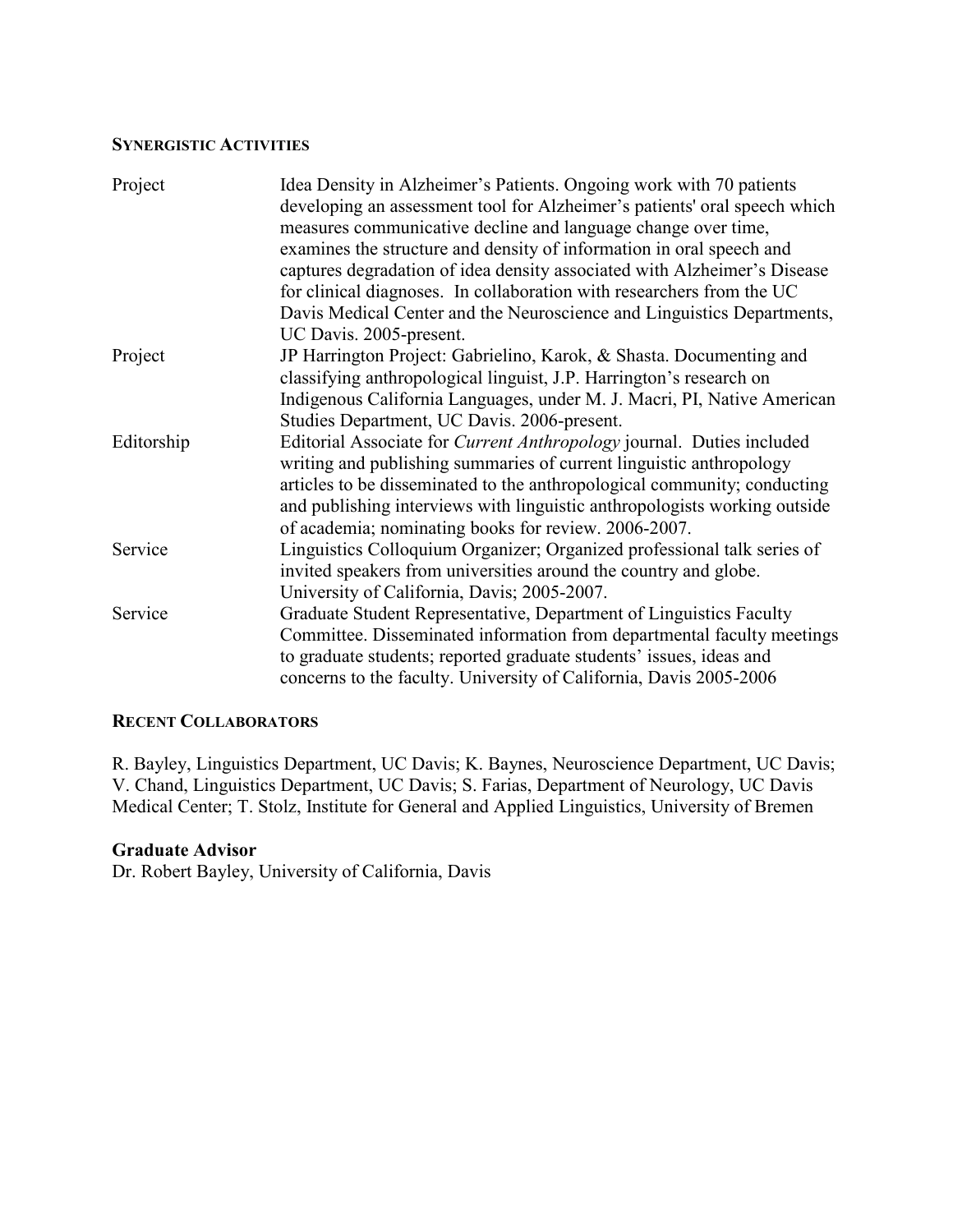## **NSF Biographical Sketch** Principal Investigator: ROBERT BAYLEY

## A. PROFESSIONAL PREPARATION

| Columbia University                                       | Comparative Literature          | B.S. 1967  |
|-----------------------------------------------------------|---------------------------------|------------|
| University of California, Berkeley Comparative Literature |                                 | M.A. 1969  |
| <b>Stanford University</b>                                | Language, Literacy, and Culture | Ph.D. 1991 |

## **B. APPOINTMENTS**

Professor, University of California, Davis, Department of Linguistics (2006-present). Professor, University of Texas, San Antonio, Division of Bicultural-Bilingual Studies (1991- 2006). Tenure awarded, 4/97; promoted to Professor, 4/01. Fulbright-York Visiting Chair in Linguistics, York University, Toronto (Sept.-Dec. 2003). Fulbright Senior Lecturer in Applied Linguistics/TEFL, Autonomous University of Nuevo León, Monterrey, Mexico (Jan.-June, 1994). Teaching Fellow, English for Foreign Students Program, Stanford University (1988-91). Fulbright Senior Lecturer, Department of Languages and Linguistics, San Simon University, Cochabamba, Bolivia (June-Sept., 1988). Lecturer, Department of Communication Studies, San José State University (1987-88). Fulbright Senior Lecturer in TEFL, Binational Centers of Cochabamba, La Paz, and Santa Cruz, Bolivia (June-Sept., 1987). Instructor, American Language Program, California State University, Hayward (1986-87). Language Teaching Specialist, Department of English, Beijing Institute of Foreign Languages, China (1985-86). Language Teaching Specialist, Department of Foreign Languages, Harbin Institute of Technology, Harbin, China (1984-85). Instructor, Humanities Division (English, ESL, Latin), Merritt College, Oakland, CA (1974-84).

## C. PUBLICATIONS-PROJECT RELATED

| Sociolinguistic Variation: Theories, Methods, and Applications. Cambridge:           |
|--------------------------------------------------------------------------------------|
| Cambridge U. Press. Co-edited: R. Bayley & C. Lucas.                                 |
| Statistical testing of variation. In K. Brown (ed.) The Encyclopedia of Language     |
| and Linguistics, 2nd ed. Oxford: Elsevier. Vol. 12, 132-138.                         |
| Languages other than English in Canada and the United States. In D. R. Preston       |
| (ed.), <i>Needed Research in American Dialects</i> . Durham, NC: Duke U. Press. 163- |
| 229. Co-authored: R. Bayley & R. King.                                               |
| The quantitative paradigm. In J. K. Chambers et al. (eds.), The Handbook of          |
| Language Variation and Change. Oxford: Blackwell. 117-141.                           |
| Varbrul analysis for second language acquisition research. In R. Bayley $&D$ . R.    |
| Preston (eds.), Second Language Acquisition and Linguistic Variation. Amsterdam:     |
| John Benjamins. 253-306. Co-authored: R. Young and R. Bayley.                        |
|                                                                                      |

# ADDITIONAL SIGNIFICANT PUBLICATIONS

2004 Two chapters: Chicano English: Morphology and syntax and Chicano English: Phonology. In B. Kortmann et al. (eds.), A Handbook of Varieties of English.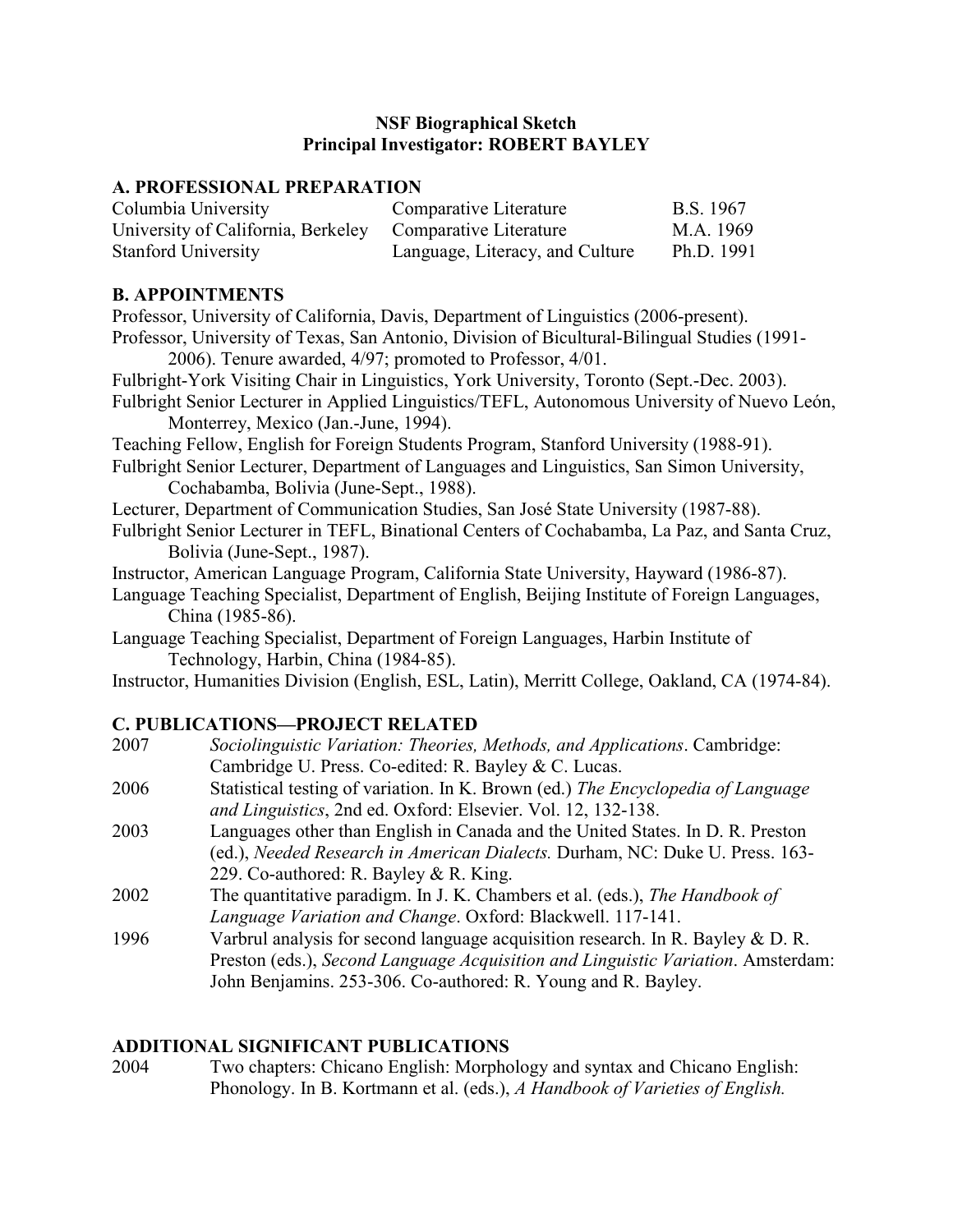|      | Berlin: Mouton de Gruyter. Co-authored: R. Bayley & O. Santa Ana.                       |
|------|-----------------------------------------------------------------------------------------|
| 2004 | The Acquisition of Sociolinguistic Competence. Theme issue of the Journal of            |
|      | Sociolinguistics 8(3). Co-edited: R. Bayley & V. Regan.                                 |
| 2004 | Variation in the group and the individual: Evidence from second language                |
|      | acquisition. IRAL 42:303-319. Co-authored: R. Bayley & J. Langman.                      |
| 2002 | Language as Cultural Practice: Mexicanos en el norte. Mahwah, NJ: Lawrence              |
|      | Erlbaum. Co-authored: S. R. Schecter & R. Bayley.                                       |
| 2002 | Phonological variation in American Sign Language: The case of 1 handshape.              |
|      | Language Variation and Change 14:19-53. Co-authored: R. Bayley, C. Lucas, &             |
|      | M. Rose.                                                                                |
| 2000 | Variation in American Sign Language: The case of DEAF. Journal of                       |
|      | Sociolinguistics 4:                                                                     |
|      | 81-107. Co-authored: R. Bayley, C. Lucas, & M. Rose.                                    |
| 2001 | Sociolinguistic Variation in American Sign Language. Washington, DC: Gallaudet          |
|      | Univ. Press. Co-authored: C. Lucas, R. Bayley, & C. Valli.                              |
| 1997 | Null pronoun variation in Mexican-descent children's narrative discourse.               |
|      | <i>Language Variation and Change 9: 349-371. Co-authored: R. Bayley &amp; L. Pease-</i> |
|      | Alvarez.                                                                                |

## D. SYNERGISTIC ACTIVITIES

- Project The History and Structure of Black ASL in the South (Ceil Lucas, P.I., Robert Bayley & Carolyn McCaskill, co-P.I.s),, funding by the Spencer Foundation (May 2007-May 2008). Data collection in progress in five southern sites.
- Project Sociolinguistic Variation in ASL: Materials for Building Community Awareness (Ceil Lucas, P.I., Robert Bayley & Clayton Valli, co-P.I.s), funding by NSF (June 2001-Aug 2004). Duties included writing and editing materials based on previous research for members of the U.S. Deaf community and the lay public. Results published as the book and accompanying video, What's Your Sign for PIZZA? An Introduction to Variation in ASL (with C. Lucas & C. Valli, Gallaudet Univ. Press, 2003).
- Project Sociolinguistic Variation in ASL, phase 2 (Ceil Lucas, P.I.), funded by NSF (June 1997-June 2000). Duties included data analysis and dissemination of findings. Findings published in American Speech, the Journal of Sociolinguistics, Language Variation and Change, Sign Language Studies and several edited volumes, as well as in the book, Sociolinguistic Variation in American Sign Language (Gallaudet Univ. Press, 2001).
- Project Family Language Use, Bilingual Development, and Adaptation to Schooling in Two Mexican-Origin Communities, funded by the National Academy of Education (Sept. 1997-June 1999). Duties included data analysis and dissemination of findings. Findings published as Language as Cultural Practice: Mexicanos en el norte (Erlbaum, 2002).

Project Family Language Environment and Bilingual Development: Toward an Integrated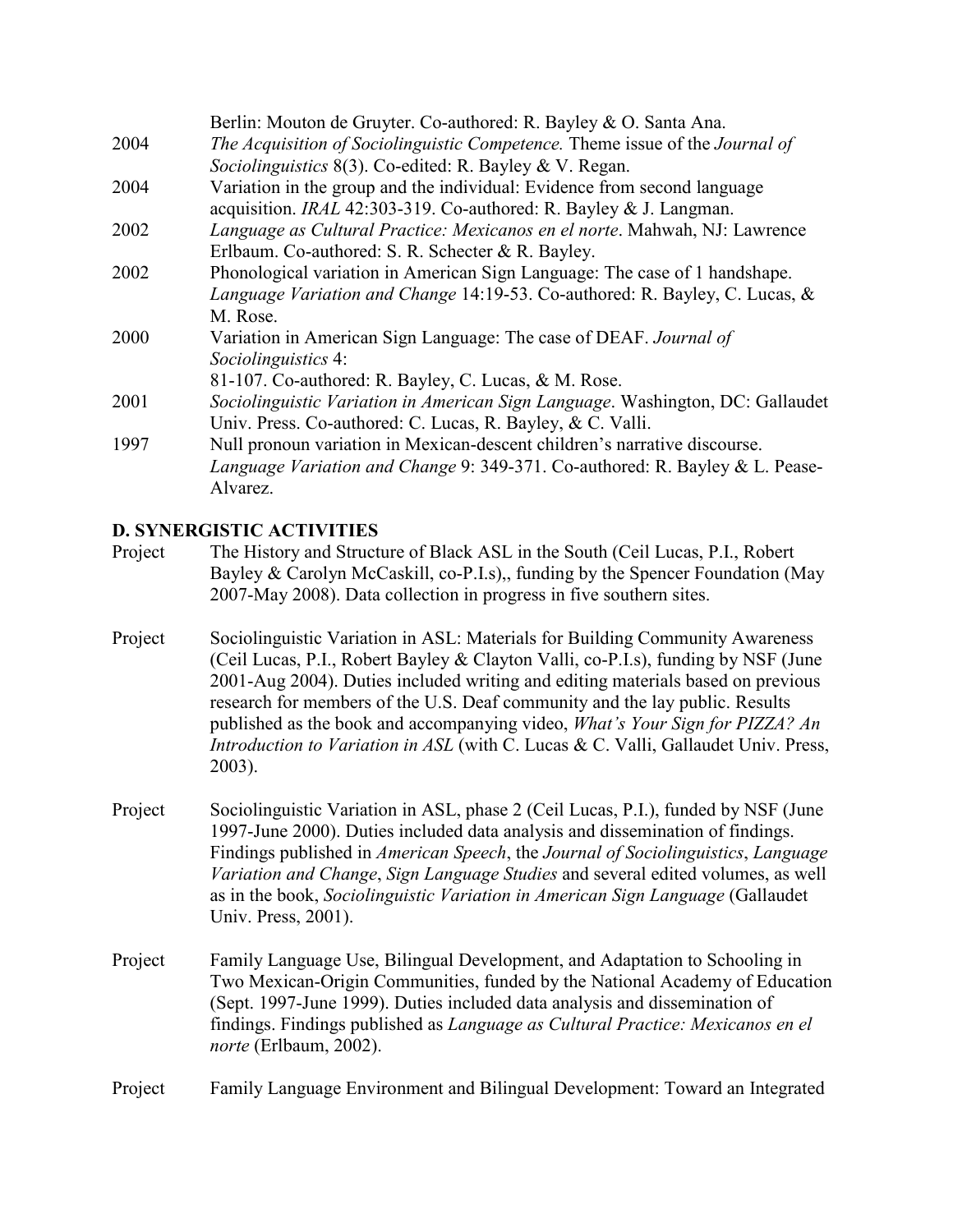Maintence Model (with Sandra Schecter), a 2 year project funded by the Spencer Foundation and the US Department of Education (Sept. 1994-Aug. 1996). Duties included data collection, analysis, dissemination of findings, and administration of Texas site; findings published in Bilingual Research Journal, Linguistics and Education, TESOL Quarterly, and several edited volumes.

## E. RECENT DOCTORAL DISSERTATIONS SUPERVISED (all at U of Texas, San

Antonio):

- 2007 Xiaoshi Li, "The acquisition of sociolinguistic competence in Chinese as a second language: A variationist perspective."
- 2006 Li Jia, "The invisible and the visible: Language socialization in a Chinese heritage language schoo."
- 2006 Belinda Treviño Schouten, "Working the system: Low income Latino student achievement."
- 2006 Xingsong Shi, "Cultivating cross-cultural communicative competence through second language socialization."
- F. COLLABORATORS: Co-authors listed above and Gregory Guy (NYU), Dennis Preston (Michigan State), and John Rickford (Stanford).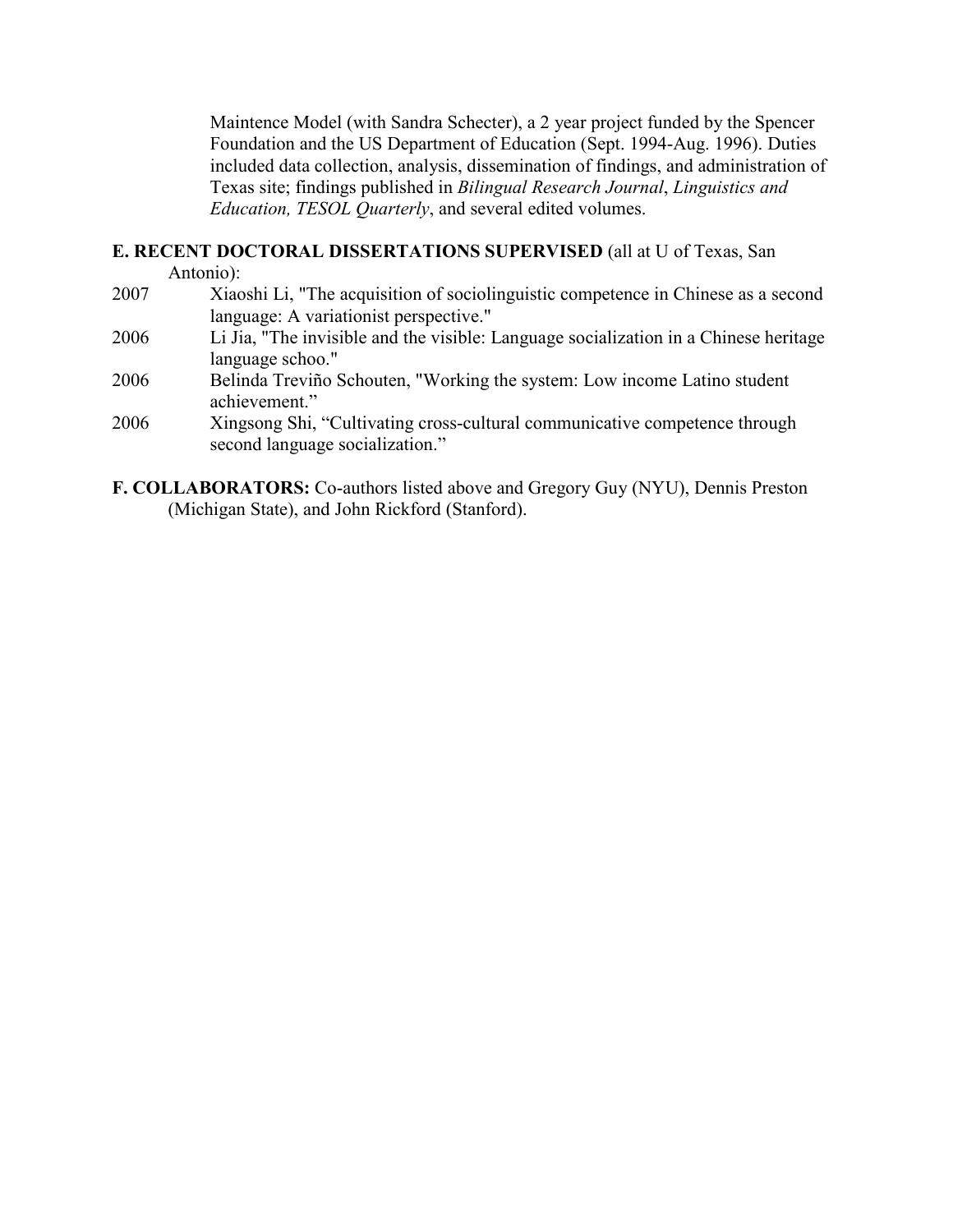## Chancellor's Teaching Fellowship: Paul McPherron

#### Personal Statement

I am currently working toward a Ph.D in Linguistics at UC Davis in the same program where I received a Master's degree in Linguistics in 2004. In addition, I also work as the Teaching Assistant Consultant Coordinator (TACC) at the Teaching Resources Center (TRC). In this role, I supervise eight consultants who videotape teaching assistants and lead workshops related to issues in college teaching. My graduate work has always focused on applied linguistics with a focus on English Language Teaching (ELT). My master's thesis was entitled "Assumptions in assessment: the role of the teacher in evaluating ESL students" and examined some common assumptions that teachers make of students in ESL classrooms. My interests in TESOL and applied linguistics come primarily from numerous teaching positions in the United States and abroad. Most recently, I taught English and composition at Shantou University in southern China from 2004-2005.

 The class that I am proposing to co-teach, Introduction to Applied Linguistics, fits both my teaching and research interests. The class is designed to provide an introduction to language issues and problems in society to undergraduates by covering topics such as language and politics, language taboos, language and sexism, and non-standard dialects of English. Throughout the course, students are encouraged to apply their previous knowledge of linguistic principles such as semantics, discourse analysis, and lexical categories to issues in society. As it is the only undergraduate course that focuses solely on applying linguistic theories and knowledge to society, it is a popular class with undergraduates majoring in linguistics, communication, or other language-related fields.

As the discipline of applied linguistics can bring together ideas and concepts from many diverse fields, the challenge of teaching an introductory course is finding the right balance between exploring some subjects in depth without leaving out important concepts. Second Language Acquisition (SLA) is one topic that students in past quarters have been very interested in exploring more in this course. Because I have a strong background as an ESL teacher and have already completed a master's degree in applied linguistics, Professor Vaidehi Ramanathan and I feel that we could work well together to add an SLA aspect to the course. In particular, we would like to focus on how globalization affects language learning throughout the world. Many of the undergraduate students in the class have an interest in teaching English abroad after finishing at Davis, and we would like to provide them with an introduction to the politics and policies of SLA around the world. Additionally, I will be presenting at a conference this spring in China about how globalization is changing language learning in China, and I plan to use some of my current research on this topic if I am able to co-teach this course.

On a personal note, Professor Ramanathan and I feel that our collaboration in teaching this class would provide a great experience for me as I prepare to look for future teaching positions in higher education. I know that we will work well together as I have taken many classes with her and she supervised my master's thesis. After finishing my Ph.D., I hope to find a position at a university either in the U.S. or abroad where I can split my time between teaching and research. I would particularly like to teach future teachers of ESL who are enrolled in undergraduate or masters programs. I feel that the experience of teaching the applied linguistics course through the Chancellor's Teaching Fellowship would provide a great experience and a useful qualification toward that goal.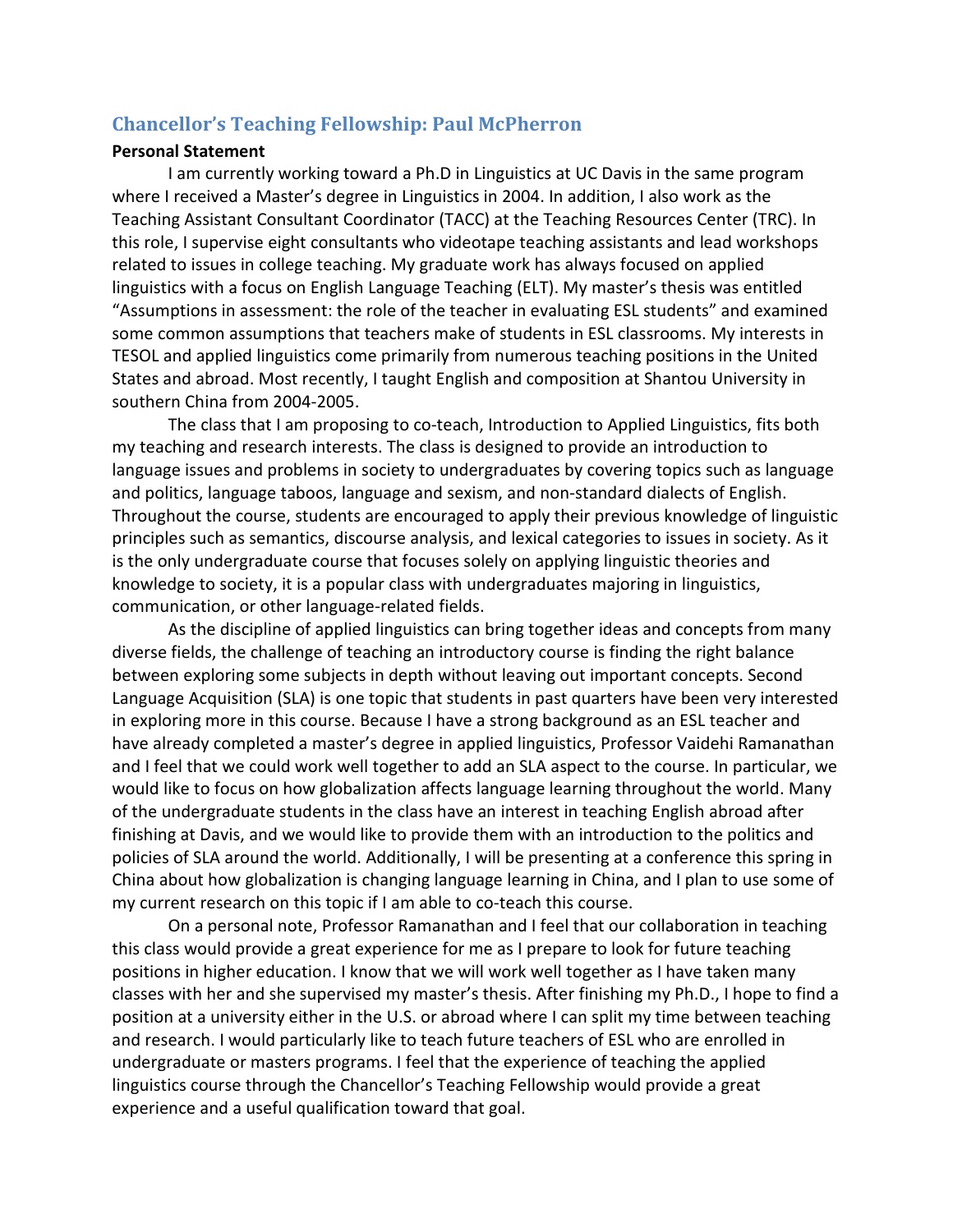#### Teaching Plan for LIN 165- Introduction to Applied Linguistics Prof. Vai Ramanathan and Paul McPherron

Introduction to Applied Linguistics is a regularly scheduled upper-division linguistics course taught by Prof. Ramanathan during winter quarters. The course fulfills a G.E. requirement and is the only undergraduate class focused entirely on applied topics and research. The course introduces undergraduate students to language related issues and problems in the world, including language learning and teaching, language and gender, language and race, and language and class. The goal of the course is to introduce a sense of how language functions in the social world, and how an analysis of language can become a tool by which to probe societal concerns. The course encourages students to question and debate current language policies and ideologies through reader's notes and a term project, in which students collect and analyze data through qualitative and discourse analysis methods introduced throughout the quarter. Students in both linguistics and related fields such as education, anthropology, and communications have taken the course in the past. A key component of the course is creating a space in class discussions and through course assignments in which students develop a critical awareness of how language (re)produces patterns of inequality, and what steps we can take to ameliorate disparities, especially given the increasingly diverse world/s we find ourselves operating in.

Professor Ramanathan has taught the course since coming to UC Davis in 2002, and often draws on current issues in applied linguistics raised in her own research as well as work from her colleagues. Recent topics have included accent and discrimination and English language teaching in India. Due to the focus on dialogue and critical thinking, there is a constant need to update the material and find new ways to induce discussion among students. A fellowship would help by offering Prof. Ramanthan and Paul McPherron an opportunity to develop new topics for exploration in the class as well as new avenues to peak student interest and engagement with applied linguistics.

#### Proposed changes

 Focused on the two goals of content enhancement and extended student engagement, we propose the following changes to the course:

1. Developing a new unit on globalization and English language teaching. Many of the students taking this class are planning on careers in teaching and education, often teaching English in a foreign country. Focusing on the multiple local policy and pedagogical aspects of English language teaching is one aspect of the class that we feel would be a valuable contribution for these future teachers. In addition to Prof. Ramanathan's work on English teaching in India, Mr. McPherron will spend the coming spring quarter teaching and research in China, and he could use this course as an opportunity to present some of the data from his ethnography of university English teaching in China. In addition, new reading about post-methodology from leading ESL scholars will also be included.

2. Creating a Smartsite page for student discussion and engagement. In addition to turning in reader's notes, we would like to have students post comments in the chat room of the Smartsite, as well as work on class projects together on the wiki page for the Smartsite. Mr. McPherron created a smartsite when teaching the Seminar on College Teaching during Fall 2006, and in collaboration, we would use this fellowship to explore further functions on the Smartsite, including posting additional readings online and creating a wiki in which students work together to create abstracts of their group projects.

3. Bringing in guest speakers from the community. Each quarter, many linguistics and language experts come to give talks on campus related to issues raised in the course, but often they are not asked to speak or meet with undergraduate students. We intend to use some of the money from the \$500 to invite at least two speakers to come to the campus and present their research or work to the students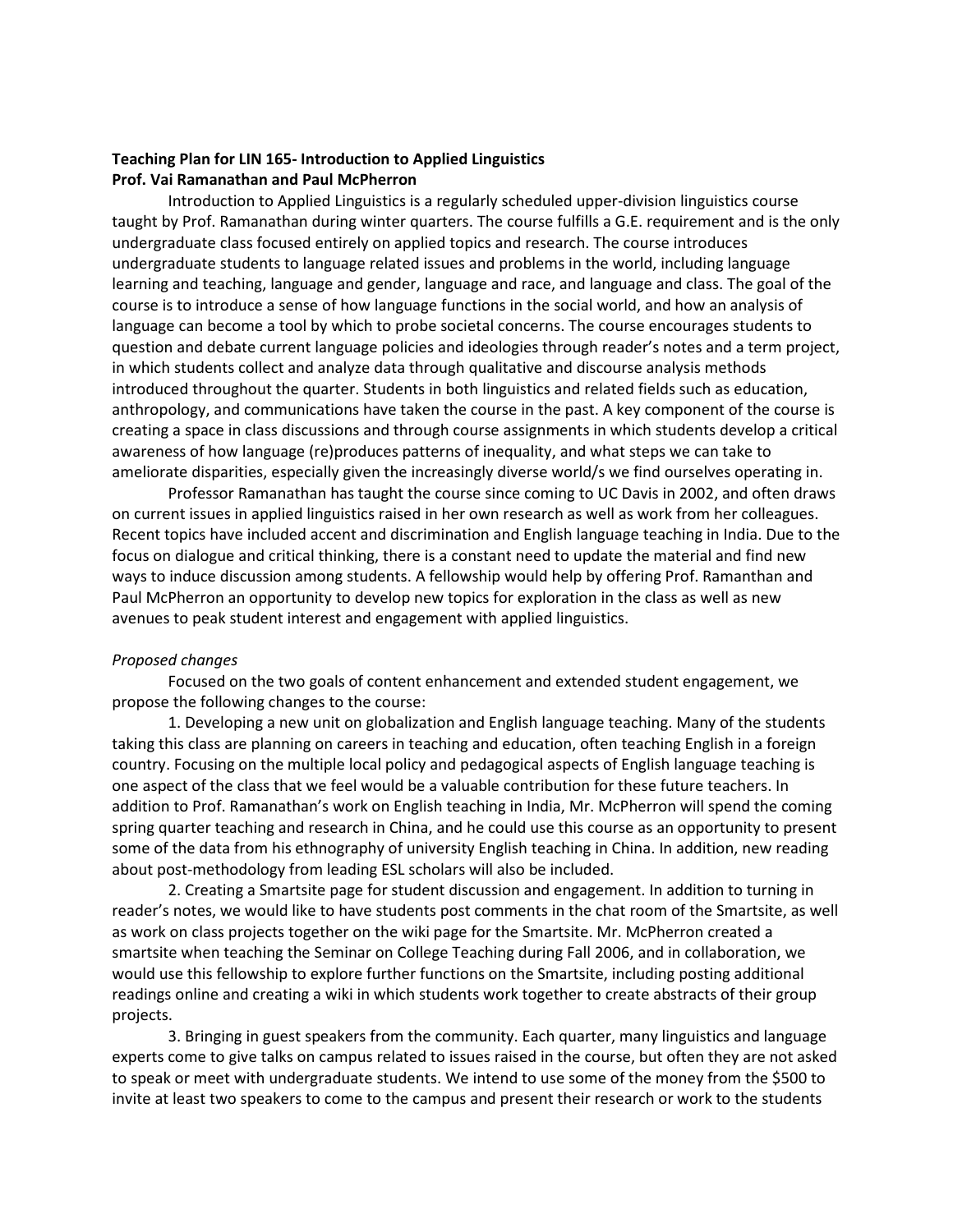during the class, possible speakers include directors of ESL programs at community colleges and former Linguistics students working in language related industries. Since most of the students are upperdivision students, we feel that this opportunity to interact with academics and professionals from other campuses could extremely useful in helping them consider their future career goals.

4. Requiring students to create abstracts and submit them to an undergraduate research conference. Each quarter, students present original and interesting research around a language issue of their choice. As a way to introduce them to the academic research world, we would like to have student groups write an abstract as part of their final project grade and find possible conferences or avenues to submit their project. The wiki on the Smartsite could provide an easy way to revise the abstracts and view other group's projects.

#### Evaluation of the project

 The response of students to a year-end evaluation of the class will give us some insight into how well these topics were received, and we plan to add questions that specifically target the changes that we proposed. In addition, we plan to use the resources of the TRC and have teaching consultants videotape the class early in the quarter as well as perform a mid-quarter interview. Mr. McPherron has worked as a TAC in the past and has found videotaping and mid-quarter interviews very helpful if done early enough in the quarter.

#### Topical outline of course

All materials and lectures will be reviewed and discussed by both instructors prior to each week. In addition, we will each watch the other's lectures to insure continuity between topics. Prof. Ramanathan will begin teaching the first two weeks, but we will alternate weeks for the rest of the quarter. The topics and instructor are listed below.

Week 1: Introducing Applied Linguistics- the nature of language; Ramanathan. Week 2: "Good" English- standard and "non" standard dialects; McPherron. Week 3: Language, gender, and sexism- conversation analysis; Ramanathan. Week 4: Language, communication, and standards- register analysis; McPherron. Week 5: Language, mass media, and advertising- written analysis; Ramanathan. Week 6: Language and terrorism- clause structures and semantics; McPherron Week 7: Second Language Acquisition- methods and theories; McPherron. Week 8: Globalization and language education- language policies; McPherron. Week 9: The language of politics- morphology; Ramanathan.

Week 10: Final thoughts- project presentations; Ramanathan and McPherron.

#### Collaboration and benefits

We feel that our collaboration in teaching this class would provide a great experience for both Mr. McPherron as he prepares for future teaching positions in higher education and Prof. Ramanathan as she continues to incorporate new topics and technology into the class. Not only is this a class that Mr. McPherron will most likely teach as a professor of Applied Linguistics in the future, but he is also likely to teach future teachers of ESL and the topics in this class center around educational issues. In addition, we know that we will work well together as Mr. McPherron has taken many classes with Prof. Ramanathan and she is supervising his Ph.D. work.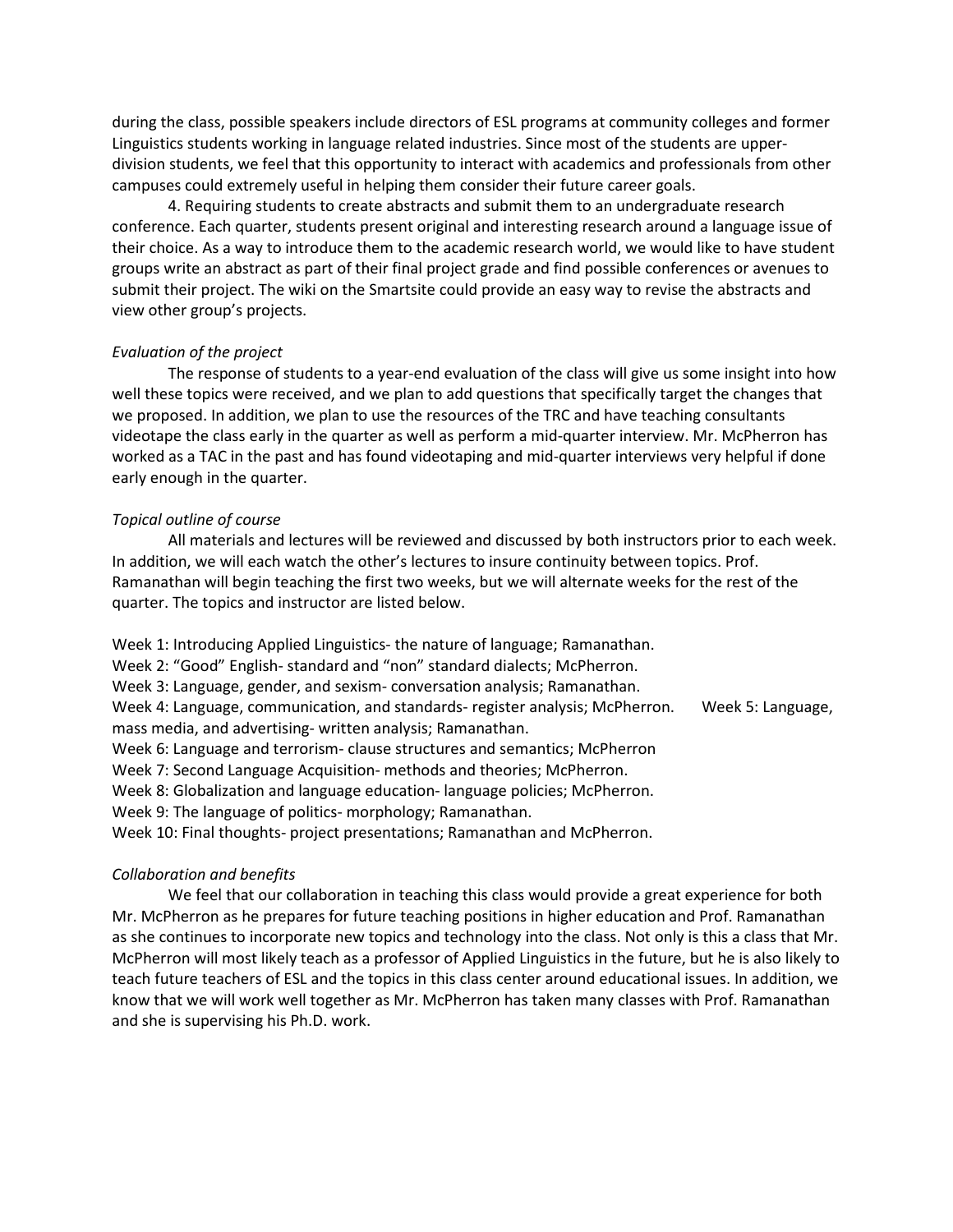## Chancellor's Teaching Fellowship: Ann Kelleher

#### Personal statement

As a graduate student interested in both theory and practice related to multilingual language development, I plan to pursue a career as a professor of Applied Linguistics. The field of Applied Linguistics takes as its focus problems and questions concerning language in society. In my own research, I have examined Mandarin language instruction for home-background speakers ("heritage language learners") who are caught in a paradoxical situation. On the one hand, bilingualism is held up as a valuable resource for participation in an increasingly global society and economy. On the other hand, bilingualism in the U.S. has been vilified as an impediment to full participation in American society and a detriment to education. In the educational arena, heritage language learners rarely receive education in their home language. Such students can benefit a great deal from formal education, yet their presence in foreign language classes is often viewed as illegitimate. Studying the complexity of this situation fuels my desire to pursue a career that will allow me to accomplish three complementary tasks: through research, contribute to the store of basic knowledge about socially-contextualized language development; through teaching, encourage students to think critically about how language beliefs and practices impact people's lives; and through service, apply insights about the role language plays in educational opportunity to real-world matters. While I have been preparing myself for such a career, finding professional development opportunities that will make me a strong candidate on the faculty job market, the Chancellor's Teaching Fellowship offers an opportunity that I would not otherwise have—to teach a course directly related to my area of specialization.

 I have had an opportunity to gain experience in teaching through my graduate program, specifically in ESL and structural linguistics. As an M.A. student in the applied track of the Linguistics program, I took a year-long series of courses for professional development in language teaching. Along with classes on language teaching pedagogy, pedagogical grammar and the socio-politics of language teaching, I taught ESL classes each quarter as part of a teaching practicum. This required detailed preparation and reflection, and was a sound grounding in the theory and practice of teaching. I applied this knowledge to additional teaching assignments, both as a T.A. and as an instructor. I believe my teaching record is evidence of my accomplishments. Not only have I been a T.A. for LIN 1, the department's introductory course, I have been selected to T.A. for both of the upper division foundation courses for the major (LIN 103a and 103b) and LIN 163, another upper division course. Further, I was selected to teach a special quarter-long training seminar for new LIN 1 T.A.s, funded through the Teaching Resources Center. I collaborated with a professor to put together the syllabus and select topics, but was solely responsible for teaching the course. I was also selected to teach my own LIN 1 class during Summer Session, a competitive position for graduate students in the program.

 While these were all valuable professional development experiences for me, I have not had an opportunity to teach a course that would be of the type I expect to offer in my own area of expertise. The undergraduate major in Linguistics emphasizes coursework in the core structural areas and does not have a strong applied focus. The course I am proposing to co-teach for the CTF is one of a very few undergraduate courses in the area of Applied Linguistics. I anticipate that co-teaching this course will offer me an opportunity to review recent textbooks, select topics and related readings appropriate for an introductory course, gain experience lecturing on this material and design classroom activities and assignments to engage students' interest. I take seriously the need to make learning a collaborative experience for students, but from my own teaching, I know how difficult it can be to find ways to entice students to engage. Prof. Ramanathan is the ideal faculty member for me to work with in this regard. She is someone whose career is dedicated to the study of language and education, and whose own teaching style is highly engaging. Working with her, not only will I learn directly from our collaboration,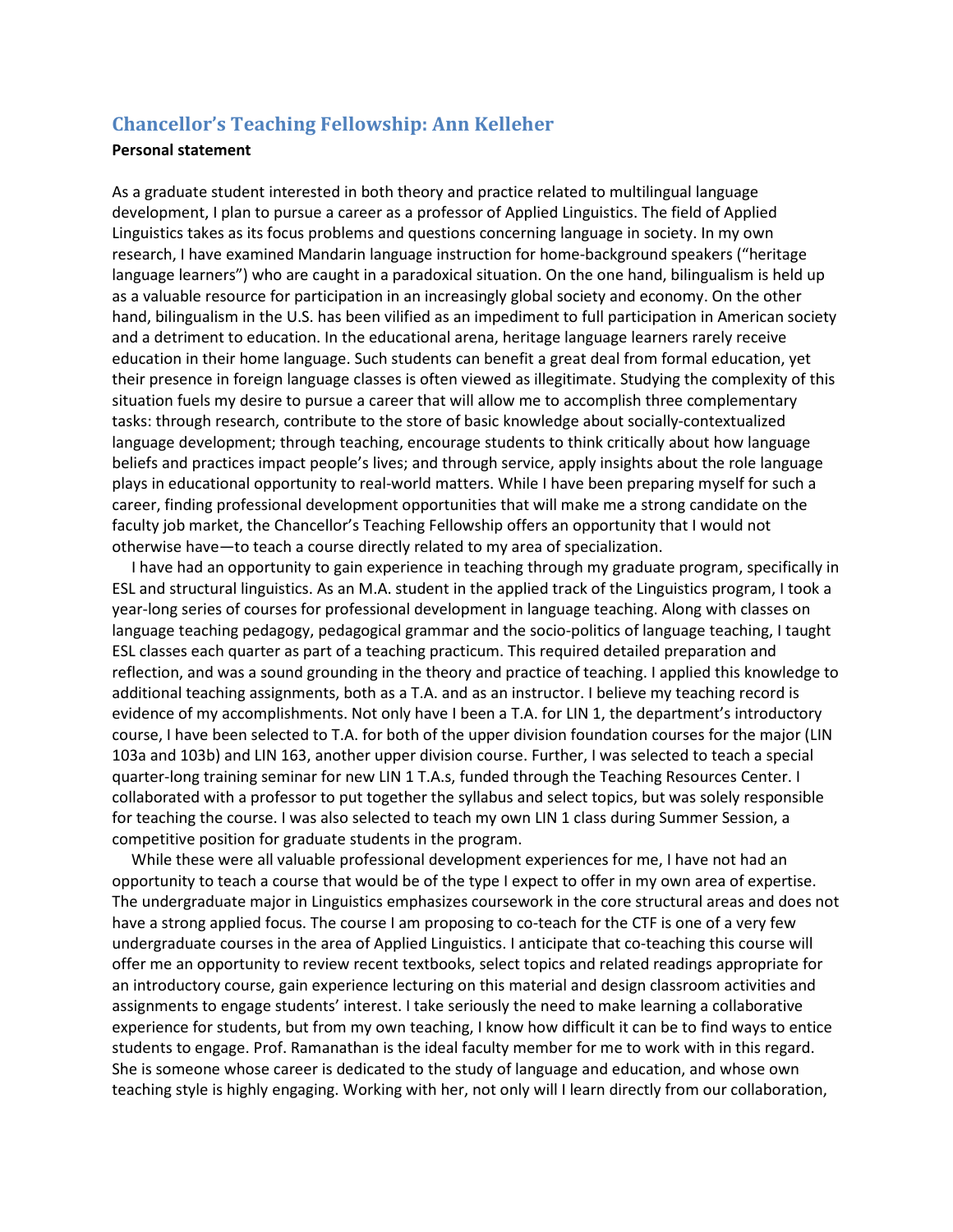but our plan also includes professional development before the course starts, familiarizing myself with SmartSite and planning ways to use it to promote student discussion. Incorporating technology in the classroom is increasingly becoming an expectation, but like any other tool, its effective use must be learned. Co-teaching LIN 165 will give me a unique opportunity to merge content related to language ideologies, policies and education with classroom technology, starting the process of building a repertoire of course materials for future use.

#### Teaching plan

 The plan my collaborating professor, Prof. Vaidehi Ramanathan, and I outline below is intended to take advantage of the Chancellor's Teaching Fellowship (CTF) as both a professional development opportunity for me as an aspiring faculty member, and to expand the types of participation opportunities students have when taking LIN 165. First, this will be an opportunity for me to gain experience designing and teaching an introductory course in Applied Linguistics. Specifically I will review, select and incorporate materials related to my own research into the class syllabus, teach units that focus on both general information in the field and more topically-focused content from my area of specialization, evaluate student work and the success of the project overall. Second, we will transform some of the participation practices of the class to incorporate technologically-mediated student discussions using SmartSite.

 LIN 165, Introduction to Applied Linguistics, is a four-unit lecture/discussion course offered annually in Spring Quarter and taught by Prof. Ramanathan. Applied Linguistics is a broad field encompassing topics as diverse as language teaching; second language development; language and gender, race, and class; language and the media; language policies; and language ideologies. In the past, the specific topics covered in the course have been selected by Prof. Ramanathan and adapted to the interests of her students. We plan to collaboratively build on the general structure and content of the course, designing the syllabus to include new topics related to my own areas of research (multilingualism, education and language policies), while planning for some flexibility once the class begins, incorporating materials that address the interests of the enrolled students. We plan to select all of the topics collaboratively, carrying forward areas that are central to the field (e.g. language education) and those that have been popular with students in the past (e.g. language and the media). Prof. Ramanathan is my major professor and we meet on a weekly basis. Beginning in the fall, we plan to use part of the time in our meetings to discuss the new topics and readings I am considering incorporating and how we will modify the syllabus to balance new and existing course content. In designing the syllabus, we will also revise the grading structure, discuss rubrics for evaluating student writing, and will share the responsibility for evaluating students' work.

 LIN 165 offers an important complement to the other Linguistics undergraduate course offerings. Unlike the majority of the department's undergraduate courses that focus on the core structural areas of linguistics analysis, LIN 165 addresses social matters of concern involving language, something all students have experienced first-hand. However, for most people, the way language is related to social organization, particularly relations of power and opportunity, are taken for granted and rendered invisible. Ideally this class moves students toward an awareness of how language impacts individuals, structures social systems and can be used as a tool for social change. As Prof. Ramanathan teaches the course, LIN 165 requires that students connect their own experiences of language development and use with the ideas presented in class readings. One of the main advantages I will have in working with her will be observing how she guides students to engage with the course materials, weaving together individual, out-of-class assignments and in-class activities. As a student in graduate courses with Prof. Ramanathan, I have benefited from her teaching approach. Our collaborative teaching of LIN 165 will be an opportunity for me to engage in similar teaching practices and receive regular feedback and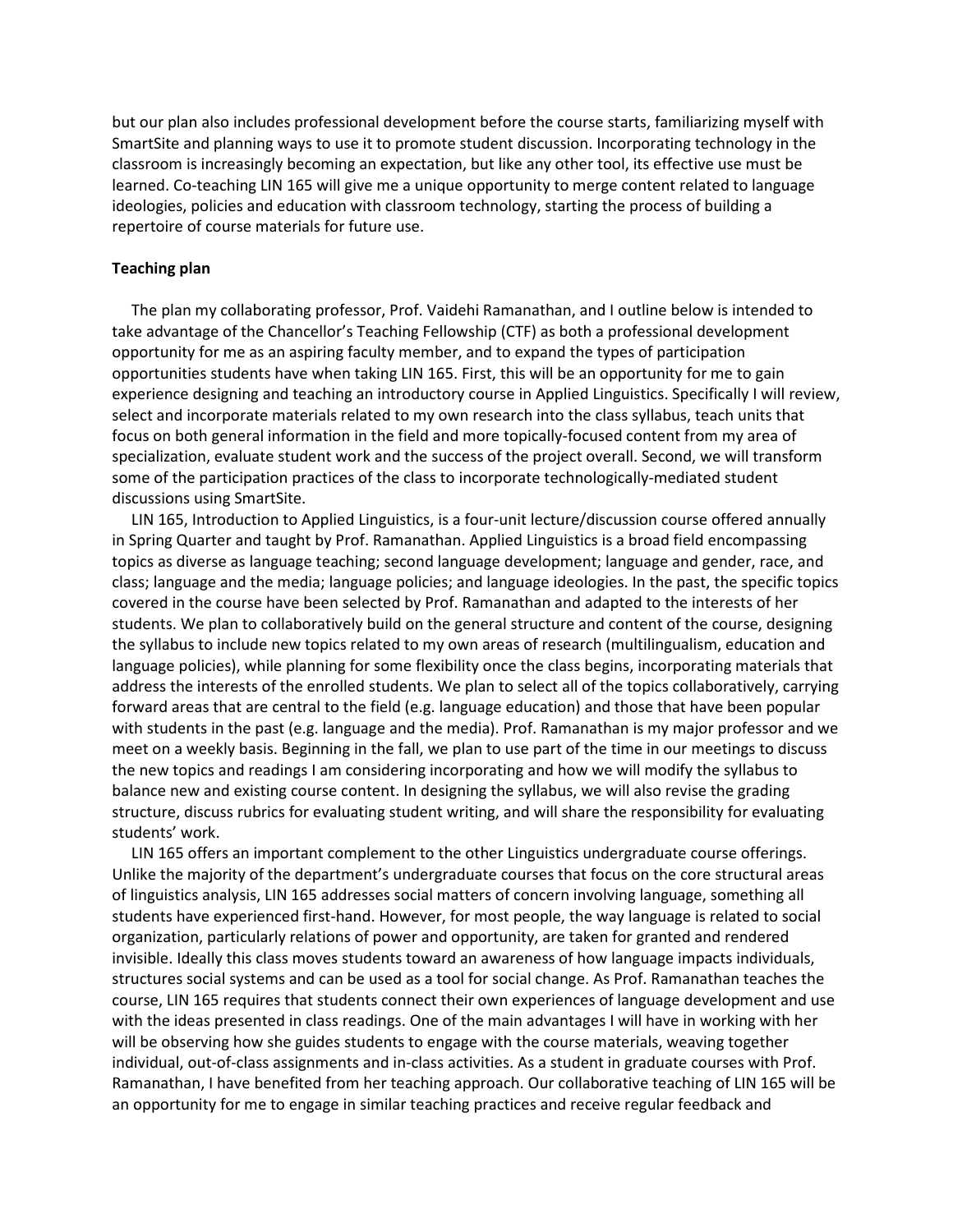suggestions. We plan to design the syllabus so that we alternate our teaching by topical unit. This will give me an opportunity to iteratively incorporate her feedback, as well as feedback from the students, into each of my successive units. Also, during the cycles of the class when Prof. Ramanathan is taking the lead, I will still be involved in daily classroom activities, participating as needed in small-group discussions and other classroom activities.

 Prof. Ramanathan's teaching style is highly interactive, and students participate in and lead discussions throughout the quarter. We plan to introduce a new element to class discussion, incorporating some of the functions of SmartSite into the class structure. We believe that using a discussion board will increase student engagement, giving students an additional opportunity to relate personal experiences and perspectives to the course materials. Adding a new medium for discussion will accommodate a wider range of individual learning styles, and take advantage of a type of communication with which students are familiar and comfortable. Currently, 30 minutes of each class meeting is set aside for consultation with the professor. We have discussed finding ways to change the use of this time to support SmartSite-mediated discussions of course material. Early in the quarter this will involve familiarizing the students with the site itself. Later, the time will be used to discuss some of the issues coming up through the on-line discussion, and receive feedback on the usefulness of the activity itself. I will take the lead in designing the incorporation of this activity into the syllabus. First, I will attend additional workshops on the use of SmartSite in Winter and Spring Quarters, 2008 (I have taken a basic class already), focused on using the site for class discussions. Then I will propose a specific plan for fully incorporating this activity into the course, including writing up a specific set of expectations for the students and determining how their contributions and participation will be incorporated into the grading structure. We will discuss the proposal and revise the syllabus accordingly during Fall Quarter, 2008.

 Evaluation of our project will happen on an on-going basis throughout the quarter, through student performance and feedback on course content, activities, and teaching. We will take advantage of the TRC's services to do a mid-quarter student evaluation of the course as a whole and a teaching evaluation for me. Both types of information will help us determine what is working well and what we might change to improve the class. In our weekly meetings, we will discuss the quality of student participation and performance on assignments and the mid-term. At the end of the quarter, we will review the student course evaluations together as a final measure in evaluating the effectiveness of the class.

 For the past two year, I have served as the graduate student representative to the Outstanding Graduate Student Teaching Award Committee, sponsored by the Graduate Council, the Office of Graduate Studies, and the Teaching Resources Center. Through this experience I know that I've been fortunate to have supportive mentoring of my teaching through my M.A. program. However, I am also aware that, as a Ph.D. student, I stand to benefit a great deal by teaching in my own area of specialization in close collaboration with an experienced professor. The Chancellor's Teaching Fellowship offers a unique mentoring opportunity that I hope I will be able to take advantage of in my final year as a Ph.D. student.